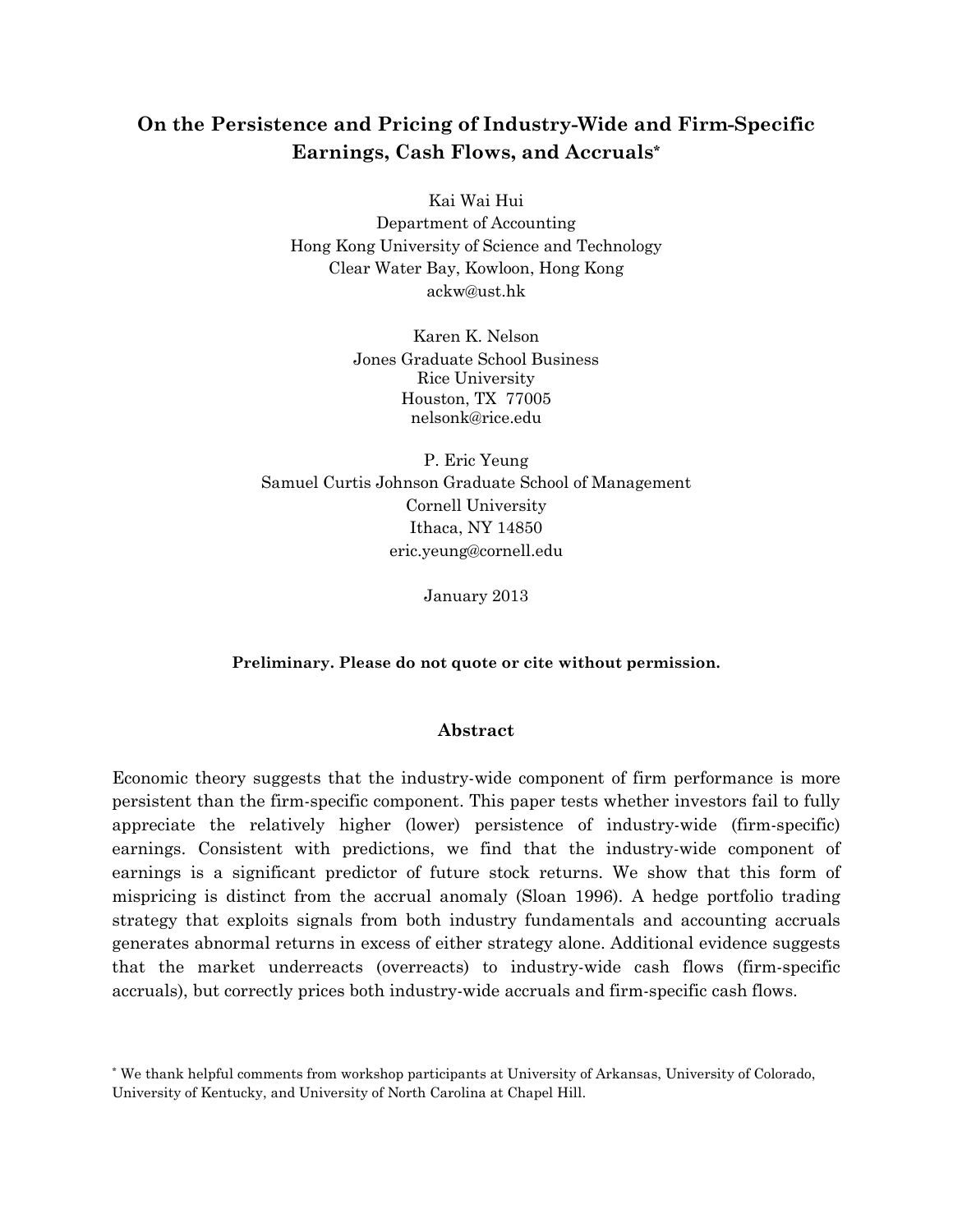# **On the Persistence and Pricing of Industry-Wide and Firm-Specific Earnings, Cash Flows, and Accruals**

# **I. INTRODUCTION**

This paper examines the relation between industry-wide and firm-specific information contained in earnings and the extent to which this information is reflected in stock prices. Economic theory has long suggested that firm performance determined by industry fundamentals (e.g., consumer taste, production technology, and regulatory environment) is relatively long-lasting. On the other hand, performance that deviates from industry norms tends to dissipate more quickly because learning and imitation improve industry losers' performance but erode industry winners' competitive edge (e.g., Mueller 1977, 1986, 1990; Waring 1996). To the extent that accounting earnings are a (noisy) measure of economic profits, we expect the industry-wide component of earnings to be more persistent than the firm-specific component. Prior research in accounting, however, shows that investors tend to fixate on reported earnings without recognizing differences in the persistence of its components (e.g., Sloan 1996). As a result, we expect the market to underreact to the higher persistence of the industry-wide component of earnings, leading to predictable future stock returns.

Our focus on economic fundamentals represents a departure from Sloan's (1996) influential work on accruals and cash flows, which are components of earnings defined by accounting systems (Dechow 1994; Subramanyan 1996). He shows that even though the accrual component is less persistent than the cash flow component, stock prices act as if investors fail to fully appreciate this difference. Thus, we also gauge the differential persistence and pricing of earnings components classified by *both* economic forces and accounting constructs. If both factors contribute to mispricing, we expect future stock returns to be highest for firms with a combination of high industry-wide earnings and low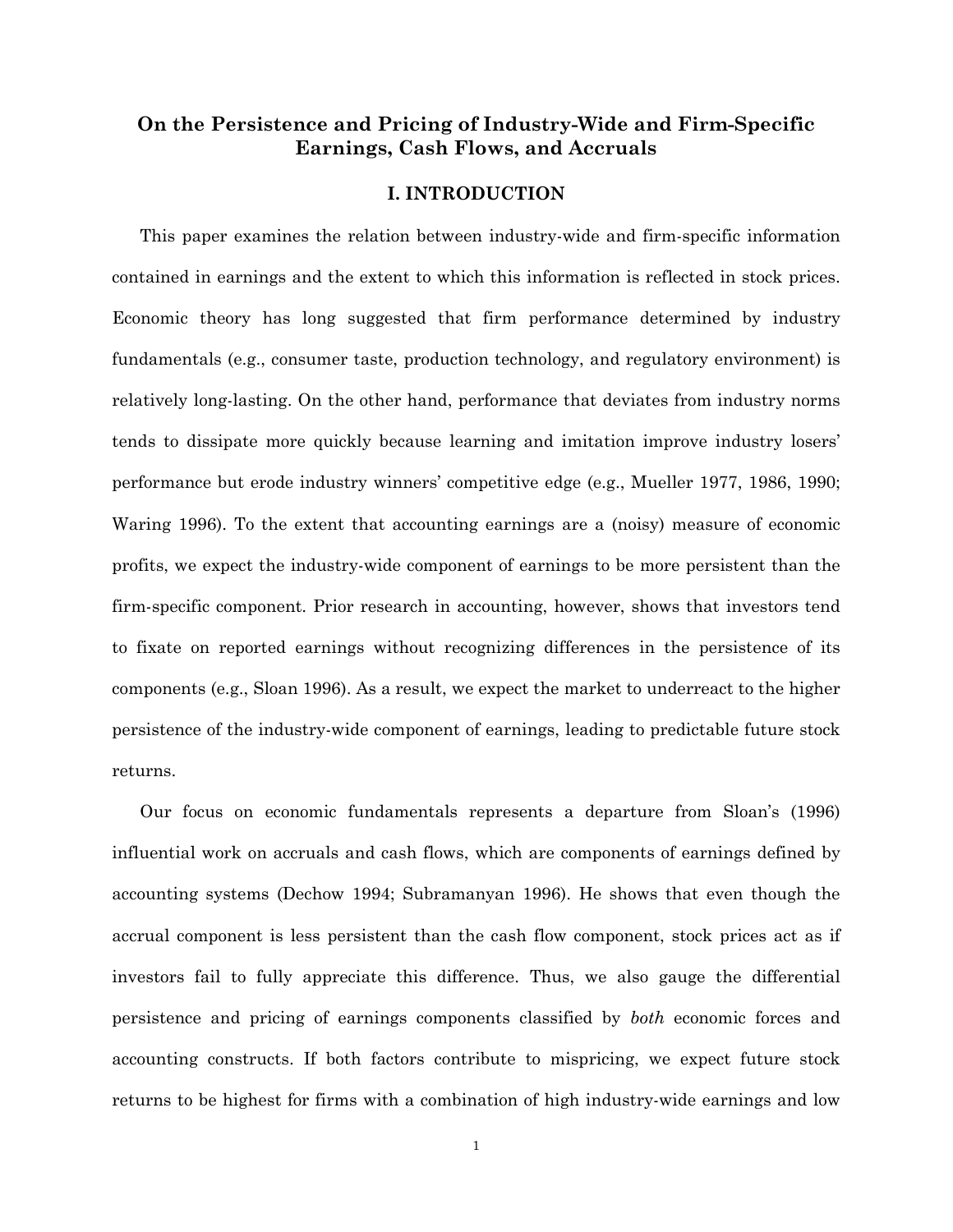accruals and lowest for firms with a combination of low industry-wide earnings and high accruals.

As a further refinement, we decompose industry-wide and firm-specific earnings into their respective cash flows and accruals components. Taken together, the arguments above suggest that industry-wide cash flows is the most persistent component of earnings, while at the other extreme firm-specific accruals is the least persistent. The relative persistence of the other two components – industry-wide accruals and firm-specific cash flows – is less clear. On the one hand, there is robust prior evidence that cash flows is more persistent than accruals. On the other hand, economic theory suggests that industry-wide performance is more persistent than firm-specific performance. Which one of these effects dominates in a comparison of industry-wide accruals and firm-specific cash flow is thus an open empirical question.

We test our empirical predictions over the period 1999-2008. Following Bhojraj, Lee, and Oler (2003), we use Global Industry Classification Standard (GICS) industry codes and define industry-wide earnings as average earnings (scaled by assets) of all firms in the same eight-digit GICS industry. To ensure that the calculation of industry-wide earnings is based on contemporaneously available data and our hedge portfolio strategy is implementable, we exclude firms with fiscal year-ends that are different from the dominant fiscal year-end in the industry. We define firm-specific earnings as the difference between a firm's reported earnings (scaled by assets) and the industry-wide earnings.

As predicted, we find a significant positive association between industry-wide earnings and future stock returns. A trading strategy taking a long position in the highest decile of industry-wide earnings and a short position in the lowest decile of industry-wide earnings yields a 17.3% annualized return (before transaction costs) in the first year after portfolio formation and a 7.1% annualized return in the second year. The results are stable across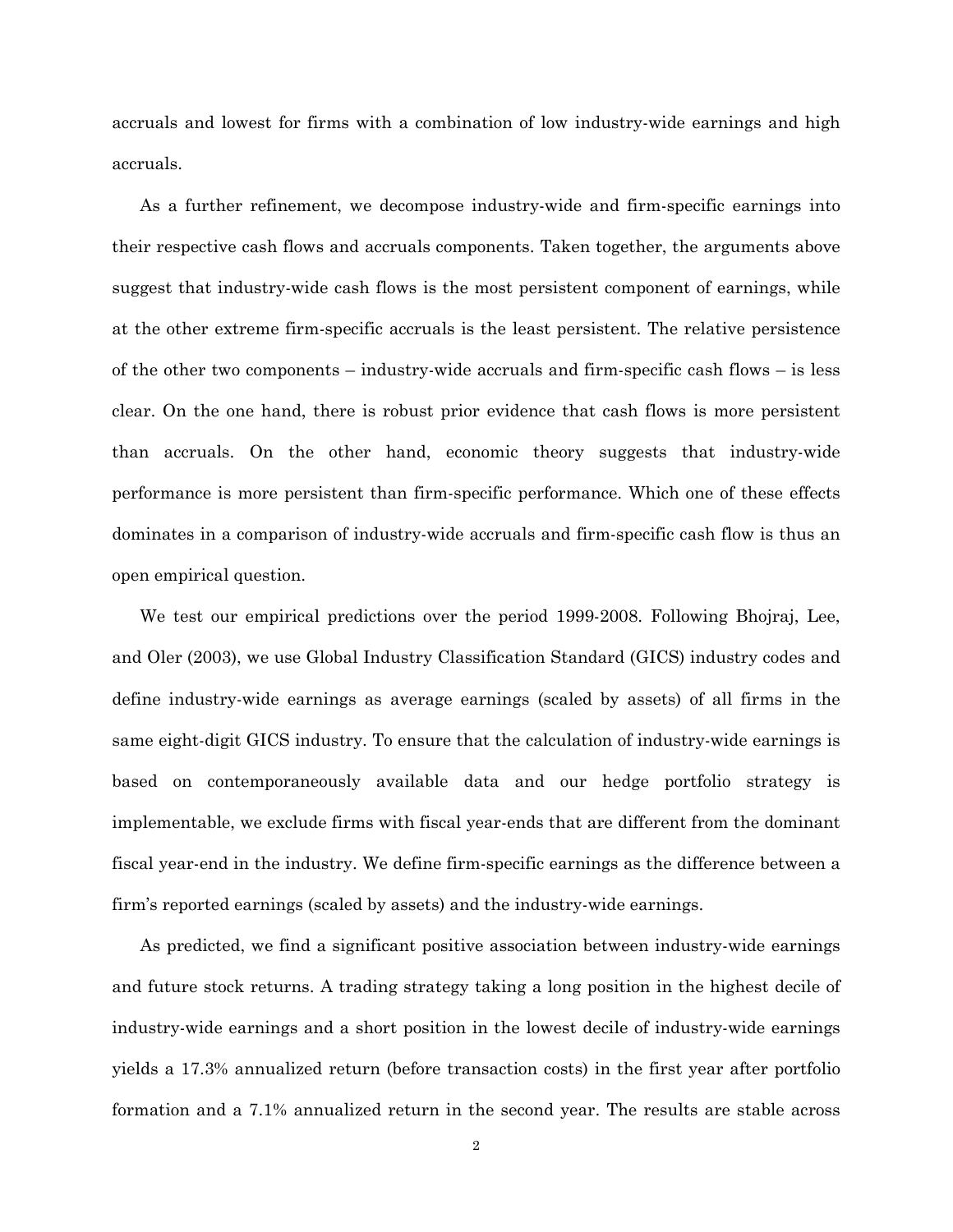the ten-year sample period as all of the yearly hedge portfolio returns are positive. Moreover, results from the estimation of a regression controlling for other factors that may be correlated with industry-wide earnings and future abnormal stock returns show that our findings are robust to size, book-to-market, firm and industry momentum (Moskowitz and Grinblatt 1999), the accrual anomaly (Sloan 1996), and the net operating asset anomaly (Hirshleifer, Hou, Teoh, and Zhang 2004). Inferences are also consistent using alternative industry classifications (i.e., the Standard Industry Classification (SIC) or the North America Industry Classification System (NAICS)), although the effects are much less pronounced, consistent with greater noise in these industry groupings. Finally, hedge returns vary predictably with transaction costs/arbitrage risk, and the firm's information environment.

We also conduct Mishkin (1983) tests to provide more direct evidence of stock prices under- (over-) weighting the industry-wide (firm-specific) component of earnings (e.g., Abarbanell and Bernard 1992; Sloan 1996). Consistent with predictions, industry-wide earnings are significantly more persistent than firm-specific earnings. However, prices behave as if investors fail to fully distinguish this differential persistence as stock prices place similar weights on these two earnings components in forecasting one-year-ahead earnings. Thus, future returns predictably reflect the correction of this underreaction to industry-wide earnings.

Importantly, we show that the predictability of returns based on industry fundamentals appears largely orthogonal to return predictability based on accounting constructs (Sloan 1996). One-year-ahead hedge returns between extreme quintiles formed on industry-wide earnings (accruals) are 15.6% (7.1%), suggesting that the strategies are capturing different mispricing phenomenon. Moreover, sorting on both signals reveals that future returns are highest in the portfolio with a combination of high industry-wide earnings and low accruals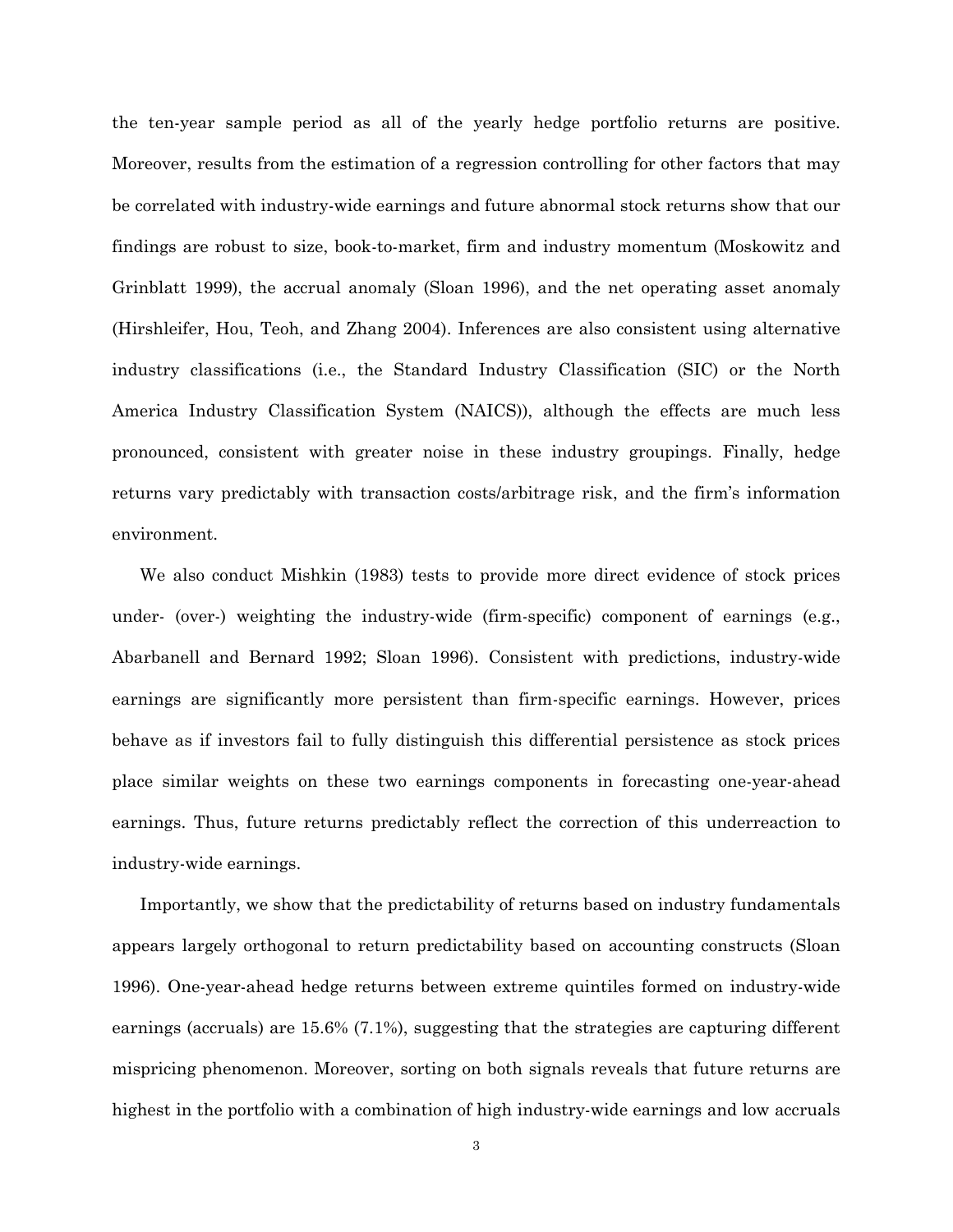and lowest in the portfolio with a combination of low industry-wide earnings and high accruals. The hedge return to this combined approach is 22.6%, which exceeds the return of either trading strategy in isolation. Thus, our findings are incremental to the previously documented accrual anomaly, and show the importance of industry fundamentals in determining the persistence and pricing of earnings and its components.

Finally, consistent with predictions, we find that industry-wide cash flows is the most persistent component of earnings while firm-specific accruals is the least. Falling between these extremes, there is no statistical difference in the persistence of industry-wide accruals and firm-specific cash flows. Thus, the higher (lower) persistence of cash flow (accruals) is attributable primarily to the industry-wide (firm-specific) component, and it is these components that we expect to drive mispricing. Consistent with predictions, we find that stock prices significantly underweight industry-wide cash flows but not firm-specific cash flows and significantly overweight firm-specific accruals but not industry-wide accruals.

Our evidence that the market underreacts to the persistence of industry-wide earnings adds to the important stream of research on earnings- and accruals-based market anomalies. We focus on components of earnings driven by industry fundamentals, and show that mispricing from this source is distinct from other anomalies in the literature. Moreover, with respect to the widely-investigated accruals anomaly, we show that the underreaction to cash flows is driven by the industry-wide component while the overreaction to accruals is driven by the firm-specific component. There is no evidence of mispricing associated with either firm-specific cash flow or industry-wide accruals.

Our paper is also related to research examining the industry-wide and firm-specific information in earnings and how this information is incorporated into stock prices. Brown and Ball (1967) find that a significant portion of the variability of a firm's earnings can be explained by market- and industry-level news. Other papers examine how quickly industry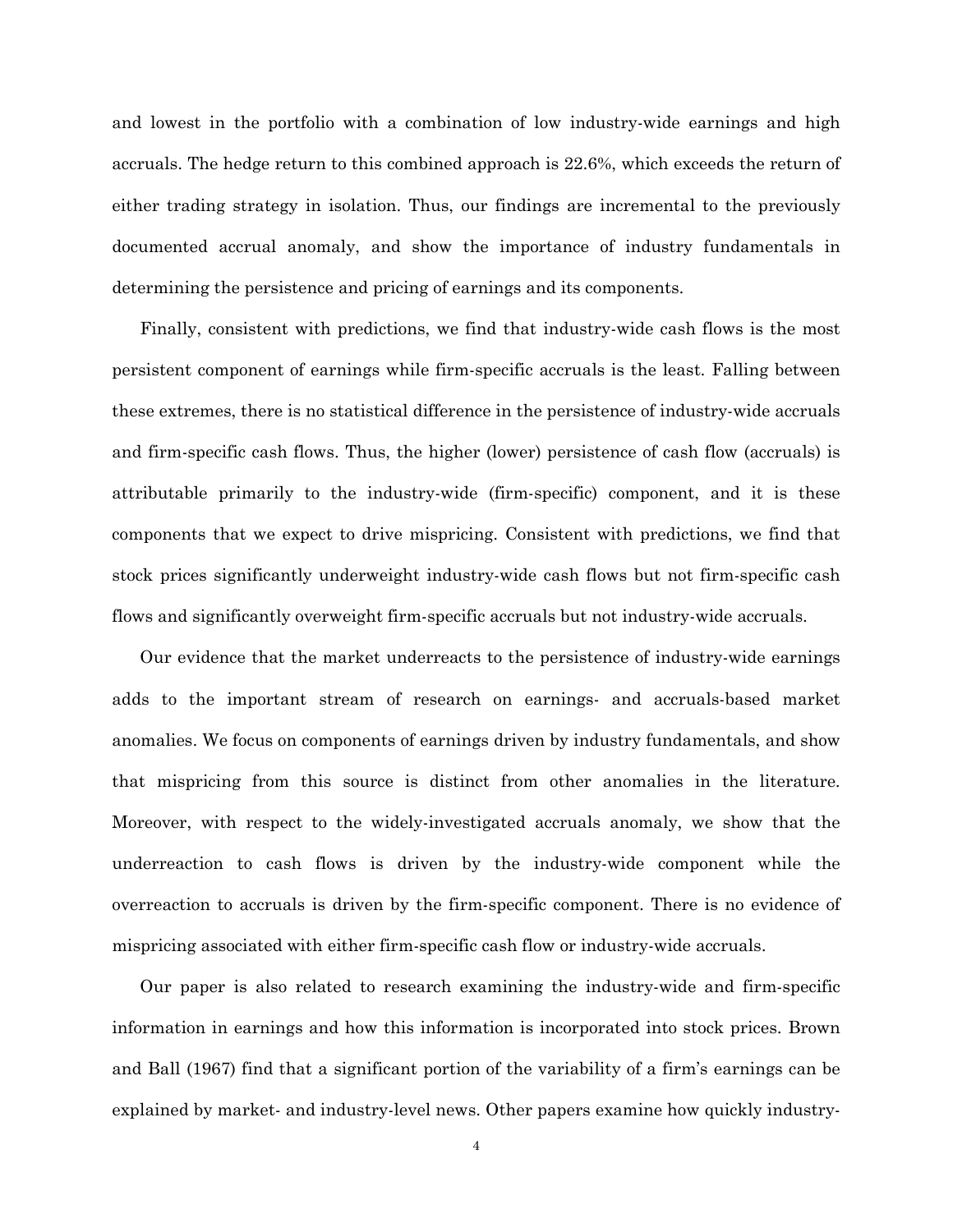wide and firm-specific information is impounded in stock prices, with mixed results. Ayers and Freeman (1997) posits that investors are able to anticipate the industry-wide component of earnings earlier than the firm-specific component and shows that postearnings announcement drift is primarily attributable to firm-specific earnings changes. Elgers, Porter, and Xu (2008) finds no evidence of drift associated with either component. They attribute the difference in results to research design issues, including measurement error in the unexpected earnings proxy. Piotroski and Roulstone (2004) investigate how the firm's information environment affects the relative amount of industry-wide and firmspecific earnings news incorporated into stock prices. Hui and Yeung (2012) show that investors' delayed response to analysts' forecast revisions that appear in industry reports is primarily driven by an underreaction to the industry-wide earnings news contained in these industry reports. Using a broad cross-section of firms, we show that investors do not seem to fully understand the persistence of the industry-wide and firm-specific components of earnings, cash flows, and accruals, and are systemically surprised when industry-wide earnings and cash flows are revealed to be more persistent than firm-specific earnings and accruals.

The remainder of our paper is organized as follows: Section II outlines our sample formation and the measurement of our primary test variables. Section III reports results of tests related to industry-wide and firm-specific earnings. Section IV reports results of tests related to industry-wide and firm-specific earnings components. Section V reports results of additional analyses. Section VI concludes.

#### **II. DATA AND VARIABLE MEASUREMENT**

# **Sample**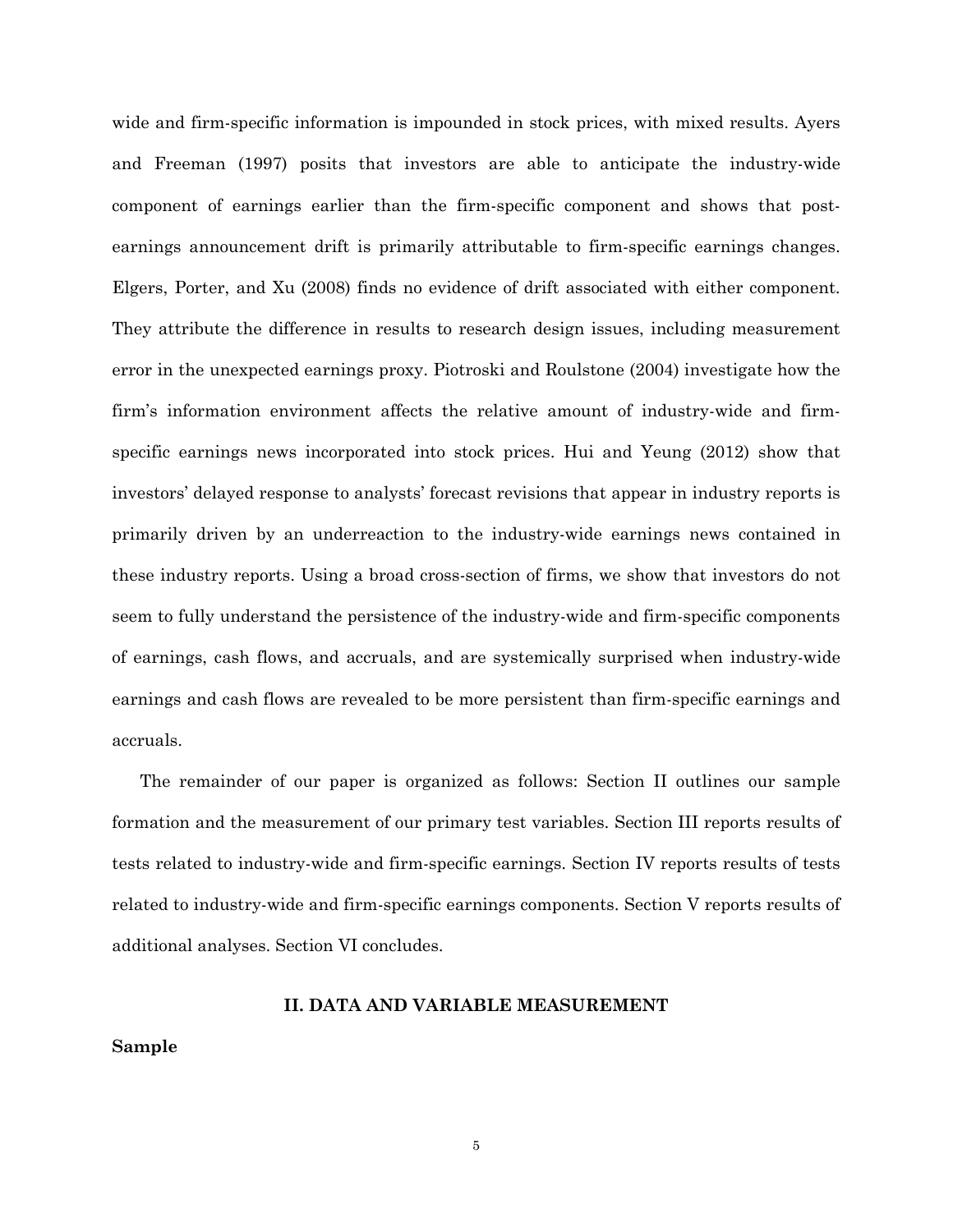Our sample selection starts with all firms in the Compustat universe with a GICS code during the period 1999-2008 (110,143 firm-years). GICS codes become widely available for Compustat firms in 1999, and we use this analyst-based industry classification because it better groups firms for capital market research (Ramnath 2002; Bhojraj et al. 2003; Hui and Yeung 2012). As a robustness check, we show later in the paper that the results are weaker using a four-digit SIC industry classification or a six-digit NAICS classification.

We exclude financial institutions (two-digit GICS code = 40) because the nature of accruals for financial institutions differs from that for industrial firms, leaving 82,183 observations. To avoid the impact of illiquid stocks and distressed firms, we delete firms with stock price below \$5 at the end of the fiscal year (Fama and French 2008), which results in 49,238 firm-year observations.[1](#page-6-0) We then drop firm years with negative book to market ratio or falling in the top and bottom 1% of book-to-market ratio, which leaves us 46,937 firm-year observations.

To avoid look-ahead bias in the calculation of industry-wide earnings (discussed below), we exclude firms with fiscal year-ends that are later than the dominant year-end in the industry. We also exclude firms that end their fiscal years one quarter before the dominant year-end as the market would know a significant portion of their next year's earnings at the beginning of the return accumulation period.[2](#page-6-1) These two requirements eliminate approximately 18% of the observations. Additionally, we require that an industry have at least two firms in a given year to calculate industry-wide earnings, which eliminates approximately 1% of the observations.

<span id="page-6-0"></span> <sup>1</sup> Fama and French (2008) emphasize the disproportional impact of micro- and small-stocks in cross-sectional studies. To avoid the effects of these stocks characterized by low liquidity and high arbitrage costs, we focus on stocks with price greater than \$5. Our inferences are similar when we use \$1 as the alternative cutoff.

<span id="page-6-1"></span><sup>2</sup> An alternative procedure frequently adopted in the literature is to include only December 31 fiscal year-end firms. This approach is likely to systematically exclude most, it not all, firms in certain industries, e.g., retail.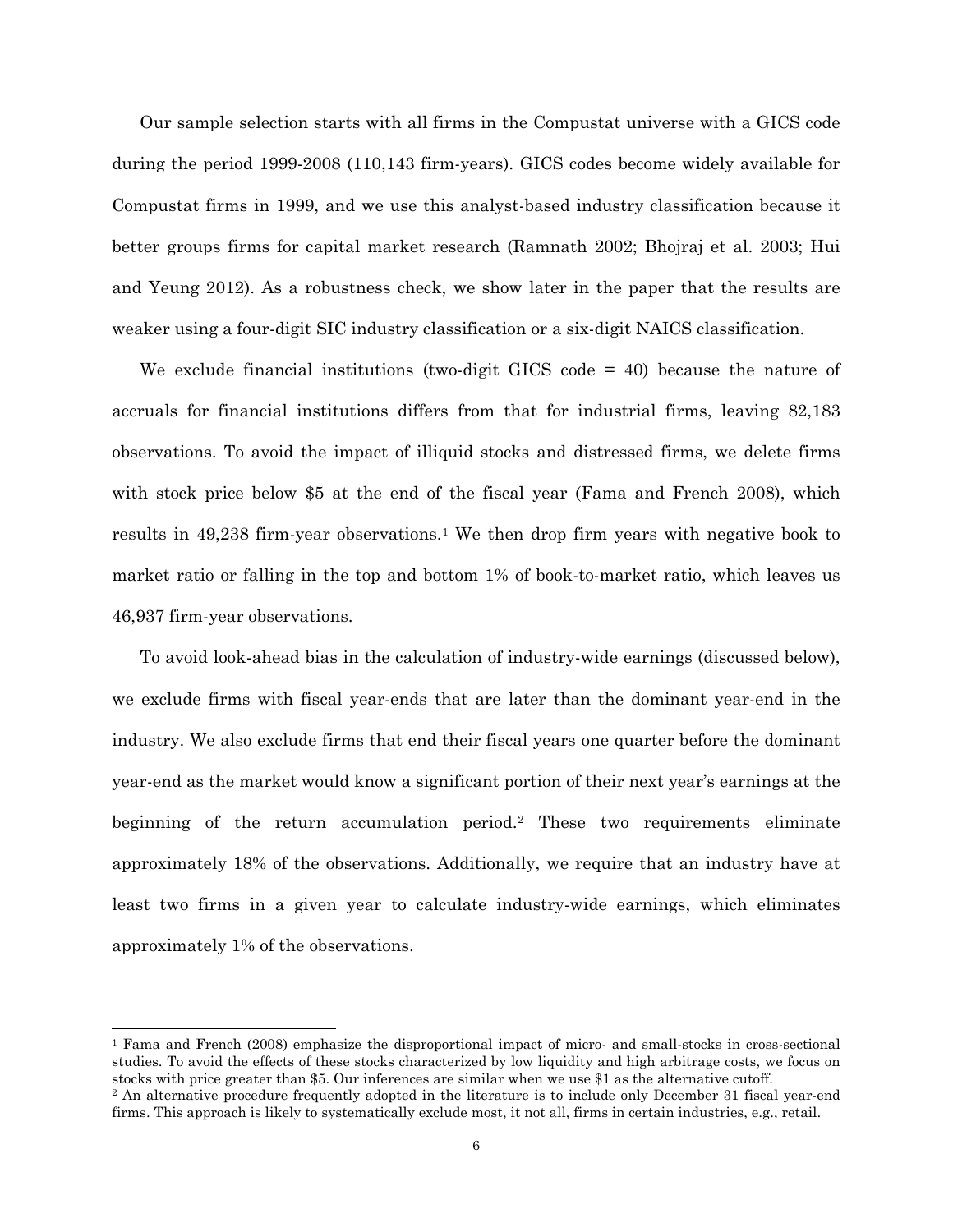After excluding firm-years with missing earnings before extraordinary items, operating cash flows, and accruals, we are left with 32,031 observations. We then match these Compustat firms with the CRSP stock files, which reduces our sample to 26,725 firm years. We further drop firm-years with missing returns data for the one-year-ahead holding period, leaving 25,710 firm-year observations.[3](#page-7-0) Lastly, we drop observations without the requisite data to compute control variables in the main regression model, resulting in our final sample of 20,625 firm-year observations.

Panel A of Table 1 shows the number of firms in our sample by year. Although the sample is fairly evenly distributed across years, we observe fewer firms in a bear market, consistent with the general trend observed in Compustat. Panel B of Table 1 shows the number of firms across NYSE size deciles. We find that our sample tilts slightly toward median-sized firms, as our sample includes AMEX and NASDAQ firms which are weighted towards the smaller NYSE size deciles and at the same time we exclude small stocks with price below \$5.

Panel C of Table 1 shows the number and frequency of firms in each major industry sector defined by the two-digit GICS code, as well as the frequency of all firms in the Compustat-CRSP population. This comparison shows that the industry composition of our sample is similar to that of the Compustat-CRSP population. The largest sectors in the sample are information technology (20.85%), industrials (17.80%), consumer discretionary (17.39%), and health care (15.51%).

#### **Computation of main variables and descriptive statistics**

Our tests require partitioning earnings into its industry-wide and firm-specific components. Following prior studies (e.g., Brown and Ball 1967; Ayers and Freeman 1997;

<span id="page-7-0"></span> <sup>3</sup> We start the return holding period three months after the fiscal year-end. A firm is included in our sample if it survives for even one month during the holding period. On the other hand, a firm is excluded if it is delisted during the three months after the fiscal year-end.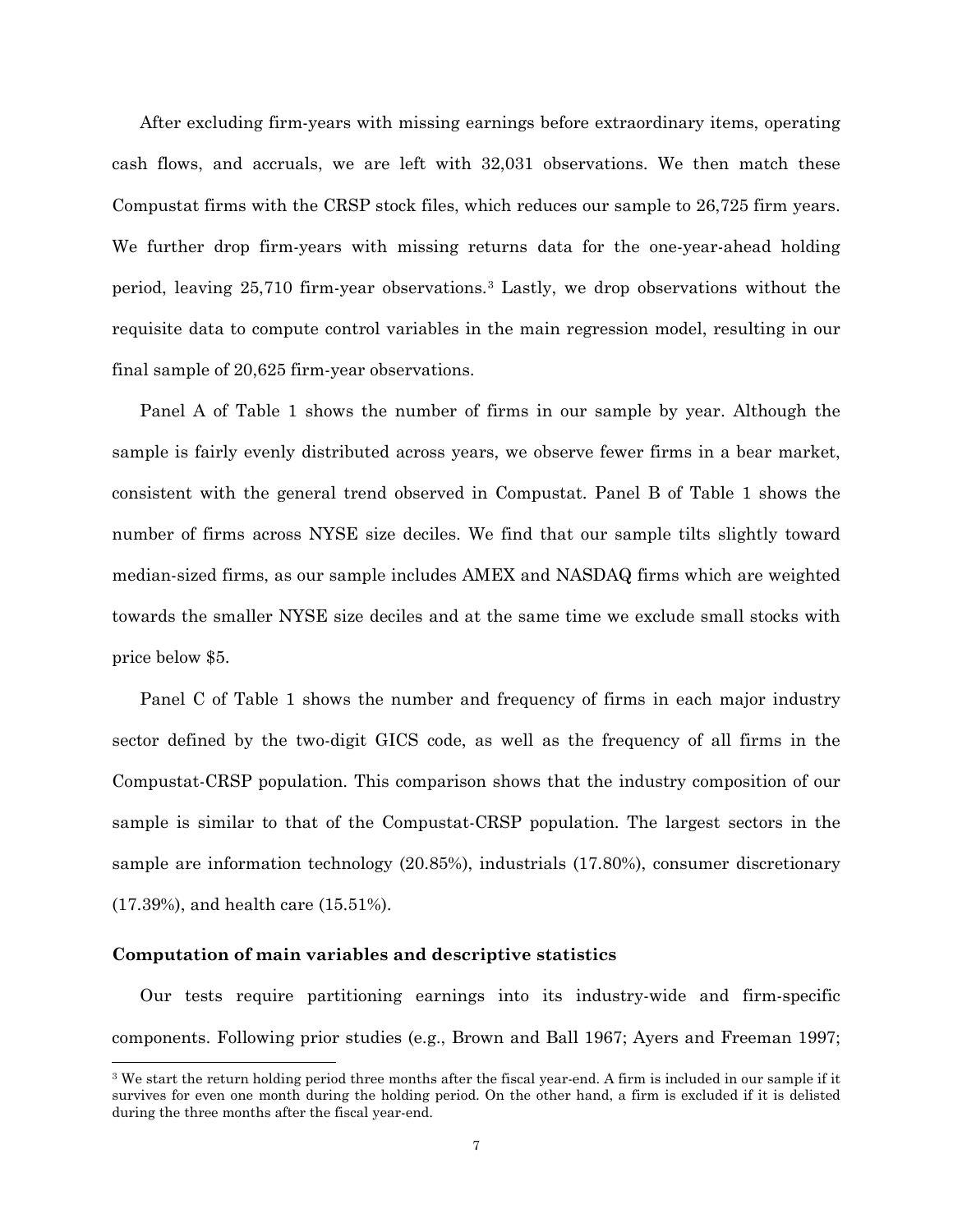Hui and Yeung 2012), industry-wide earnings represent the common component of earnings for all firms in the same industry, while firm-specific earnings are the deviations of individual firms' earnings from the industry average.[4](#page-8-0) Specifically, let *Earni,j,t* denote the earnings of firm *i* in industry *j* for year *t*, measured as income before extraordinary items scaled by average assets. Assuming there are *N* firms in industry *j*, the industry-wide earnings of industry *j* for year *t* is defined as:

$$
IndE_{j,t} = 1 / N \sum_{i=1}^{N} Earn_{i,j,t}
$$
 (1)

and firm-specific earnings of firm *i* in industry *j* for year *t* is defined as

$$
FirmE_{i,j,t} = Earn_{i,j,t} - IndE_{j,t}.
$$
\n(2)

Table 2 provides descriptive statistics for key variables of interest.[5](#page-8-1) The median of *Earn* is 0.014, indicating that return on assets for a typical firm in our sample is around 1.4%. By construction, the mean of *FirmE* is zero. The standard deviation of *FirmE* is much higher than that of *IndE*, consistent with the expectation that firm-specific profitability is the relatively more volatile earnings component. Firms in our sample experience significantly positive sales growth, as mean and median *SalesG* are 27.3% and 14.1%. On the other hand, mean (median) value of *IndMom* is 0.066 (0.029), indicating modest industry-wide return momentum in our sample.

To investigate how selected firm characteristics vary with industry-wide earnings, we form decile portfolios sorted annually on *IndE*. As shown in Table 3, the number of

<span id="page-8-0"></span> 4 Our measure of industry-wide earnings thus contains the impact of *market*-*wide* forces on each industry. Because the main variable of interest, *abnormal* stock returns, excludes market-wide earnings information, including market-wide earnings in our measure of industry-wide earnings does not bias our findings. Untabulated results are similar when we subtract average earnings of all firms in a given year from *IndE*.

<span id="page-8-1"></span> $5 MV_t$  is the market value of equity at the end of fiscal year *t*. *BM<sub>t</sub>* is the book to market ratio at the fiscal yearend. *IndMomt* is the six-month size-adjusted buy-and-hold (eight-digit GICS) industry average stock return ending the third month after the fiscal year-end.  $FMom<sub>t</sub>$  is the six-month size-adjusted buy-and-hold stock return ending the third month after fiscal year-end. *Arbitraget* is measured as the standard deviation of residuals from the market model in the 48 months (20 months at the minimum) before the year-end (Mashruwala, Rajgopal, Shevlin 2006). *SalesGt* is the average sales growth in the prior two years. All continuous control variables are winsorized at the one- and 99-percentiles.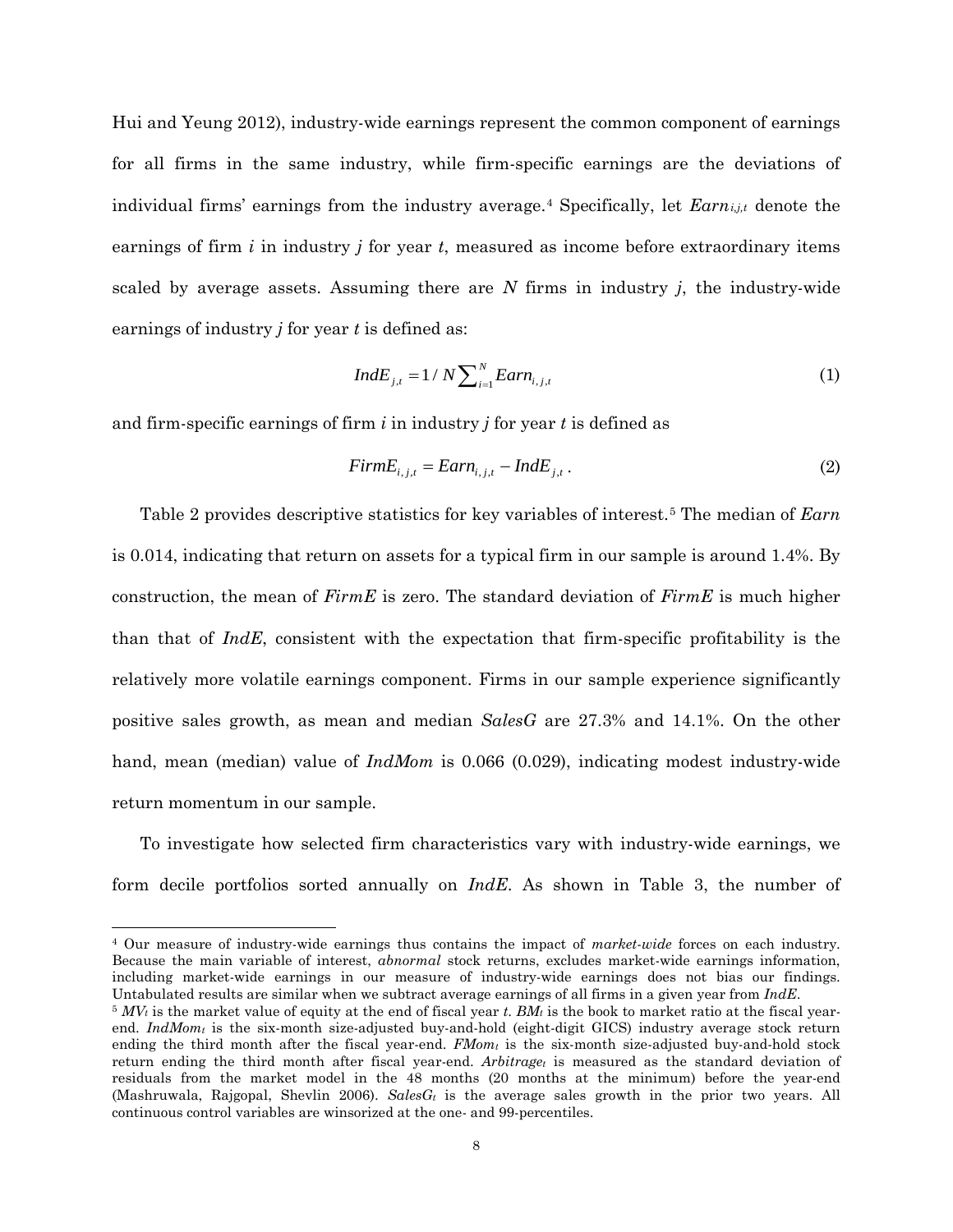observations varies somewhat across deciles because ranks are determined at the industrylevel and the number of firms varies within each industry. Panel A of Table 3 reports the number of firm-years in each *IndE* decile and the average industry-wide earnings for each decile portfolio. We observe that mean *IndE* increases from −0.154 in the Low decile to 0.091 in the High decile.

Panel B of Table 3 reports average market value (*MV*), book-to-market ratio (*BM*), industry momentum (*IndMom*), firm momentum (*FMom*), stock price (*Price*), prior sales growth, and arbitrage risk (*Arbitrage*) for each decile portfolio. The evidence shows that *IndE* is significantly positively correlated with *BM*, *Price* and *MV*, reflecting the direct impact of earnings on book value and its indirect effect on stock prices and market capitalization. *IndE* is negatively correlated with *SalesG*, indicating that industries with poor performance have experienced rapid revenue growth. We also observe *IndE* is negatively correlated with *Arbitrage*, suggesting that it is more difficult to correct mispricing for firms in decile portfolios with low *IndE*. Lastly, the insignificant correlation between *IndE* and *IndMom* is interesting as it indicates that earnings-based industry momentum is orthogonal to return-based industry momentum.

# **III. ANALYSIS OF INDUSTRY-WIDE AND FIRM-SPECIFIC EARNINGS**

#### **Univariate results**

Our main prediction is that investors underreact to industry-wide earnings causing future stock prices to drift in the direction of industry-wide earnings. Table 4 reports future average abnormal stock returns for each decile portfolio of *IndE*. In column (1), *CARt+1* is the cumulative abnormal return for year t+1, defined as the size-adjusted 12-month buyand-hold stock return starting the fourth month after the end of fiscal year t. We adjust a firm's 12-month stock return by its corresponding NYSE and AMEX size decile return. If a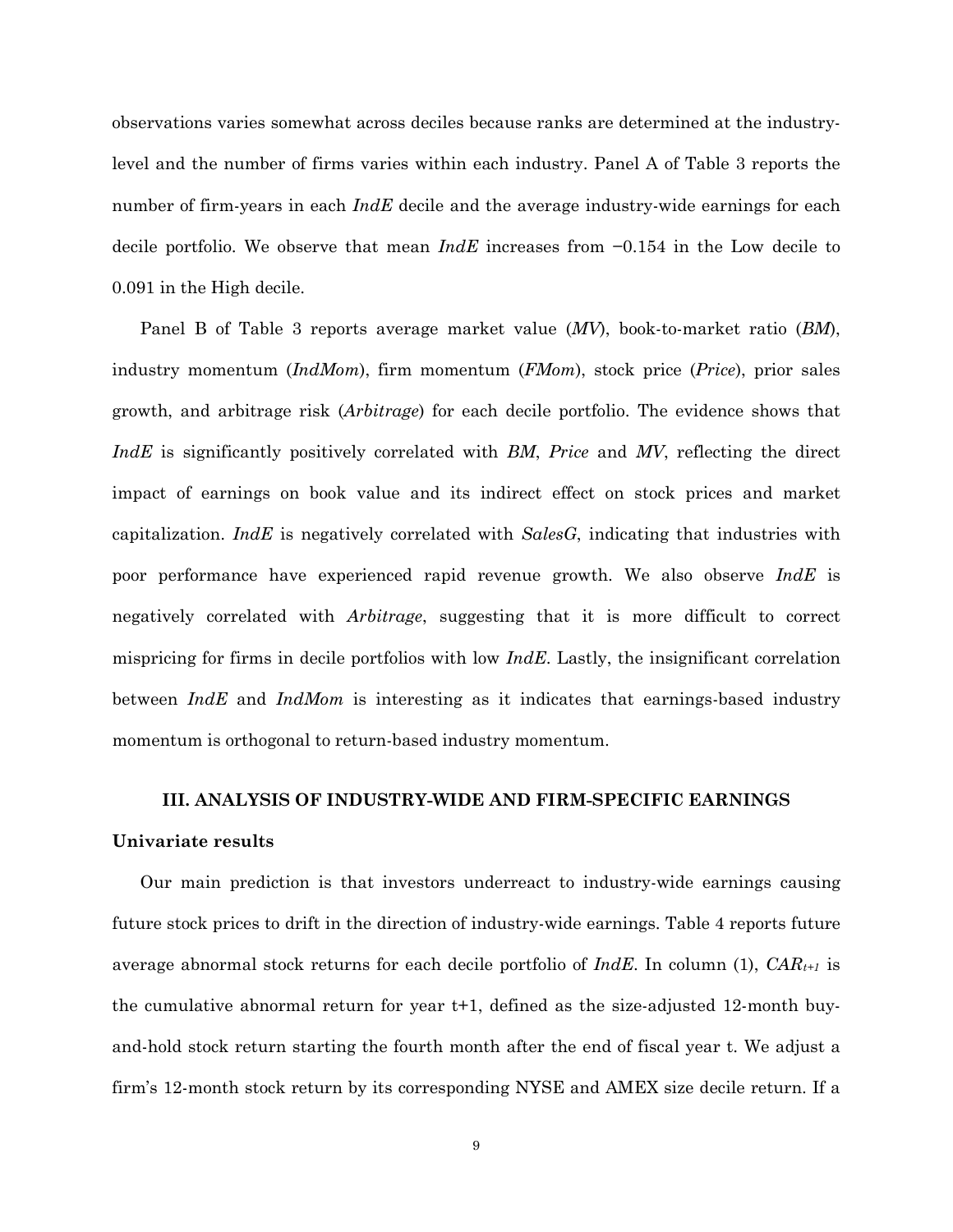stock is de-listed during the return accumulation period, we obtain delisting returns following Shumway (1997) and Shumway and Warther (1999) and assume the proceeds are reinvested to earn the average return of the matching size decile portfolio.<sup>[6](#page-10-0)</sup>

The results show an almost monotonic increase in  $CAR_{t+1}$  in column (1) from the Low decile (−0.112) to the High decile (0.061). The difference between the average *CARt+1* in the Low and High deciles is  $17.3\%$  ( $t = 9.96$ ), which indicates a hedge return that is both economically and statistically significant. We find similar results in column (2) where the average *CAR<sub>t+2</sub>* generally increases from the Low decile  $(-0.042)$  to the High decile  $(0.029)$ , producing a statistically significant difference of 0.0[7](#page-10-1)1  $(t = 3.48)$ .<sup>7</sup> The evidence therefore suggests that the ability of industry-wide earnings to predict future returns is relatively long-lasting, although the magnitude of the hedge portfolio return decreases by more than 50% from the first year to the second year after portfolio formation. Finally, the evidence in column (3) indicates that industry-wide earnings do not predict three-years-ahead abnormal returns  $(CAR_{t+3})$ .<sup>[8](#page-10-2)</sup> We observe neither a systematic pattern in average  $CAR_{t+3}$ across the ten *IndE* deciles nor a significant spread in the average  $CAR_{t+3}$  between the top and bottom *IndE* deciles (0.032, *t* = 1.32).

Figure 1 displays the one-year-ahead hedge portfolio returns by year over our sample period. The returns are positive in every year during our ten-year sample period. We observe the highest return of 45% in 1999 and the lowest of 2% in 2004. Although the returns are somewhat lower during the second half of the sample period, the average is

<span id="page-10-0"></span> <sup>6</sup> For firms that are delisted during the future return period, we calculate the remaining return by taking CRSP's delisting return and then reinvesting the proceeds in the equally-weighted reference portfolio. For firms delisted due to poor performance (delisting codes 500 and 520–584), we use a −35 percent delisting return for NYSE/AMEX firms and a −55 percent delisting return for NASDAQ firms.

<span id="page-10-1"></span><sup>7</sup> We assume portfolio rebalancing at the end of year *t*+1 and drop firms that are delisted during year *t*+1 when calculating the holding period return for year *t*+2, reducing the sample size to 18,922.

<span id="page-10-2"></span><sup>8</sup> To calculate abnormal returns for year *t*+3, the sample period is 1999 to 2007 due to the lack of three-yearahead return data for 2008. We also drop firms that are delisted during either year *t*+1 or year *t*+2, reducing the sample size to 16,089.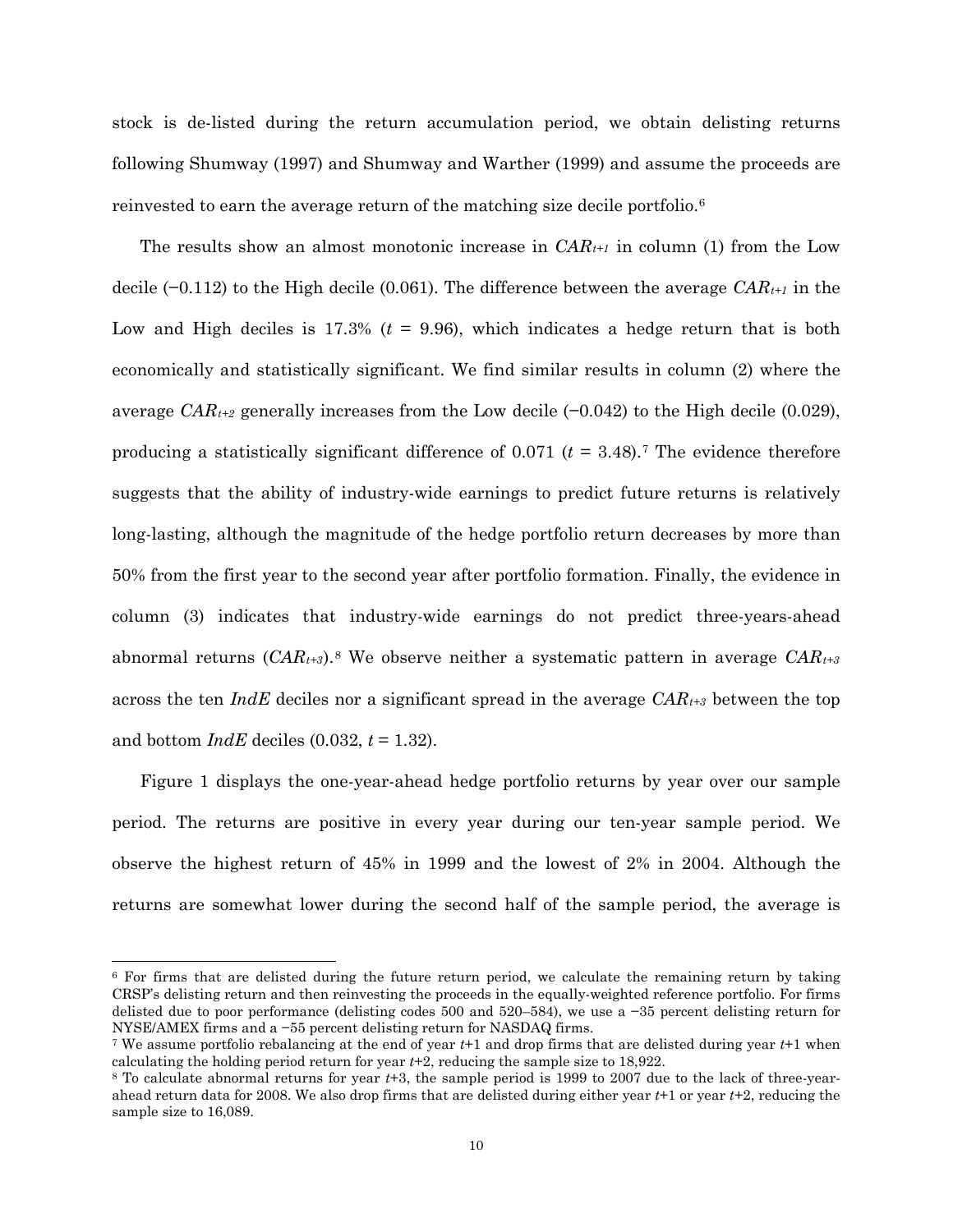over 8% during 2004-2008. The fact that the returns are consistently positive over time suggests that the findings are not likely explained by omitted risk factors.

Figure 2A provides time-series plots of average earnings for the top and bottom deciles of *IndEt* over a [t-3, t+3] window, where year zero is the year in which firms are ranked into the extreme deciles.[9](#page-11-0) Figure 2B, on the other hand, provides time-series plots of average earnings for the top and bottom deciles of *FirmEt* over the same seven-year window. We observe in Figure 2A that while earnings performance is quite persistent for positive *IndE*, there is a more obvious mean-reverting tendency for negative *IndE*. In contrast, Figure 2B shows much more conspicuous pattern of mean reversion in earnings for both positive and negative *FirmE*. This is consistent with our expectation that the firm-specific component of earnings dissipates more rapidly.

Overall, the univariate results show that the differences in extreme industry-wide earnings are quite persistent. In addition, industry-wide earnings seem to be a reliable predictor of one- and two-years-ahead abnormal stock returns. Although these results are consistent with market underreaction to industry-wide earnings, we provide more direct evidence on the manner in which prices incorporate industry and firm earnings information in the next section.

# **Mishkin tests of mispricing**

We posit that the underlying cause for a drift associated with industry-wide earnings is that this component of earnings is more persistent than firm-specific earnings but that investors fail to fully appreciate this difference. To provide more direct evidence on this

<span id="page-11-0"></span> <sup>9</sup> Because we require year t+3 data, the sample period for this analysis is 1999-2007. In addition, firms are required to survive during the seven-year window.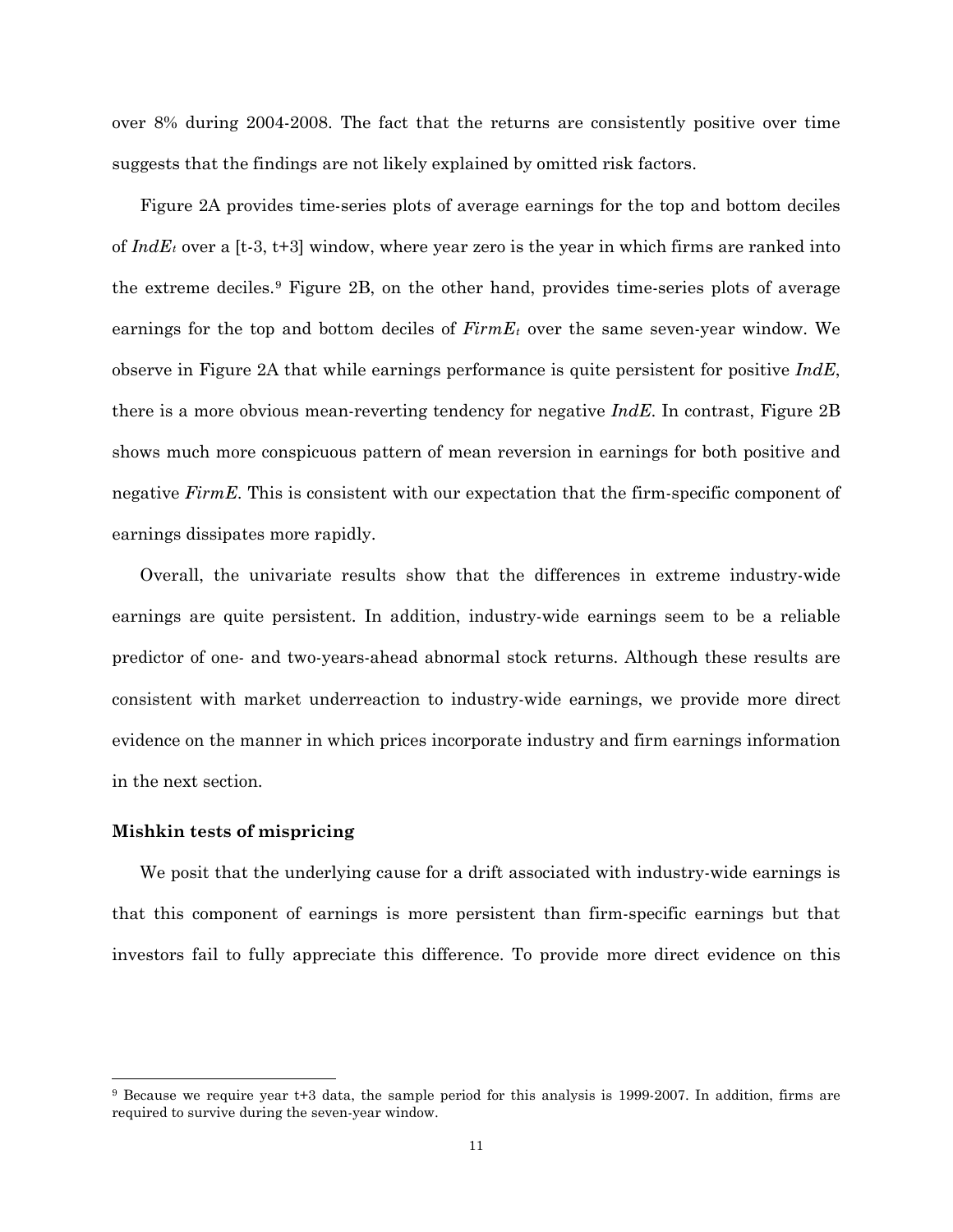proposition, we use the Mishkin (1983) test methodology to estimate the implicit weights placed on earnings components in prices (Abarbanell and Bernard 1992; Sloan 1996).[10](#page-12-0)

We first test whether industry-wide earnings are more persistent than firm-specific earnings by estimating the following ordinary least square (OLS) regression:

$$
Earn_{t+1} = a_0 + a_1 IndE_t + a_2 FirmE_t + \varepsilon_{1t+1},
$$
\n(3a)

where  $Earn_{t+1}$  is the reported earnings for year t+1, and  $IndE_t$  and  $FirmE_t$  are industrywide and firm-specific earnings for year t, respectively. We expect that the association between industry-wide earnings and future earnings is greater than the association between firm-specific earnings and future earnings (i.e.,  $a_1 > a_2$ ).<sup>[11](#page-12-1)</sup>

To estimate the weights implicit in stock returns on the two earnings components in predicting one-year-ahead earnings, we use the following pricing regression model:

$$
CAR_{t+1} = Multiple \times (Earn_{t+1} - \alpha_1 IndE_t - \alpha_2 FirmE_t) + \varepsilon_{2t},
$$
\n(3b)

where *CARt+1* is the (size-adjusted) abnormal return for year t+1, and *Multiplier* is the earnings response coefficient. If stock prices behave as if investors fail to fully appreciate the differential persistence of earnings components, we expect  $a_1 = a_2$  in model (3b). Comparing coefficient estimates across models (3a) and (3b), we expect  $a_1 > a_1$  and  $a_2 < a_2$ .

Before we discuss the results of these estimations, Panel A of Table 5 shows the results of base-line regressions that forecast one-year-ahead earnings with current total earnings in column (1) and the forecasting equation implicit in stock returns in column (2). We find in column (1) that the estimated coefficient on current earnings (*Earnt*) is 0.702. Consistent with the market on average correctly pricing total earnings, we find in column (2) that the implied weight on *Earnt* is 0.736, similar to the estimated persistence of earnings ( $p = 0.19$ ).

<span id="page-12-0"></span> <sup>10</sup> Note that the inferences from Mishkin tests rely on comparing the magnitude of estimated coefficients, which contain estimation errors as the regression specification is imperfect. We explicitly control for other variables that are correlated with returns in our analysis in the next section.

<span id="page-12-1"></span><sup>&</sup>lt;sup>11</sup> Because estimation of equation (3a) requires  $Earn_{t+1}$ , firms that do not report one-year-ahead earnings are excluded from this analysis.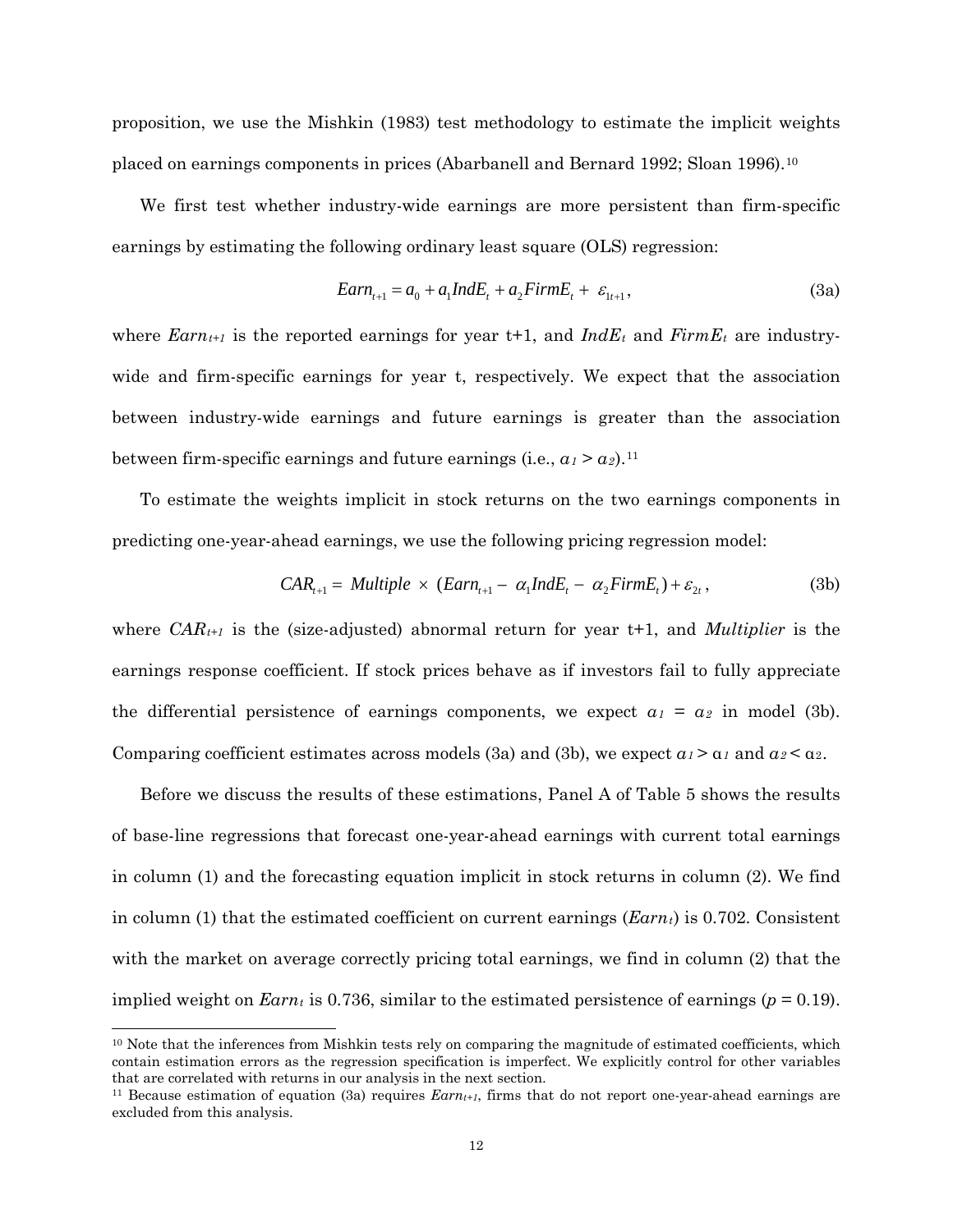Turning to the main findings, Panel B column (1) presents the results of estimating equation (3a). The estimated coefficient on industry-wide earnings (*IndE*) is 0.840, while that on firm-specific earnings (*FirmE*) is 0.652. An *F*-test indicates that these two coefficients differ significantly  $(p < 0.01)$ . Thus, the evidence indicates that the industrywide component of earnings is significantly more persistent than the firm-specific component, as predicted.

Column (2) shows the estimated weights on industry-wide and firm-specific earnings implicit in stock prices. The estimated coefficient on *IndE* is 0.673, insignificantly different from 0.757, the estimated coefficient on  $FirmE$  ( $p = 0.63$ ). Furthermore, the Chi-square tests comparing estimated coefficients in columns (1) and (2) indicate that stock prices significantly underweight *IndE* (i.e., 0.673 < 0.840, *p* < 0.01) but overweight *FirmE* (i.e.,  $0.757 > 0.652$ ,  $p < 0.01$ ). These results are consistent with our prediction that investors fixate on reported earnings without recognizing the higher (lower) persistence of performance attributable to the industry-wide (firm-specific) component of earnings.

#### **Regression results**

To test whether the observed univariate return predictability is robust, we estimate the following OLS regression to control for other variables that may be correlated with both industry-wide earnings and future abnormal stock returns:

$$
Cart+1 = b0 + b1 IndE10t + b2 PAcc10t + b3 NOA10t + b4 Log(MV)t + b5BMt
$$
  
+ b<sub>6</sub>IndMom<sub>t</sub> + b<sub>7</sub> FMom<sub>t</sub> + b<sub>8</sub>Arbitrage<sub>t</sub>+b<sub>9</sub>SalesG<sub>t</sub> + \varepsilon<sub>3t+1</sub>, (4)

where *IndE10<sub>t</sub>* represents decile-ranked industry-wide earnings converted to [0,1], *PAcc10<sub>t</sub>* is decile-ranked percent accruals for year t, defined as the difference between net income and the net cash flow from operating activities, deflated by absolute value of net income (Sloan 1996; Hafzalla, Lundholm, and Van Winkle 2011), and *NOAt* is decile-ranked net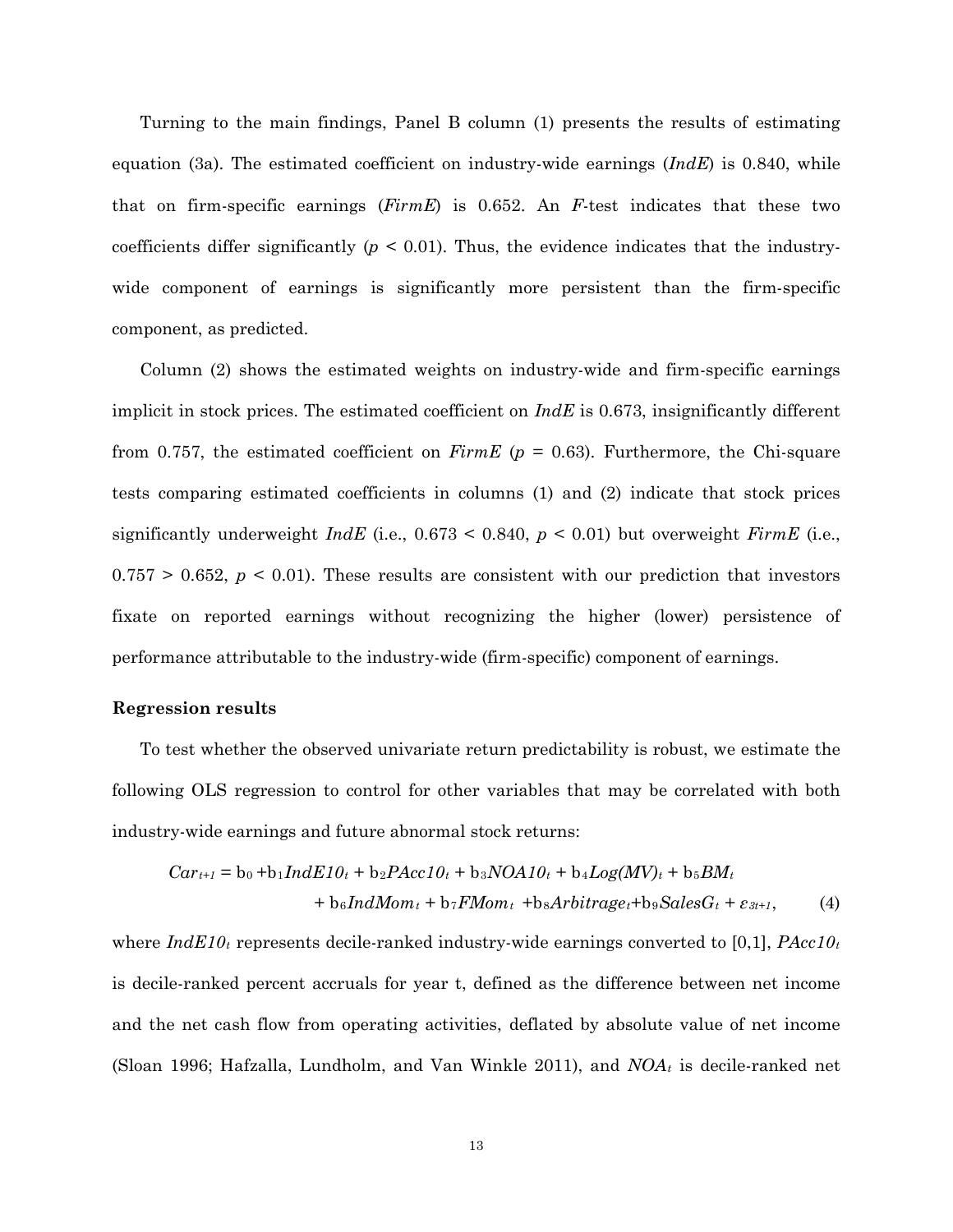operating assets deflated by lagged total assets for year *t* (Hirshleifer et al. 2004).[12](#page-14-0) All other variables are as defined above.

We predict that the industry-wide earnings component is positively associated with oneyear-ahead abnormal stock returns (i.e.,  $b_1 \ge 0$ ). We also control for accounting accruals and net operating assets, as Sloan (1996) and Hirshleifer et al. (2004) find that accruals and cumulative accruals predict negative future stock returns. We use percent accruals in particular because Hafzalla et al (2011) find much stronger return predictability when accruals are deflated by absolute net income. If market value and book-to-market ratio are proxies for risk, we predict a negative coefficient for *Log(MV)* and a positive coefficient for *BM*. We predict positive coefficients for *IndMom* and *FMom*, as prior research finds both industry and firm momentum in stock prices (Moskowitz and Grinblatt 1999, Jegadeesh and Titman 1993). Finally, we control for *Arbitrage* and *SalesG* because univariate results in Table 3 indicate that these two variables are correlated with industry-wide earnings.

Column (1) of Table 6 presents the results of estimating equation (4). The coefficient estimate on  $IndE10$  is significantly positive  $(0.101, t = 4.36)$ , indicating that the univariate results are robust to the control variables included in the regression.[13](#page-14-1) The magnitude of the coefficient indicates that the hedge portfolio return remains over 10% even after controlling for other factors. Consistent with prior findings that accruals and net operating assets predict future negative stock returns, we find significantly negative coefficients on *PAcc10* and *NOA10*. However, the magnitude of future abnormal returns is much smaller (i.e., –4.9% and –3.3%, respectively). We find significantly positive coefficients on *BM* and *IndMom*, consistent with the book-to-market and industry momentum effects.

<span id="page-14-0"></span> <sup>12</sup> Following Hirshleifer et al. (2004), net operating assets is the difference between operating assets and operating liabilities, where operating assets is defined as total assets minus cash and short-term investments and operating liabilities is defined as total assets minus debt included in current liabilities, long term debt, minority interests, preferred stocks, and common equity.

<span id="page-14-1"></span><sup>&</sup>lt;sup>13</sup> All t-statistics in the regression analyses are based on firm and year double clustered standard errors.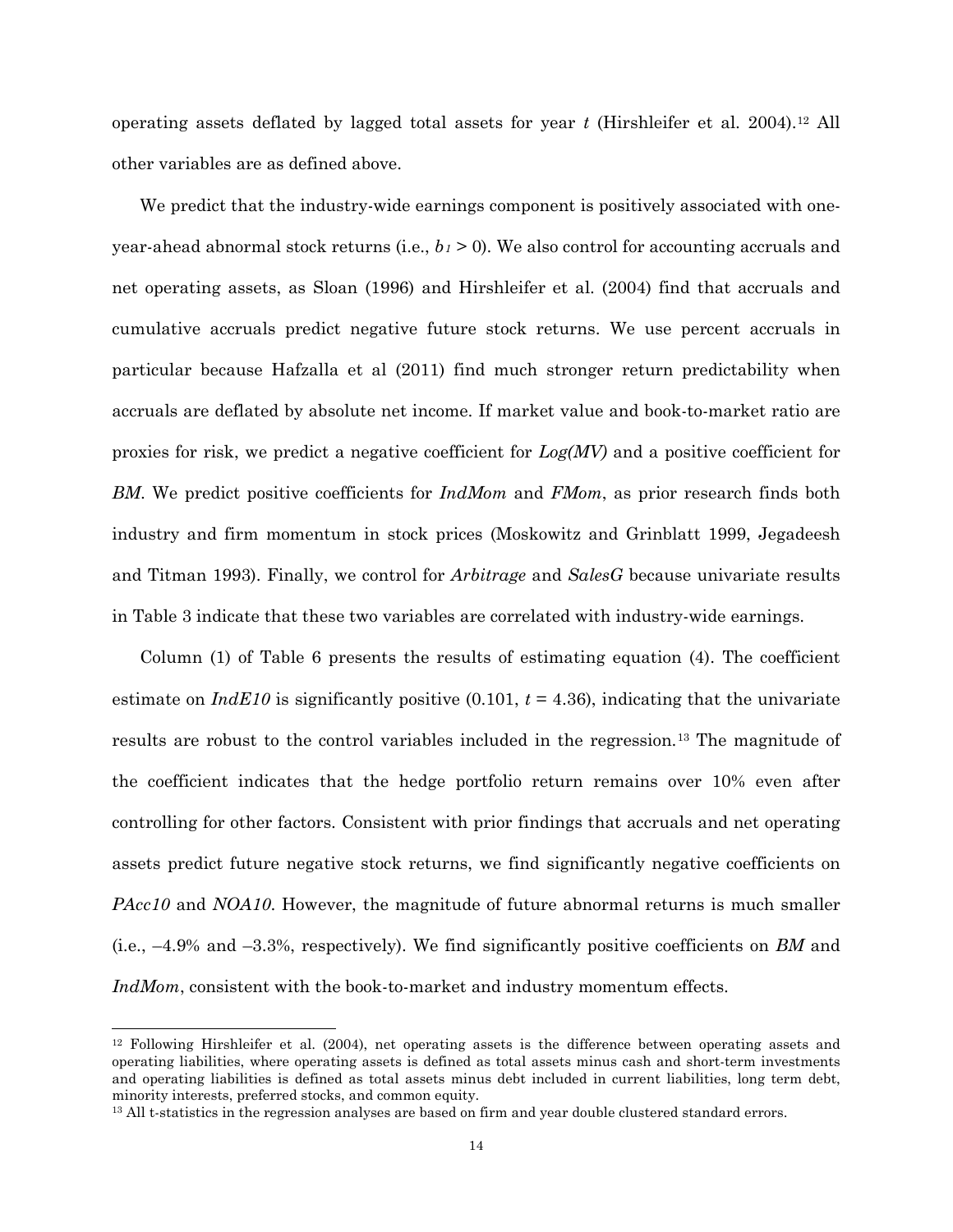Because we document that two-years-ahead abnormal stock returns are associated with industry-wide earnings in Table 4, we also report results using *CARt+2* as the dependent variable in columns (2). Because we are explaining *CARt+2* in these two regressions, all control variables are measured at the end of year t+1. For a fair comparison, accruals and net operating assets are measured at the end of year t. Consistent with the univariate results, the magnitude of the estimated coefficient on *IndE10* is smaller than that in the one-year-ahead abnormal return regression (0.051, *t* = 2.28). Similarly, the return predictability by accruals and net operation assets also declines and becomes statistically insignificant for *NOA10t*. Overall, the results indicate that the univariate results are robust to controlling for several other important factors that are correlated with future stock returns.[14](#page-15-0)

Columns (3) and (4) of Table 6 present the results when we use three-factor adjusted abnormal stock returns. Specifically, to derive abnormal stock returns we subtract the 12 month buy-and-hold return of the size, book-to-market, and momentum matched portfolio from the raw return (i.e., DGTW returns by Daniel et al 1997; Wermers 2004).[15](#page-15-1) The coefficient estimate on  $IndE10$  remains large and significant (0.062,  $t = 2.85$ ) in the oneyear-ahead return regression and reduces to  $0.041$  ( $t = 1.88$ ) in the two-year-ahead return regression. In contrast, the estimated coefficients on *PAcc10* are much smaller in magnitude and statistically insignificant.

We also replicate Balakrishnan, Bartov, and Faurel's (2010) more recent finding that total earnings predict future stock returns. Consistent with Balakrishnan et al. (2010), when we substitute the decile of total earnings for our main variable *IndE10* in the multiple regression of  $CAR_{t+1}$ , we find a significant coefficient for decile of total earnings

<span id="page-15-0"></span><sup>&</sup>lt;sup>14</sup> The regression results are very similar if we use the Fama-MacBeth regressions.

<span id="page-15-1"></span><sup>15</sup> The DGTW benchmarks are available via http://www.smith.umd.edu/faculty/rwermers/ftpsite/Dgtw/ coverpage.htm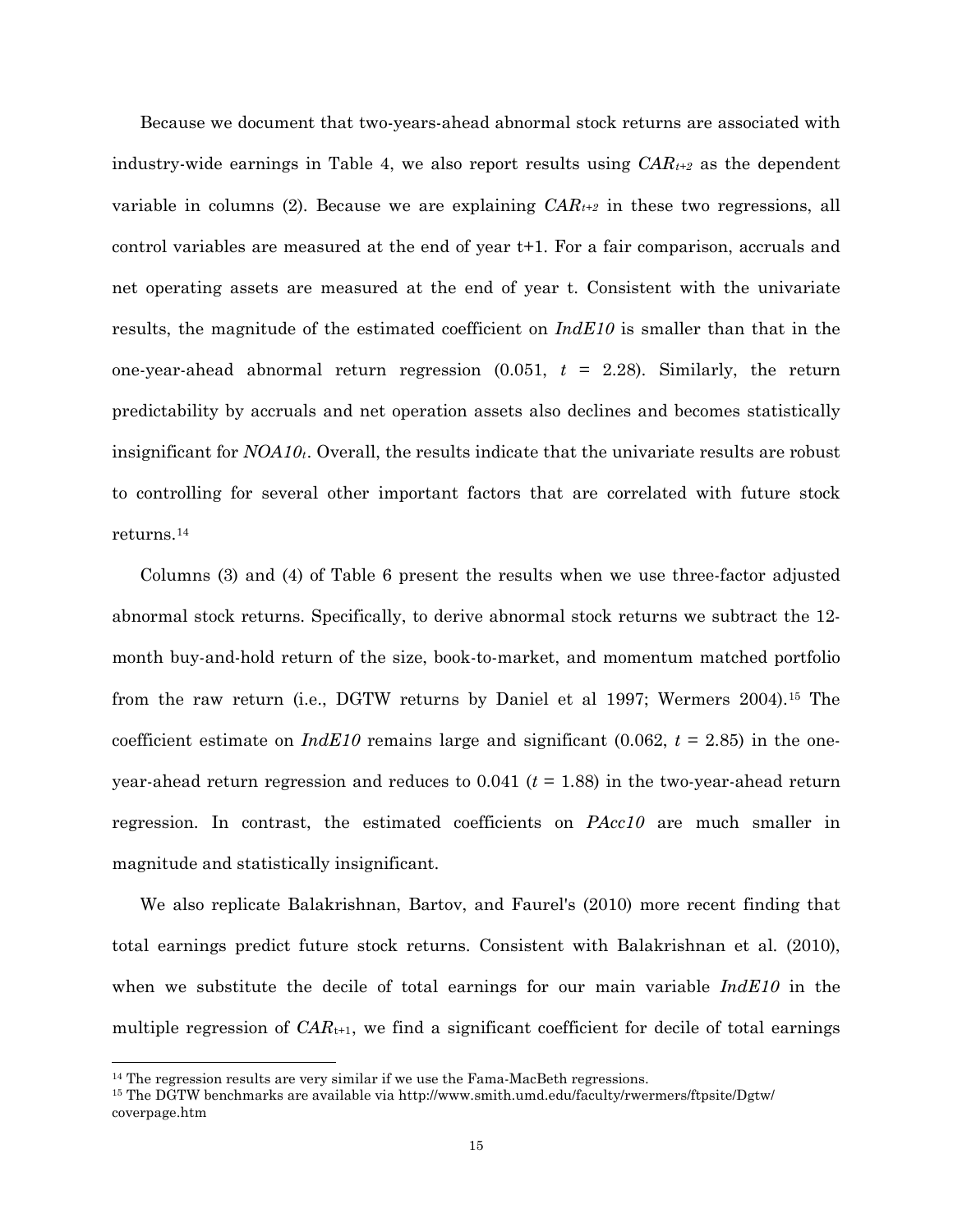$(0.084, t = 2.46)$ . However, when we also include  $IndE10$  in the regression, the coefficient for the decile of total earnings is insignificant  $(t = 1.48)$  while the coefficient for IndE10 remains large and significant  $(0.100, t = 3.86)$ . Thus, return predictability by total earnings appears to be driven by the industry-wide component of earnings during our sample period.

# **IV. INDUSTRY-WIDE AND FIRM-SPECIFIC CASH FLOWS AND ACCRUALS Comparison of the industry-wide earnings and accruals trading strategies**

Our main focus is on the persistence of earnings components determined by industry fundamentals. Given prior findings that the market fails to fully appreciate the persistence of earnings components defined accounting system (i.e., accruals), a natural question is whether our findings are distinct from the accrual anomaly documented by Sloan (1996). Although the significant results for industry-wide earnings in Table 6 that control for accounting accruals suggest that the mispricing of industry-wide earnings is not subsumed by the accrual anomaly, we provide more detailed evidence on the pricing of earnings components classified by *both* economic fundamentals and accounting constructs in this section.

To examine whether an underreaction to the industry-wide component of earnings is distinct from an overreaction to the accruals component of earnings, we sort firms into quintiles independently by industry-wide earnings (*IndE*) and by accruals (*PAcc*). If both economic and accounting factors contribute to mispricing, we expect future stock returns to be highest for firms in the intersection of the top *IndE* quintile and the bottom *PAcc* quintile. On the other hand, we expect future stock returns to be the lowest in the intersection of the bottom *IndE* quintile and the top *PAcc* quintile[.16](#page-16-0)

<span id="page-16-0"></span><sup>&</sup>lt;sup>16</sup> We utilize extreme quintiles for the analysis in this section rather than extreme deciles because focusing on the intersection of extreme deciles reduces the number of observations in each portfolio by a factor of 10 which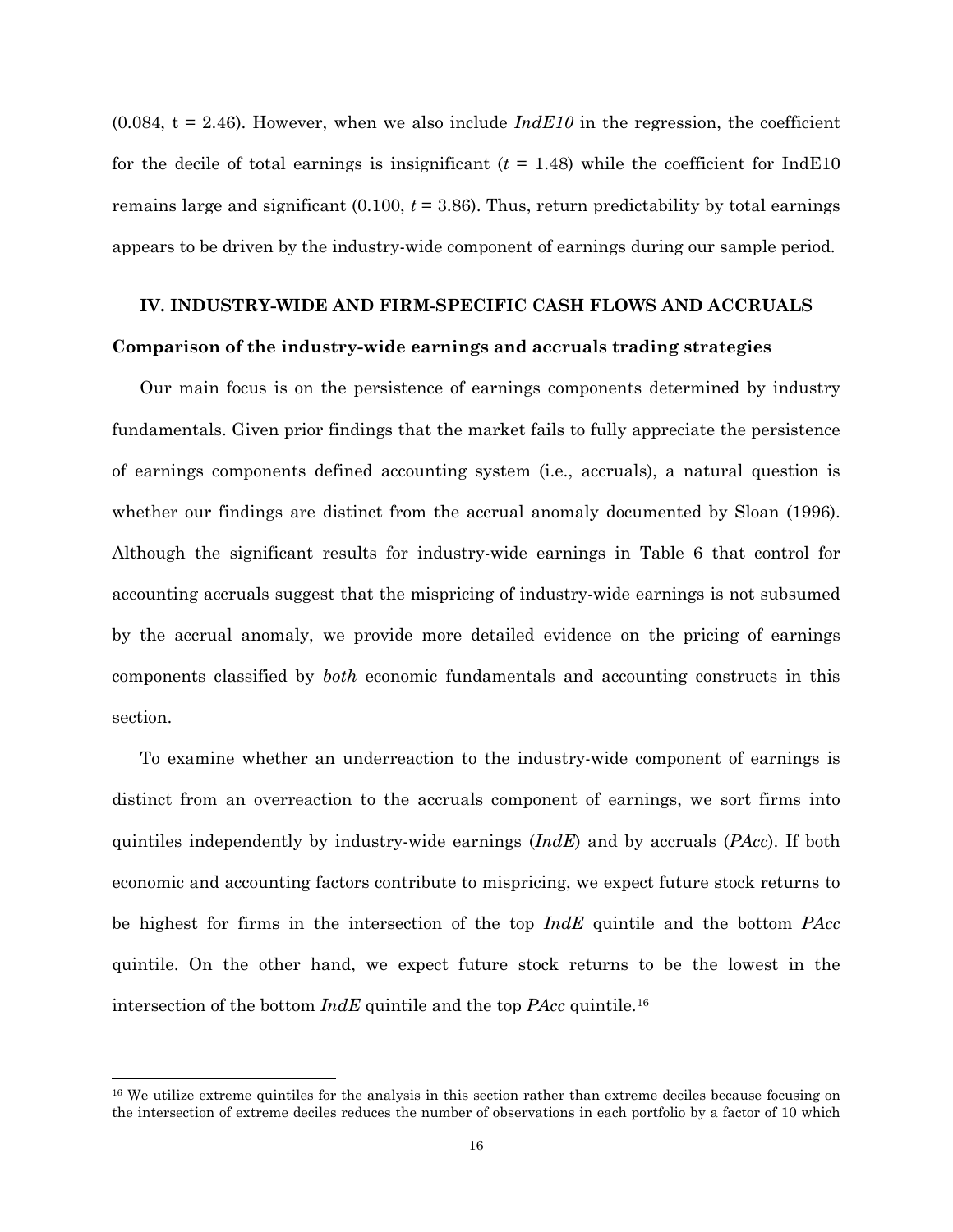To provide benchmarks for comparison, we first present in Panel A of Table 7 the average one-year-ahead future stock returns (*CARt+1*) from the separate industry-wide earnings and accruals strategies. We find that returns to a strategy of buying firms in the top *IndE* quintile and shorting firms in the bottom *IndE* quintile are 15.6%, lower than a similar strategy based on decile portfolios reported in Table 4. By comparison, a strategy of buying firms in the bottom *PAcc* quintile and shorting firms in the top *PAcc* quintile earns 7.1%.[17](#page-17-0) The difference in returns suggests that the strategies are capturing different mispricing phenomenon.

Results from sorting on both *IndE* and *PAcc* in Panel B reveal that future returns are highest in the portfolio with high industry-wide earnings and low accruals (*IndE1&PAcc5*) and lowest in the portfolio with low industry-wide earnings and high accruals (*IndE5&PAcc1*). Specifically, the average return for the firms in the *IndE1&PAcc5* portfolio is −15.8%, the lowest among all cells in Panel B, while the average return for the firms in the *IndE5&PAcc1* portfolio is 6.8%, the highest among all the cells. The hedge return to this combined approach is 22.6%, which exceeds the return of either trading strategy in isolation. Thus, our findings are incremental to the previously documented accrual anomaly, and show the importance of industry fundamentals in determining the persistence and pricing of earnings.[18](#page-17-1)

#### **Persistence of industry-wide and firm-specific cash flows and accruals**

 $\overline{a}$ 

introduces more variability into the estimates. Collins and Hribar (2000) also utilize quintiles when comparing trading strategies for the post-earnings announcement drift and accruals anomalies.

<span id="page-17-0"></span><sup>&</sup>lt;sup>17</sup> This hedge portfolio return is much lower than Sloan's (1996) results, but consistent with the results from a more recent and comparable sample period (e.g., Hafzalla, Lundholm, and Van Winkle 2011).

<span id="page-17-1"></span><sup>&</sup>lt;sup>18</sup> One concern associated with our approach is that the additional abnormal returns in the combined strategy might be the result of taking positions in a small subset of firms with more extreme realizations of *IndE* or *PAcc*. To examine this issue, we construct hedge returns for the separate *IndE* and *PAcc* strategies that contain the same number of firm-years as the combined strategy. In particular, for the *IndE* (*PAcc*) strategy, the 1,100 firm-years with the lowest *IndE* (highest *PAcc*) are placed in the short portfolio, while the 575 firm-years with the highest *IndE* (lowest *PAcc*) are placed in the long portfolio. These separate *IndE* (*PAcc*) strategies result in abnormal returns of 15.8% (7.3%), similar to the findings reported in Panel A of Table 7. Thus, it is not the case that the combined sort merely identifies firms with more extreme *IndE* or *PAcc*.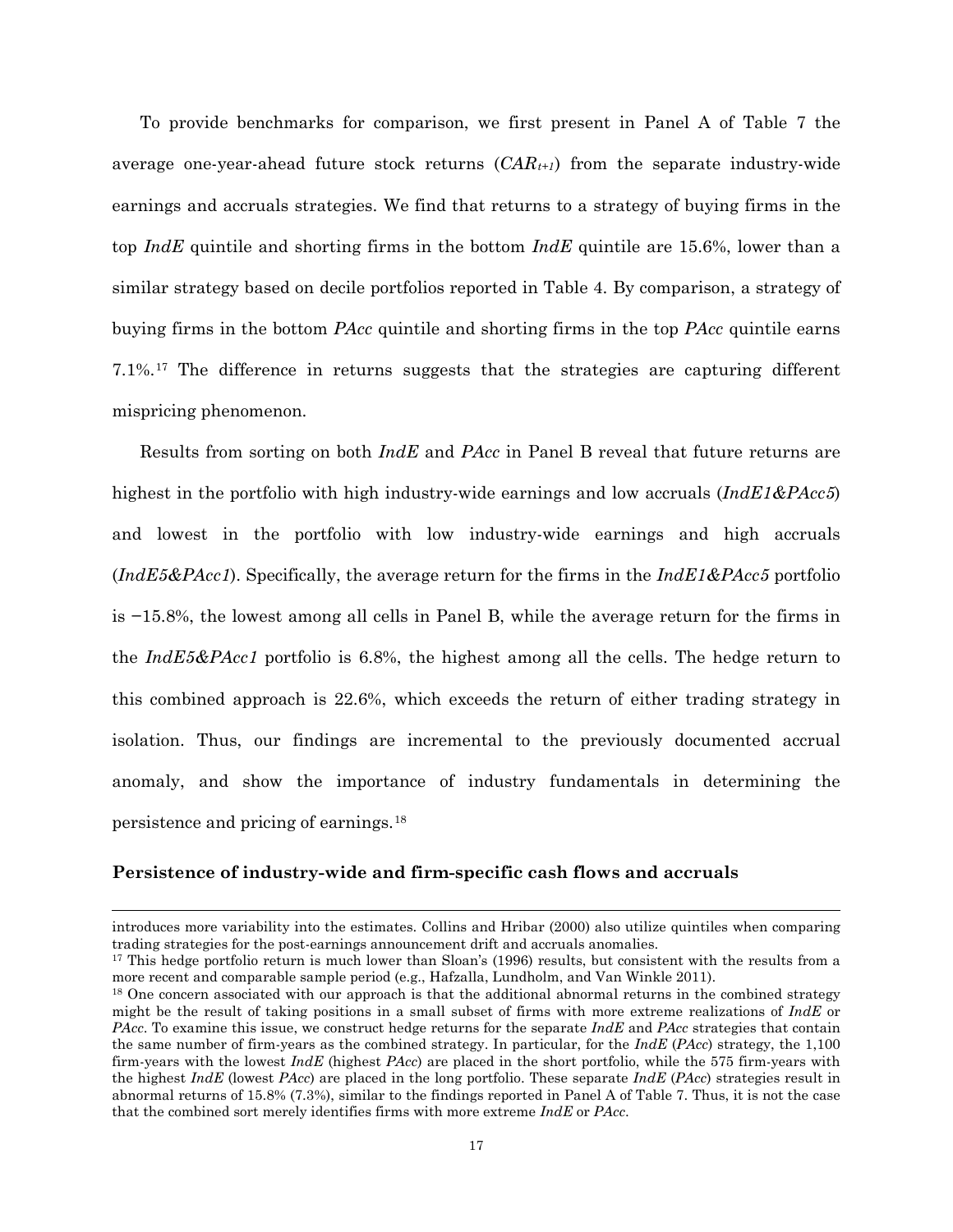Consideration of both industry fundamentals and accounting constructs suggests that industry-wide cash flows is the most persistent component of earnings and firm-specific accruals is the least persistent. The relative persistence of the other two components – industry-wide accruals and firm-specific cash flows – is less obvious as the industry and accounting forces affecting persistence are not acting in concert. In this section, we first discuss our method to decompose industry-wide and firm-specific earnings into their respective cash flow and accrual components, and then present results analyzing the persistence and pricing of the four disaggregated earnings components.

### *Computation of main variables*

We first decompose industry-wide earnings (*IndEt*) into industry-wide operating cash flows  $(IndCF<sub>t</sub>)$  and industry-wide accruals  $(IndAcc<sub>t</sub>)$ :

$$
IndE_t = IndCF_t + IndAcc_t \tag{5}
$$

where  $IndCF<sub>t</sub>$  is the average of operating cash flows scaled by average assets  $(CF<sub>t</sub>)$  for all firms in the same industry, and  $IndAcc_t$  is the difference between  $IndEt_t$  and  $IndCF_t$ . Similarly, we decompose firm-specific earnings (*FirmEt*) into firm-specific operating cash flows (*FirmCFt*) and firm-specific accruals (*FirmAcct*):

$$
FirmE_t = FirmCF_t + FirmAcc_t \tag{6}
$$

where  $F_{i}$  *FirmCF<sub>t</sub>* is the difference between  $CF_{t}$  and  $IndCF_{t}$ , and  $F_{i}$ *rmAcc<sub>t</sub>* is the difference between  $FirmE_t$  and  $FirmCF_t$ .

Our argument regarding industry fundamentals suggests that the persistence of *IndCF* (*IndAcc*) is greater than the persistence of *FirmCF* (*FirmAcc*). Sloan's (1996) argument suggests that the persistence of *IndCF* (*FirmCF*) is greater than the persistence of *IndAcc* (*FirmAcc*). Taken together, we expect that the persistence of *IndCF* is highest and the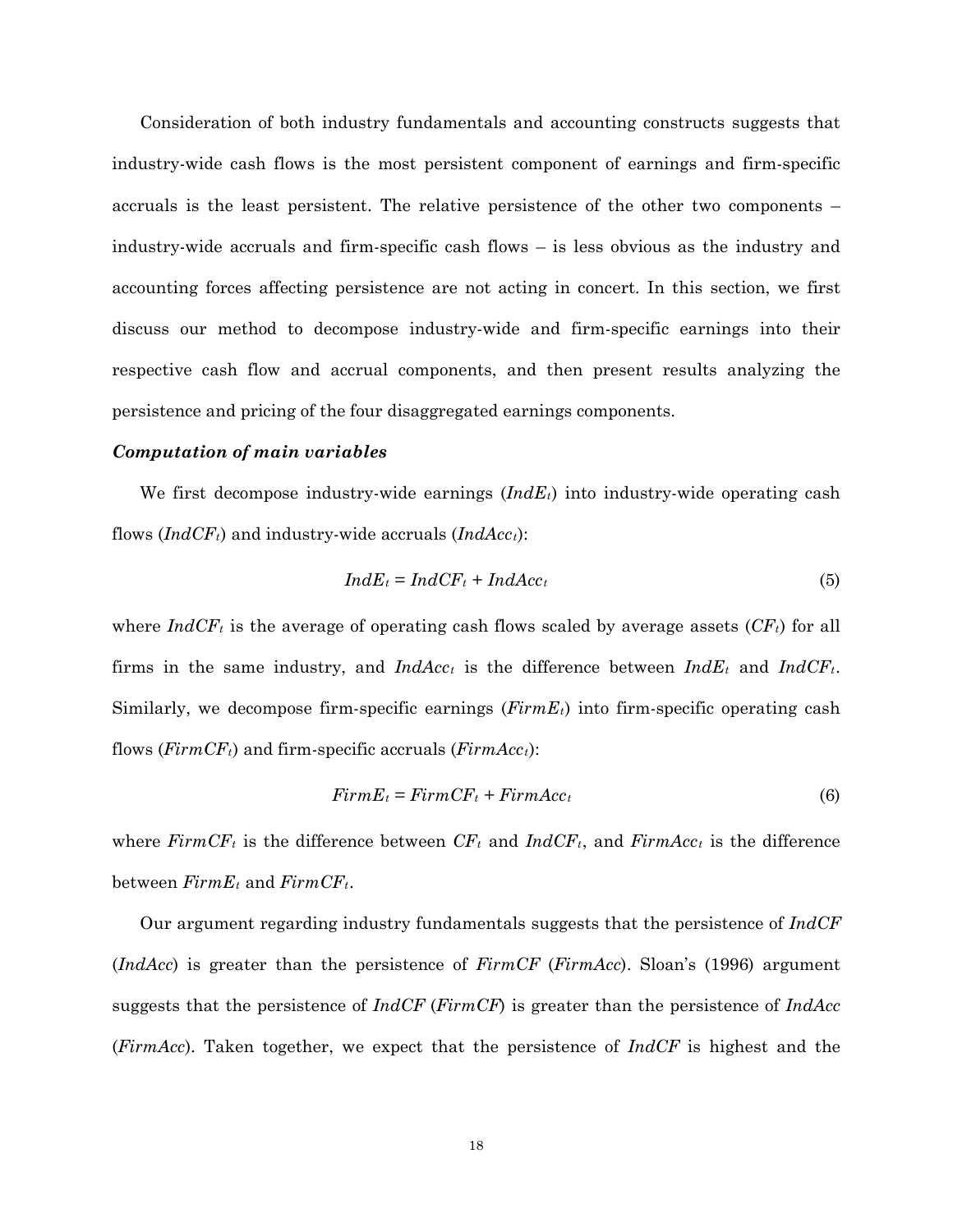persistence of *FirmAcc* is lowest. The relative persistence of the other two components – *IndAcc* and *FirmCF* – is an open empirical question.

Panel A of Table 8 presents descriptive statistics for key variable of interest. Consistent with expectations, we find that, on average, cash flows are positive  $(= 0.093)$  and accruals are negative  $(= -0.054)$ . Note that because the firm-specific component represents the deviation from the industry mean, the averages of *FirmCF* and *FirmAcc* are close to zero.[19](#page-19-0) It follows that the mean of industry-wide cash flows (accruals) is close to the mean of total cash flows (total accruals). The results also indicate that the variation in cash flows and accruals is mainly driven by their firm-specific components. The standard deviation of *FirmCF* is over 1.5 times that of *IndCF*, while the standard deviation of *FirmAcc* is over twice that of *IndAcc*.

Panel B of Table 8 presents Pearson pair-wise correlations. *CF* and *Acc* are positively correlated with their respective industry-wide and firm-specific components*.[20](#page-19-1)* Consistent with prior work, we find a negative correlation between cash flows and accruals (= −0.206). Interestingly, this negative correlation is largely driven by a negative correlation between firm-specific cash flows and firm-specific accruals  $(= -0.256)$ .

#### *Regression results*

We use the following Mishkin generalized least square regressions to test the persistence and pricing of the various earnings components:

$$
Earn_{t+1} = c_0 + c_1 IndCF_t + c_2 FirmCF_t + c_3 IndAcc_t + c_4 FirmAcc + \varepsilon_{5t+1}
$$
 (7a)

$$
Ret_{t+1} = Multiple \times (Earn_{t+1} - \gamma_0 - \gamma_1 IndCF_t - \gamma_2 FirmCF_t - \gamma_3 IndAcc_t - \gamma_4 FirmAcc) + \varepsilon_{6t+1}
$$
 (7b)

In regression model (7a), we expect that the persistence of industry-wide cash flows (i.e., *c1*) is highest while the persistence of firm-specific accruals is lowest (i.e., *c4*).

<span id="page-19-0"></span> <sup>19</sup> The averages are not exactly zero because firms with missing *Earnt+1* are excluded from this analysis.

<span id="page-19-1"></span><sup>&</sup>lt;sup>20</sup> Note that the higher correlations associated with the firm-specific components indicate that variation in these components better captures the total variation in cash flow and accruals.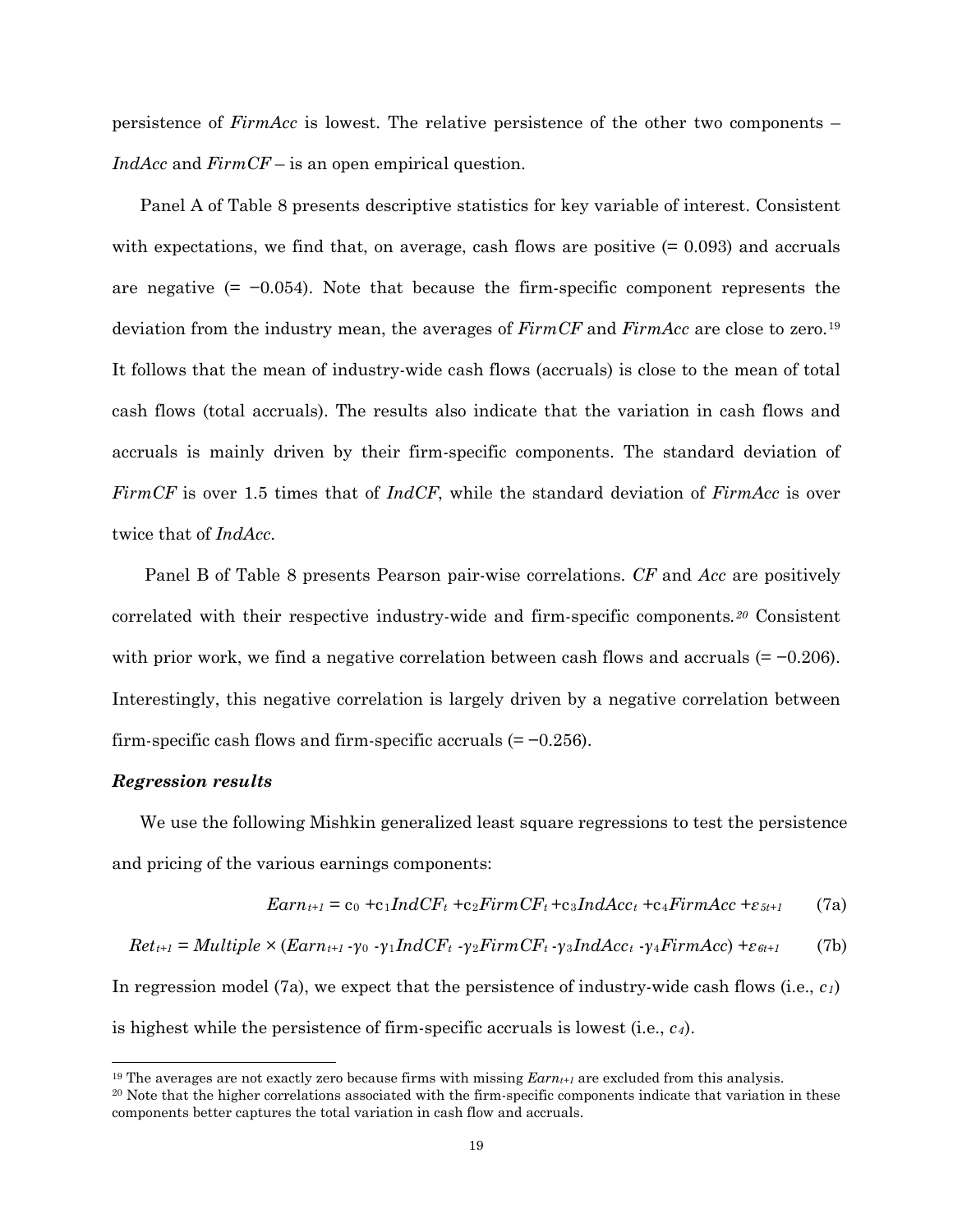Regarding the pricing implications of the industry-wide and firm-specific components of cash flows and accruals, we expect that the underreaction associated with cash flows documented by Sloan (1996) is mainly driven by an underreaction to industry-wide cash flows because the higher persistence of cash flows is attributable to the industry-wide component. We use  $\chi^2$  likelihood tests to compare the estimated coefficients between models (7a) and (7b). If our prediction is correct, we expect  $c_1 > \gamma_i$  (underreaction to industry-wide cash flows) and  $c_2 = \gamma_2$  (no underreaction to firm-specific cash flows). Likewise, we predict that Sloan's (1996) evidence of an overreaction associated with accruals is mainly driven by an overreaction to firm-specific accruals because the lower persistence of accruals is attributable to the firm-specific component. In other words, we expect *c4 < γ<sup>4</sup>* (overreaction to firm-specific accruals) and  $c_3 = \gamma_3$  (no overreaction to industry-wide accruals).

Panel A of Table 9 reports our replication of prior findings (e.g., Sloan 1996) that the market underreacts to cash flows and overreacts to accruals. We find in our sample that the implied weight on *CF* in prices is significantly lower than the estimated persistence of *CF* (i.e.,  $0.720 \leq 0.776$ ,  $p = 0.05$ ). We also find that the implied weight on *Acc* in prices is significantly higher than the estimated persistence of *Acc* (i.e., 0.703 > 0.558, *p* <0.01).

The first column of Panel B of Table 9 shows the results of estimating model (7a). Consistent with our predictions, we find that the persistence of industry-wide cash flows is highest and the persistence of firm-specific accruals is lowest. Specifically, the estimated coefficient on *IndCF* (= 0.887) is significantly higher than the coefficients on the other components of earnings. In addition, the estimated coefficient on *FirmAcc* (= 0.498) is the lowest of all the earnings components. The estimated coefficient on *FirmCF* (= 0.731) is not significantly different from that on  $IndAcc_t$  (= 0.770), indicating that industry-wide accruals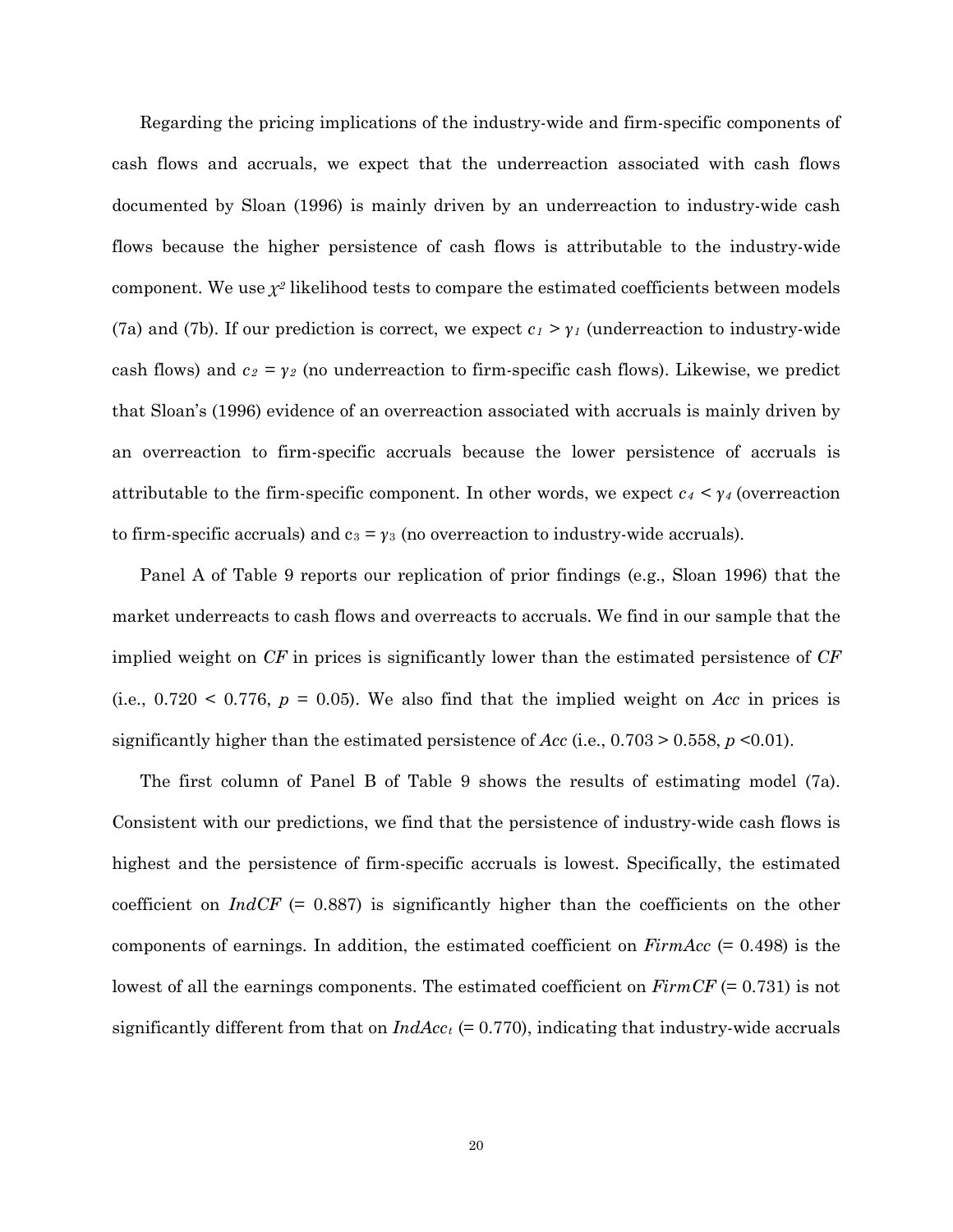are as persistent as firm-specific cash flows, counter to the general notion that the persistence of cash flows is superior to that of accruals.

The second column of Panel B presents the results of estimating model (7b). Consistent with our expectations, we find that the estimated coefficient on *IndCF* in the return regression  $(= 0.643)$  is significantly lower than that in the earnings regression  $(= 0.887)$ , while the estimated coefficient on  $FirmCF$  in the return regression  $(= 0.752)$  is similar to that in the earnings regression  $(= 0.731)$ . These results indicate that the underreaction to cash flows is mainly attributable to its industry-wide component. Also consistent with our predictions, we find that the estimated coefficient on *FirmAcc* in the return regression (=  $0.703$ ) is significantly higher than that in the earnings regression  $(= 0.498)$ , indicating that the market overweights the firm-specific accruals component in earnings. The estimated coefficient on  $IndAcc$  in the return regression  $(= 0.738)$  is similar to that in the earnings regression  $(= 0.770)$ . Thus, the overreaction to accruals is mainly attributable to its firmspecific component. The insignificant results of the *F*-tests in the return regression further suggest that the market does not seem to differentiate the persistence of the four main components of earnings partitioned by fundamentals and accounting conventions.[21](#page-21-0)

In sum, we find that industry-wide cash flows is the most persistent component of earnings while firm-specific accruals is the least. Falling between these extremes, there is no statistical difference in the persistence of industry-wide accruals and firm-specific cash flows. Thus, the higher (lower) persistence of cash flow (accruals) is attributable primarily

<span id="page-21-0"></span> <sup>21</sup> Decomposing total accruals into discretionary and nondiscretionary components, Xie (2001) finds that discretionary accruals are less persistent than non-discretionary accruals and that future returns are stronger for the discretionary component. Following on this theme, we further decompose firm-specific accruals into discretionary (*FirmDA*) and nondiscretionary (*FirmNDA*) components, where *FirmDA* is estimated as the residual of the Jones' model and *FirmNDA* is the difference between *FirmAcc* and *FirmDA*. Substituting these two components for *FirmAcc* in Panel B of Table 9, untabulated results show that the persistence and pricing of *FirmNDA* and *FirmDA* is similar to *FirmAcc*. In other words, *FirmNDA* and *FirmDA* are the least persistent of the earnings components, and are over-weighted by the market. Moreover, there is no significant difference in the persistence and pricing of these two components.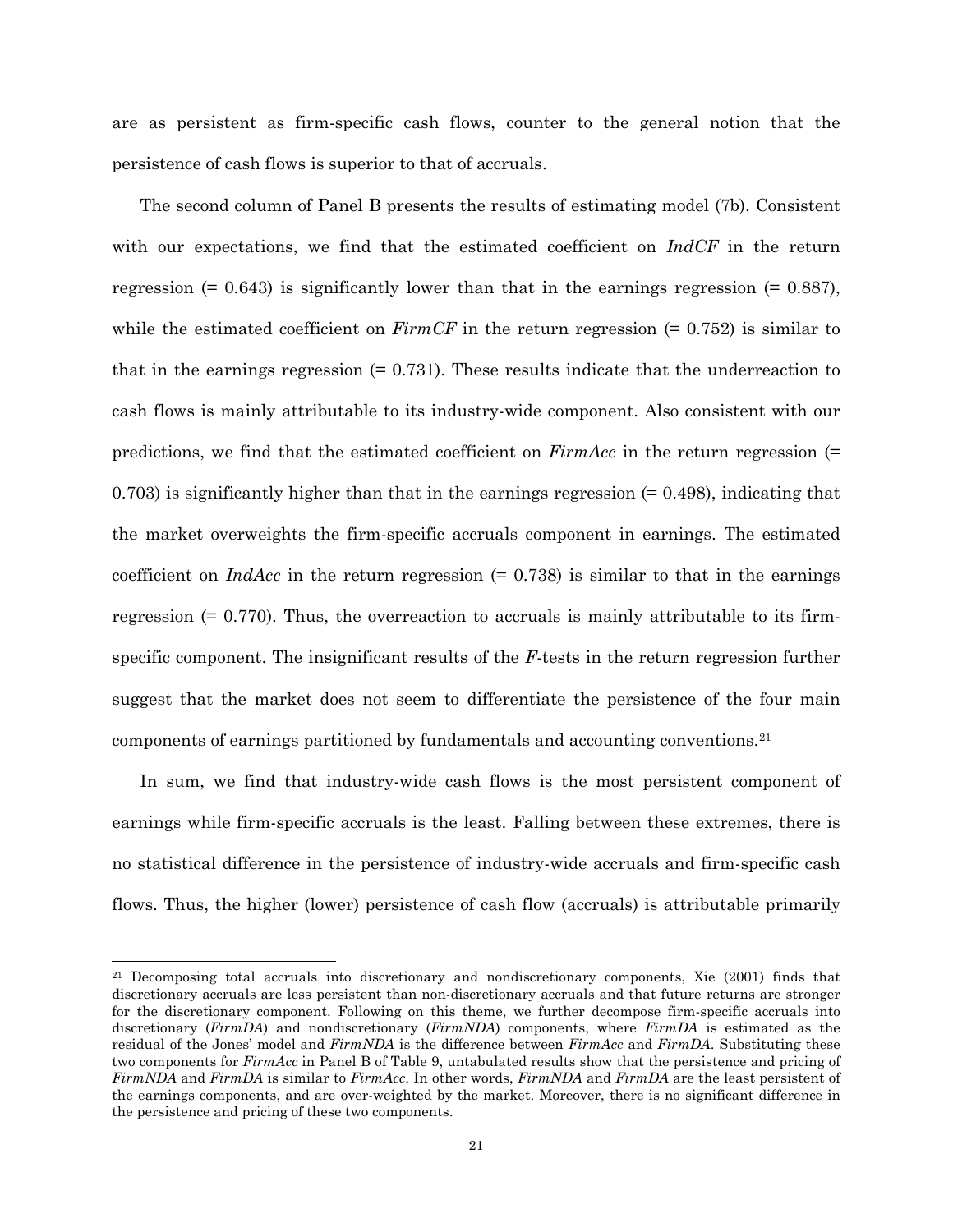to the industry-wide (firm-specific) component. Consistent with these results, we also find that stock prices significantly underweight industry-wide cash flows but not firm-specific cash flows and significantly overweight firm-specific accruals but not industry-wide accruals.

#### **V. ADDITIONAL ANALYSES**

#### **Cross-industry evidence**

Panel A of Table 10 presents the distribution of industry-wide earnings for each major industry sector. We observe that industries in consumer discretionary and consumer staples tend to have better performance during our sample period. On the other hand, industries in the healthcare industries tend to have the low industry-wide earnings.

In Panel B, we report hedge portfolio returns across quintile portfolios sorted on the persistence of industry-wide earnings. We estimate the persistence of industry-wide earnings based on a panel regression that predicts total earnings of current year using industry-wide earnings of prior year. We run this regression using all firms in the same eight-digit GICS industry for the prior ten years, and the estimated coefficient on the lagged industry-wide earnings is the proxy for earnings persistence. Results in Panel B indicate that hedge portfolio returns increase monotonically from the lowest quintile (= 4.3%,  $t = 0.86$ ) to the highest quintile  $(32.8\%$ ,  $t = 6.83$ ) of persistence of industry-wide earnings. This evidence is consistent with the notion that underreaction is driven by the mispricing of the persistence of industry-wide earnings.

## **Effects of transaction costs and firm information environment**

We expect that illiquid stocks with high transaction costs are likely to exhibit higher return predictability, as arbitrageurs are less able to mitigate any mispricing. We thus examine cross-sectional variation in hedge returns across three transaction cost proxies: the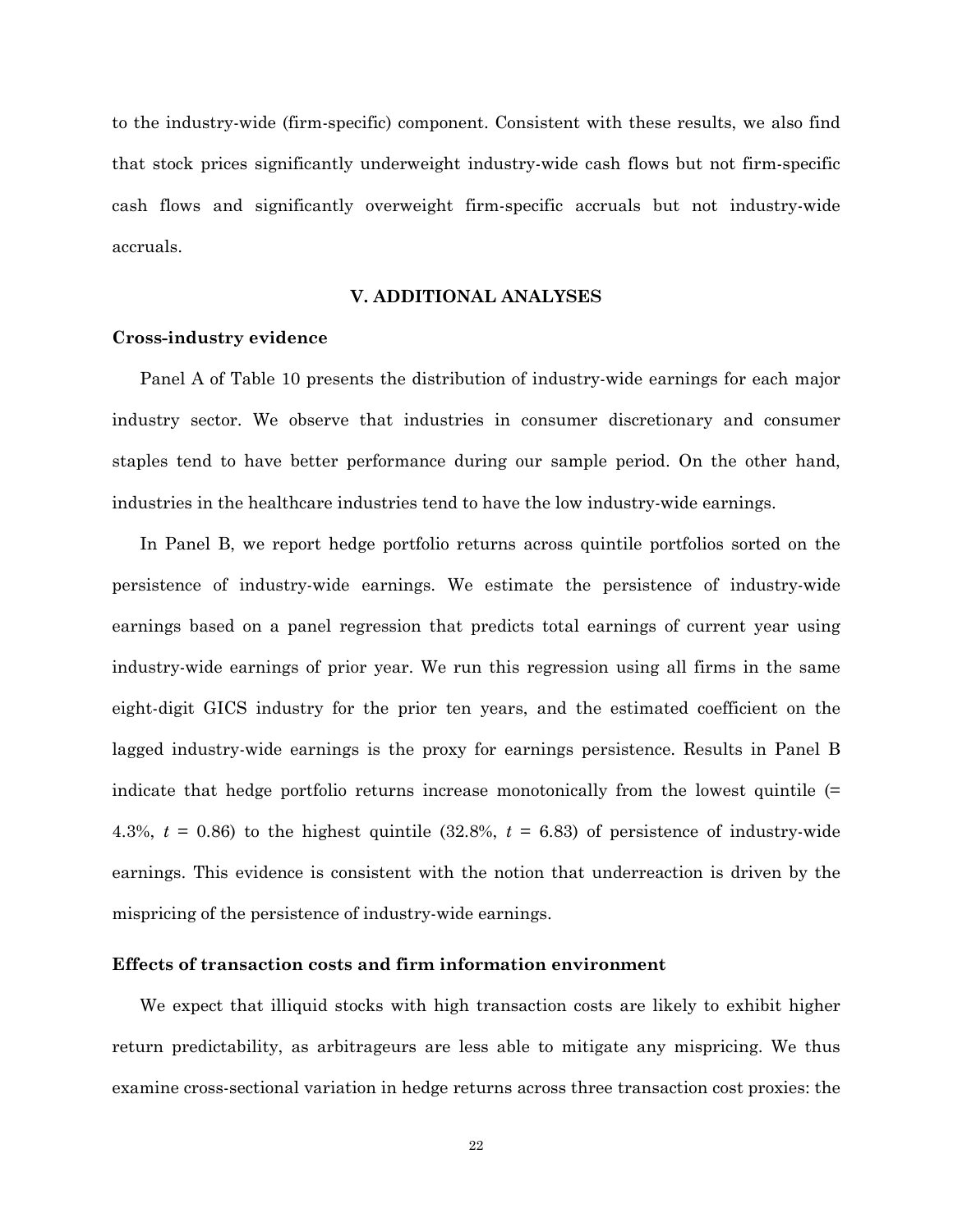inverse of average daily dollar trading volume (in dollars) during year *t*, the inverse of the level of stock price, and arbitrage risk (*Arbitraget*), as defined above. Figures 3A to 3C present hedge portfolio returns across quintiles sorted on each of these proxies. For example, we sort firms into quintiles based on the inverse of trading volume. We then create *IndE* deciles within each of these volume quintiles. Figure 3A presents the difference in returns between the top and bottom *IndE* deciles across volume quintiles.

Across all three proxies, the evidence in Figures 3A to 3C indicates that hedge portfolio returns generally increase with transaction costs. The largest effect on hedge portfolio returns appears to be across the levels of *Arbitrage* risk in Figure 3C where in the highest quintile, the hedge portfolio return is over 30%. On the other hand, the hedge portfolio return is close to zero in the lowest *Arbitrage* quintile.

We also expect return predictability to be negatively associated with analyst following. Because analysts' earnings forecasts impound significant industry-wide news (Piotroski and Roulstone 2004; Hui and Yeung 2012), greater analyst following should increase the efficiency of prices in incorporating industry-wide information. Figures 3D presents hedge portfolio returns by quintile sorted on the number of analysts following the firm. Consistent with our expectation, we observe that hedge portfolio returns generally decrease with analyst following.

Overall, the results from our cross-sectional analyses indicate that future returns from our industry-wide earnings trading strategy vary predictably with transaction/arbitrage costs and firms' information environment with respect to industry-wide news.

#### **SIC- and NAICS-based industry classifications**

Our primary analyses focus on GICS industry classifications. We examine the sensitivity of our main results to alternative industry definitions, namely, the SIC and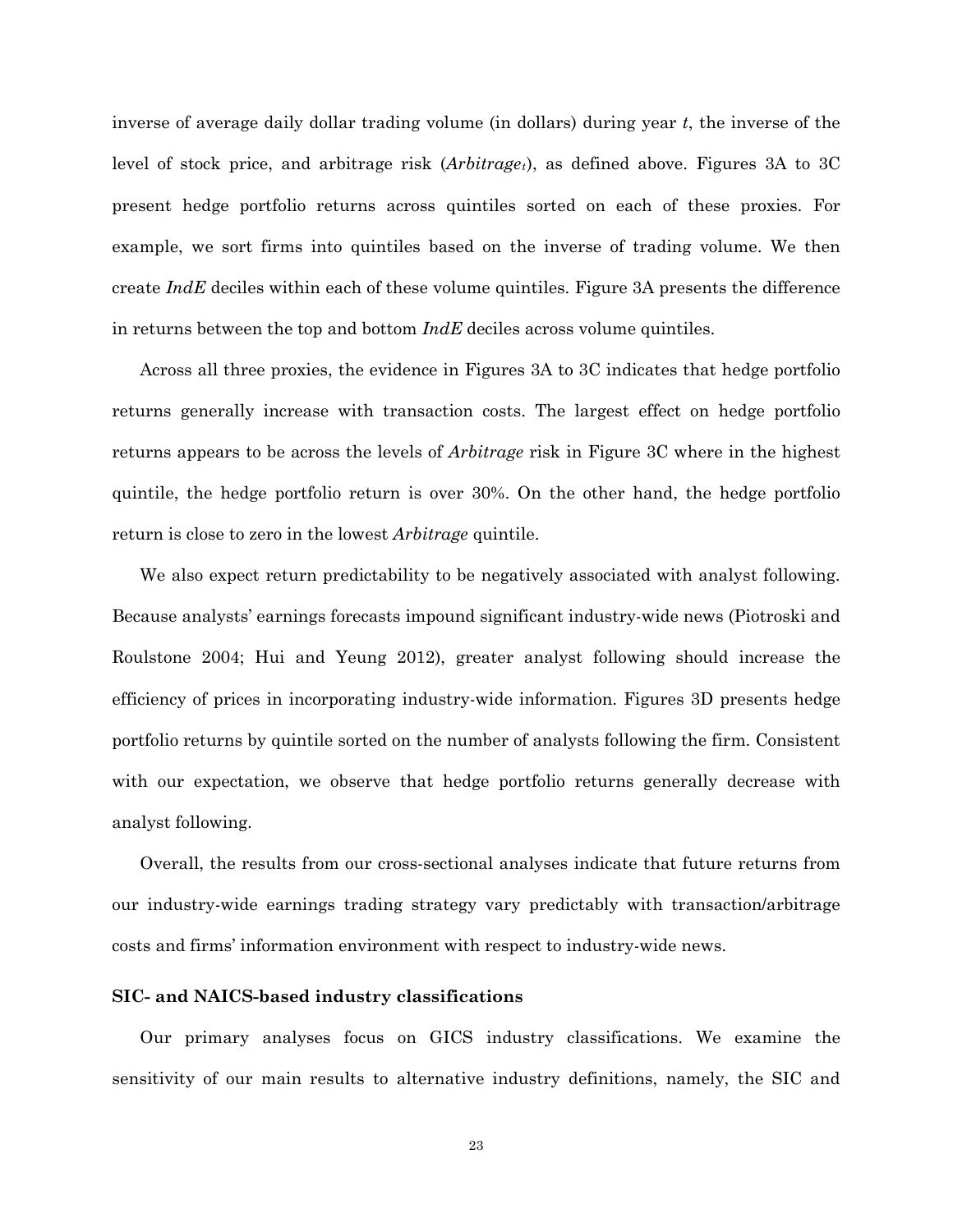NAICS classification systems. If GICS better groups firms for capital market research, we expect that hedge portfolio returns based on the alternative industry classifications will be smaller than those based on GICS industry classification.

We replicate the one-year-ahead hedge portfolio returns  $(CAR_{t+1})$  reported in column (1) of Table 4 for four-digit historical SIC industries and six-digit NAICS industries. Specifically, we first construct a sample of 21,452 observations following the same sample selection procedure outlined above except for using four-digit SIC codes to define industries. Untabulated results show that the hedge portfolio return is 13.9% (*t* = 8.37), which is 80% of the hedge portfolio return based on the eight-digit historical GICS industries. We take the same approach to construct a sample of 22,873 observations using six-digit historical NAICS codes to define industries. The hedge portfolio return in this analysis is only 11.0% (*t* = 6.59), which is 64% of the return based on the eight-digit GICS industries.

# **VI. CONCLUSION**

The extensive literature on accounting-based market anomalies examines how quickly and accurately investors assess the valuation implications of information in financial reports. These analyses are typically based on within-firm assessments of the properties of accounting constructs such as earnings, cash flows, and accruals. This paper contributes to the literature by examining whether investors fully understand how inter-firm industry fundamentals affect the properties of these accounting constructs.

Economic theory suggests that the industry-wide component of firm performance is more persistent than the firm-specific component. We predict that investors will not fully understand the differential persistence attributable to industry fundamentals, and thus overweight (underweight) the firm-specific (industry-wide) component of earnings in forming future earnings expectations. When earnings with a large industry-wide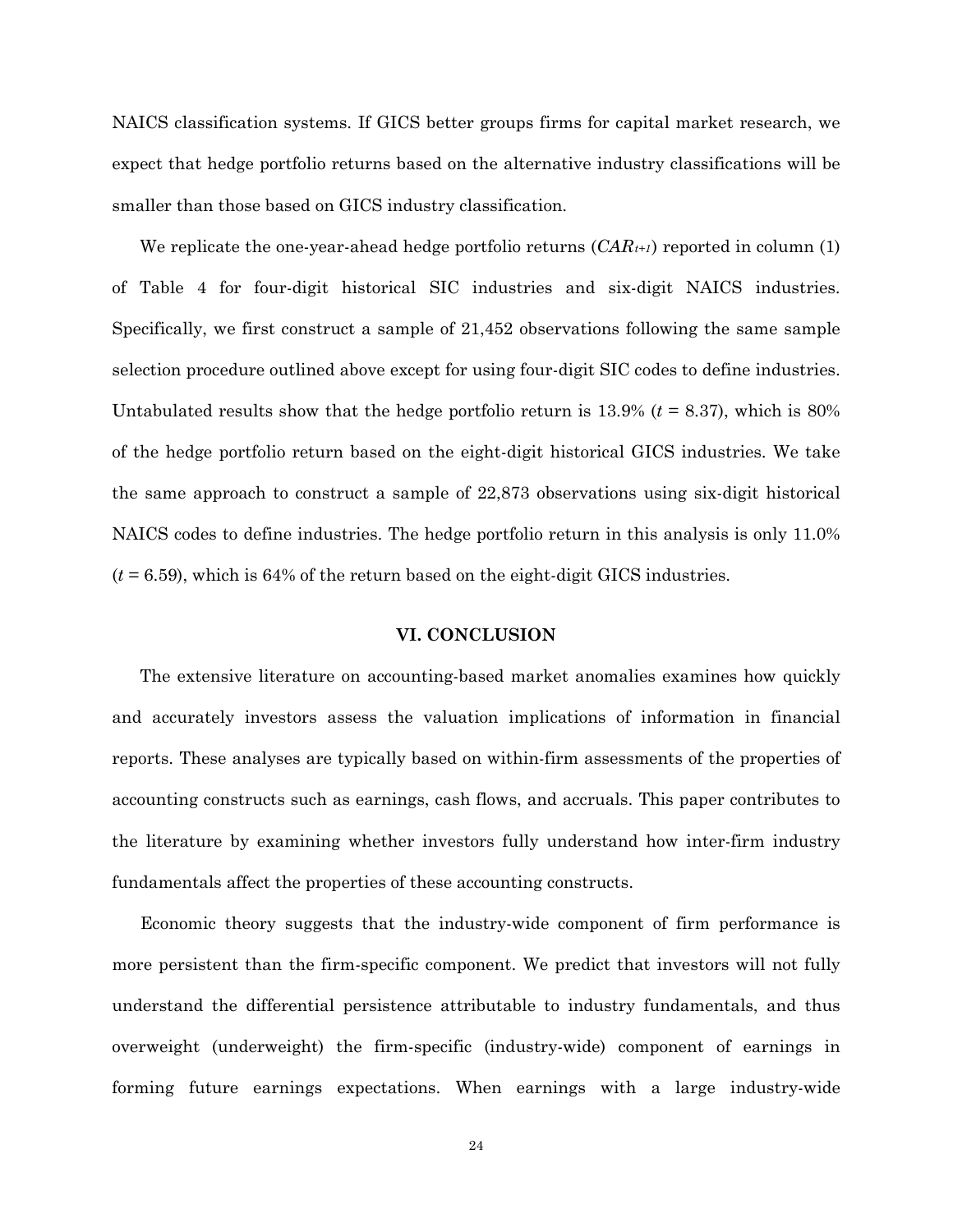component are subsequently revealed to be more persistent than earnings driven by firmspecific performance, investors are systematically surprised, leading to predictable future stock returns.

To test our predictions, we group firms into industries using the Global Industry Classification Standard (GICS) and parse reported earnings into an industry-wide component, equal to the average earnings of all firms in the industry, and a firm-specific component, equal to the residual. As expected, we find a significant positive association between industry-wide earnings and future stock returns. A hedge portfolio trading strategy taking a long (short) position in the highest (lowest) decile of industry-wide earnings generates a 17.3% abnormal return in the first year after portfolio formation (before transaction costs) and a 7.1% abnormal return in the second year. We show that these findings are robust to a number of sensitivity checks. The results are weaker, however, using alternative industry classifications, indicating the importance of an appropriate classification schema in capturing industry fundamentals.

We further examine whether our results demonstrate a form of mispricing distinct from the accrual anomaly documented by Sloan (1996). He shows that earnings performance attributable to the accrual component is less persistent than earnings performance attributable to cash flows. We therefore do a two-way sort of our sample by both the level of industry-wide earnings and the level of accruals. We find evidence that industry-wide earnings are mispriced within each of the accrual portfolios. Moreover, consistent with both industry fundamentals and accounting attributes contributing to mispricing, we find that future stock returns are highest for firms with high industry-wide earnings and low accruals and lowest for firms with low industry-wide earnings and high accruals. The hedge portfolio return to this joint trading is almost additive of the return to the two strategies considered in isolation, suggesting that neither strategy is subsumed by the other.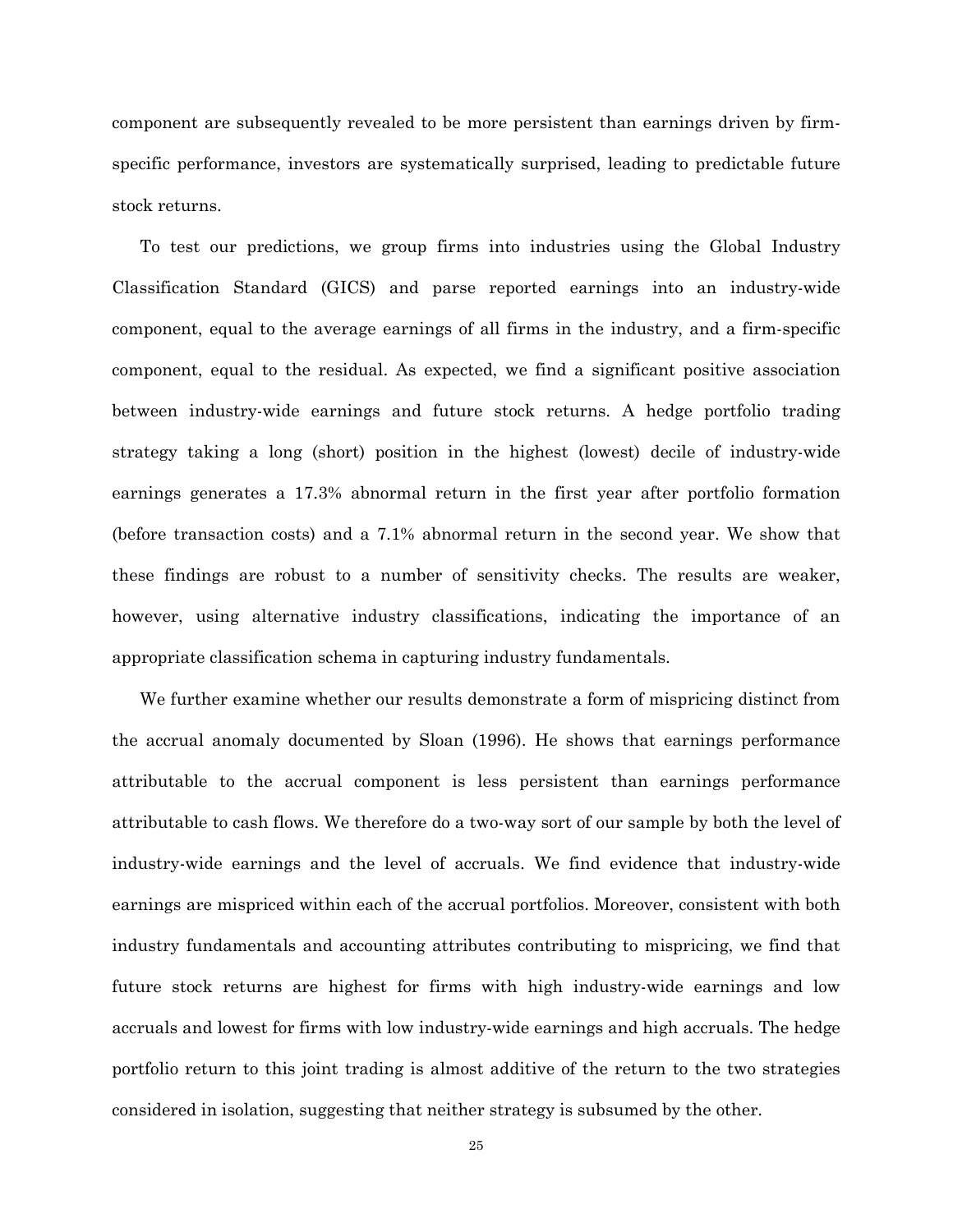As an alternative approach to jointly considering the effects of industry fundamentals and accounting attributes, we decompose industry-wide and firm-specific earnings into their respective cash flow and accrual components. We predict that industry-wide cash flow is the most persistent component of earnings while firm-specific accruals is the least persistent. Consistent with investors not fully understanding the differential persistence earnings components driven by both industry and accounting forces, we find significant underreaction (overreaction) to industry-wide cash flows (firm-specific accruals). In contrast, industry-wide accruals and firm-specific cash flows have equal persistence and are not mispriced by the market. These latter results suggest that investors do not systematically overweight all accruals, but rather only that component related to firmspecific performance.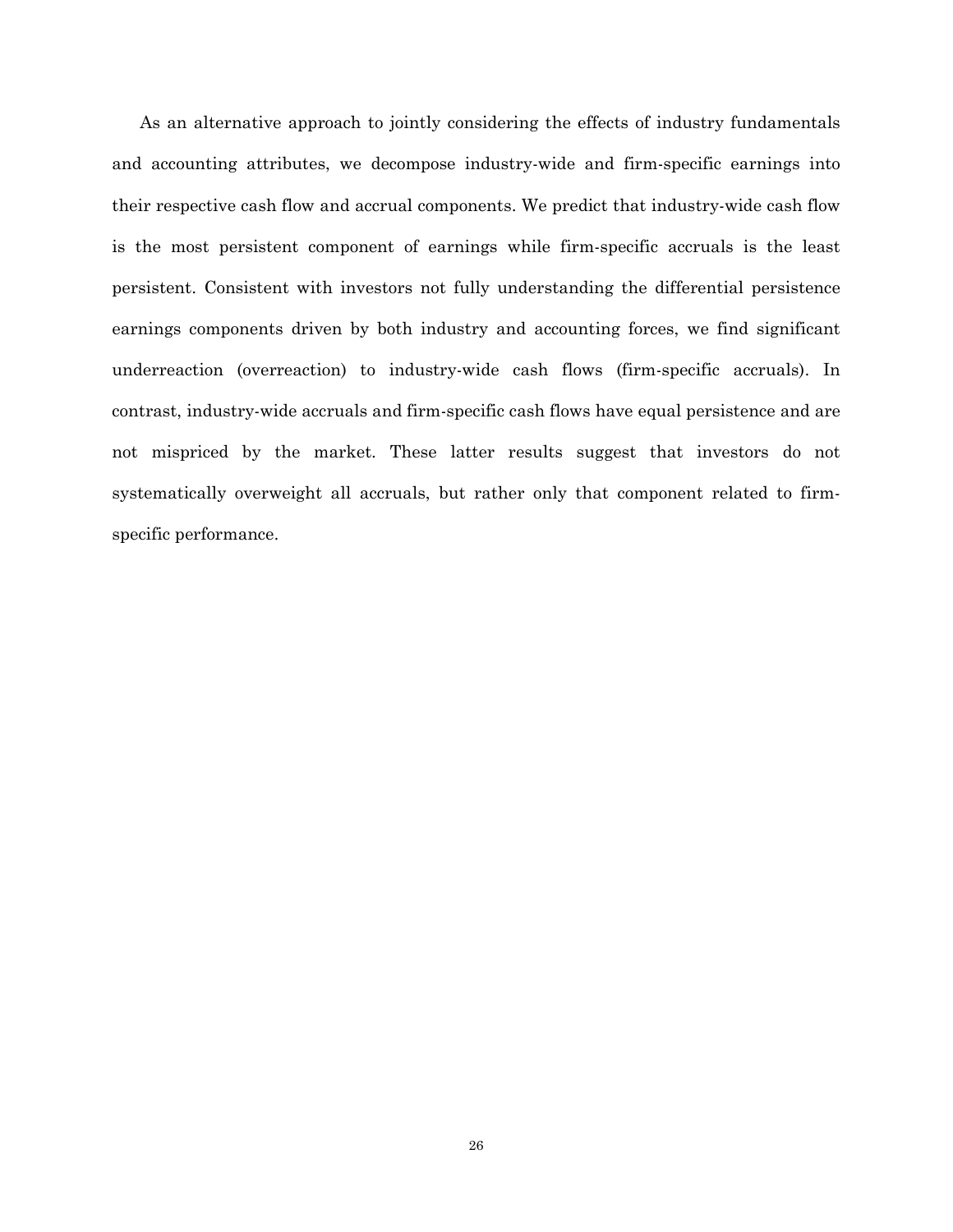#### **REFERENCES**

- Abarbanell, J., and V. Bernard. 1992. Tests of analysts' overreaction/underreaction to earnings information as an explanation for anomalous stock price behavior.' *Journal of Finance* 47: 1181–1207.
- Ayers, B., and R. Freeman. 1997. Market assessment of industry and firm earnings information. *Journal of Accounting and Economics* 24: 205-218.
- Ball, R. 1972. Changes in accounting techniques and stock prices. *Journal of Accounting Research* 10: 1-38.
- Balakrishnan, K, E. Bartov, and L. Faurel. 2010. Post loss/profit announcement drift. *Journal of Accounting and Economics* 50: 20-41
- Bhojraj, S., C. Lee, and D. Oler. 2003. What's my line? A comparison of industry classification schemes for capital market research. *Journal of Accounting Research* 41: 745-774.
- Brown, P., and R. Ball. 1967. Some preliminary findings on the association between the earnings of a firm, its industry, and the economy. *Journal of Accounting Research* 5: 55*-* 77.
- Collins, D., and P. Hribar. 2000. Earnings-based and accrual-based market anomalies: One effect or two? *Journal of Accounting and Economics 29*: 101-123.
- Daniel, K., M. Grinblatt, S. Titman, and R. Wermers. 1997. Measuring mutual fund performance with characteristic-based benchmarks. *Journal of Finance* 52, 1035-1058.
- Dechow, P. 1994. Accounting earnings and cash flows as measures of firm performance: The role of accounting accruals. *Journal of Accounting and Economics* 18: 3-42.
- Elgers, P., S. Porter, and L. Xu. The timing of industry and firm earnings information in security prices: A re-evaluation. *Journal of Accounting and Economics* 45: 78-93.
- Fama, E., and K. French. 2008. Dissecting anomalies. *Journal of Finance* 63: 1653-1678.
- Hafzalla N., R. Lundholm, and M. Van Winkle. 2011. Percent accruals. *The Accounting Review* 86: 209-237.
- Hirshleifer, D., K. Hou, S.H. Teoh, and Y. Zhang. 2004. Do investors overvalue firms with bloated balance sheets? *Journal of Accounting and Economics* 38: 297-331.
- Hui, K., and P.E. Yeung. 2012. Underreaction to industry-wide earnings and the postforecast revision drift. *Journal of Accounting Research*, forthcoming.
- Jegadeesh, N. and S. Titman. 1993. Returns to buying winders and selling losers: Implications for stock market efficiency. *Journal of Finance* 48: 65-91.
- Mashruwala, C., S. Rajgopal, and T. Shevlin. 2006. Why is the accrual anomaly not arbitraged away? The role of idiosyncratic risk and transaction costs." *Journal of Accounting and Economics* 42: 3-33.
- Mishkin, F. 1983. *A Rational Expectations Approach to Microeconometrics: Testing Policy Ineffectiveness and Efficient-Markets Models*. The University of Chicago Press, Chicago,IL.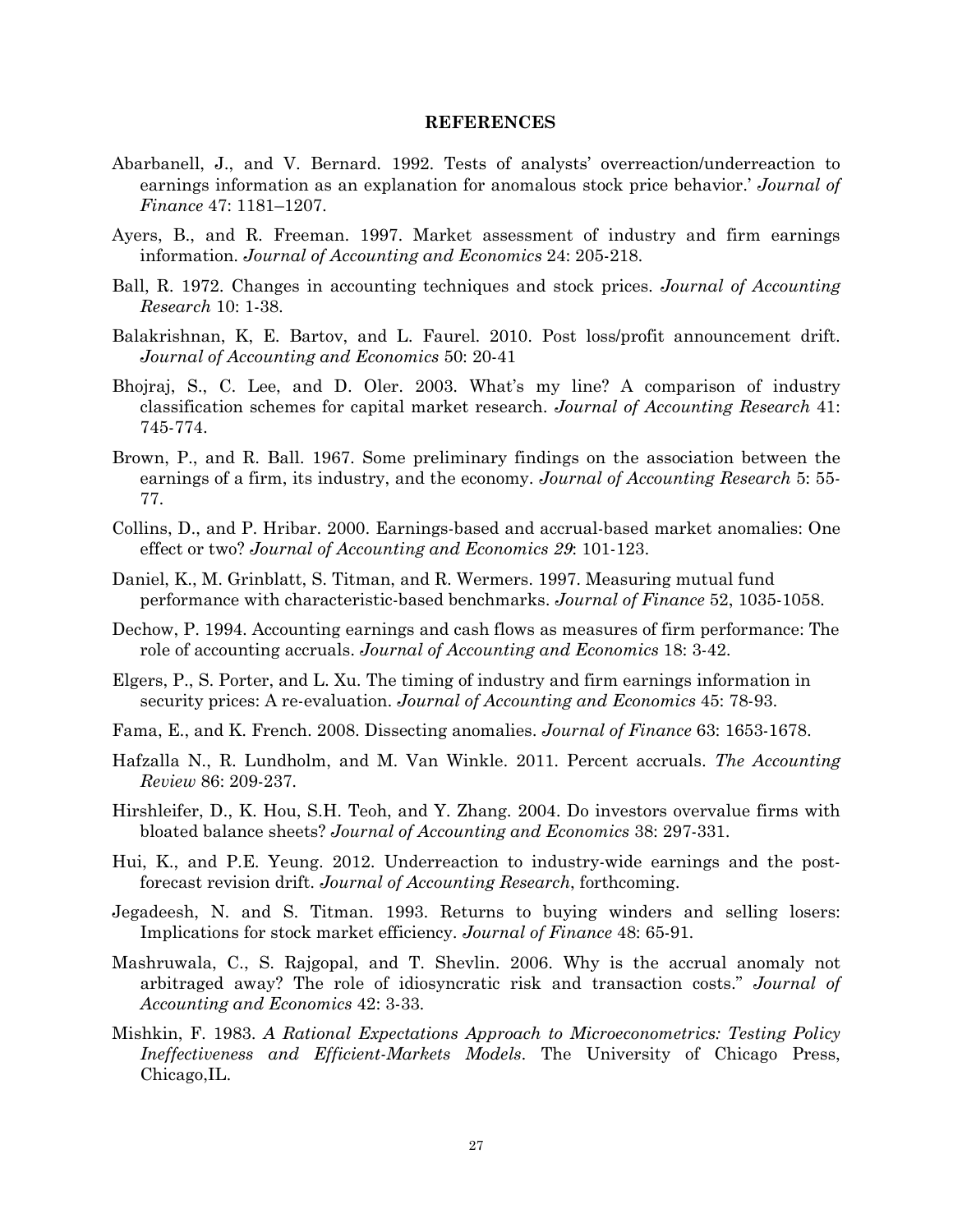- Moskowitz, T.J., and M. Grinblatt. 1999. Do industries explain momentum? *Journal of Finance* 54: 1249-1290.
- Mueller, D.C. 1977. The persistence of profits above the norm. *Economica* 44: 369-380.
- Mueller, D.C. 1986. *Profits in the Long Run*. Cambridge University Press.
- Mueller, D.C. 1990. The persistence of profits in the U.S. *Dynamics of Company Profits: An International Comparison*. Cambridge University Press: 35-58.
- Piotroski, J. and D. Roulstone. 2004. The influence of analysts, institutional investors, and insiders on the incorporation of market, industry and firm-specific information into stock prices. *The Accounting Review* 79: 1119-51.
- Ramnath, S. 2002. Investor and analyst reactions to earnings announcements of related firms: An empirical analysis. *Journal of Accounting Research* 40: 1351-1376.
- Shumway, T. 1997. The delisting bias in CRSP data. *Journal of Finance* 52: 327 340.
- Shumway, T., and V. A. Warther. 1999. The delisting bias in CRSP's Nasdaq data and its implications for the size effect. *Journal of Finance* 54: 2361–2379.
- Sloan, R. 1996. Do stock prices fully reflect information in accruals and cash flows about future earnings? *The Accounting Review* 71: 289-316.
- Subramanyam, K.R. 1996. The pricing of discretionary accruals. *Journal of Accounting and Economics* 22: 249-281.
- Waring, G. 1996. Industry differences in the persistence of firm-specific returns. *American Economic Review* 86: 1253-1265.
- Wermers, R. 2004. Is money really "smart"? New evidence on the relation between mutual fund flows, manager behavior, and performance persistence, working paper.
- Xie, H. 2001. The mispricing of abnormal accruals. *The Accounting Review* 76: 357-373.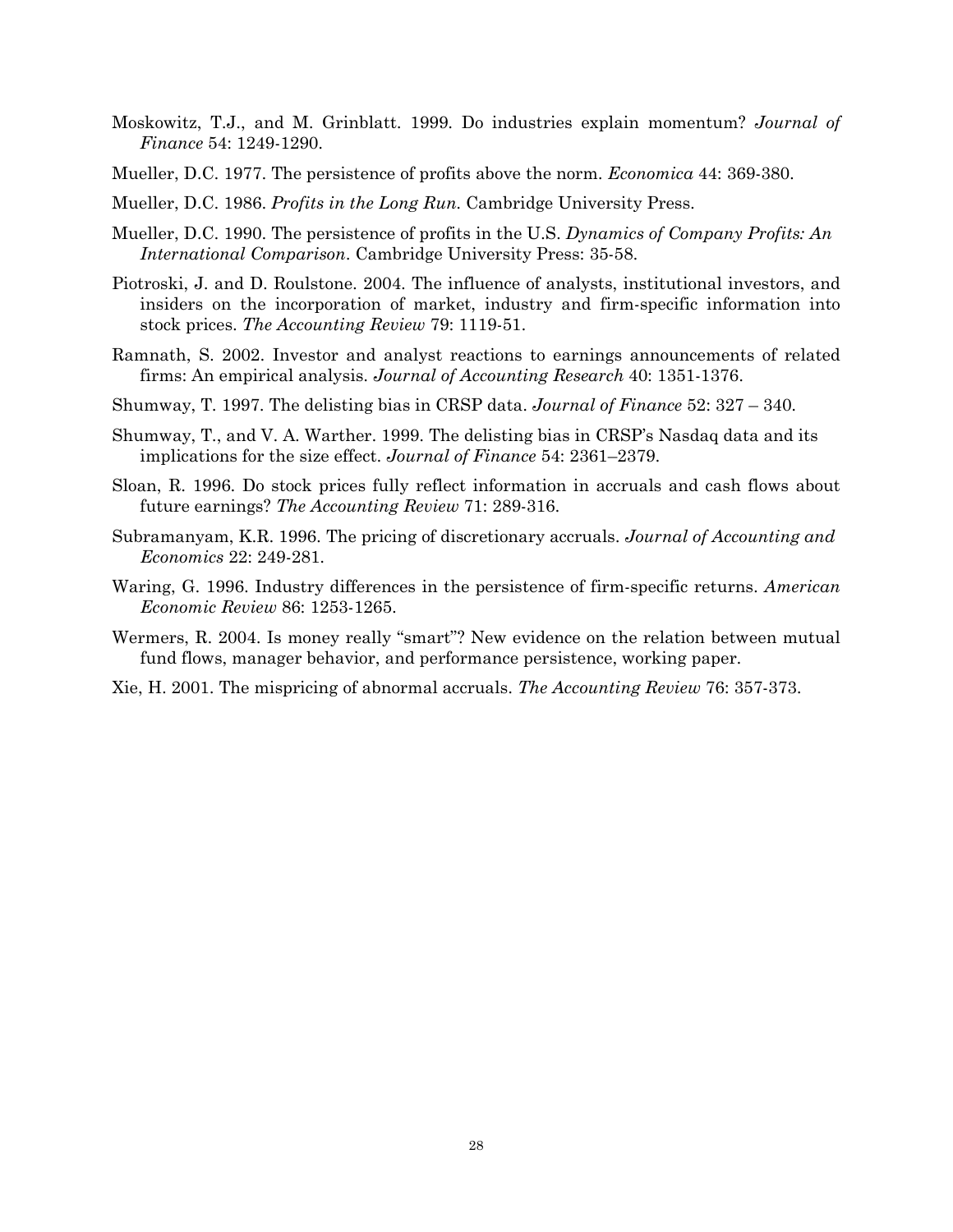

# **FIGURE 1 Hedge Portfolio Returns by Year**

This figure presents the return by calendar year to a hedge portfolio (before transaction) taking a long position in the stock of firms in the highest decile of industry-wide earnings (*IndE*) and a short position in the stock of firms in the lowest decile of industry-wide earnings. Returns are cumulated over a oneyear period beginning four months after the fiscal year end. Industry-wide earnings (*IndE*) for a firm are defined as the average of earnings before extraordinary items deflated by average assets across all firms in the same six-digit GICS industry.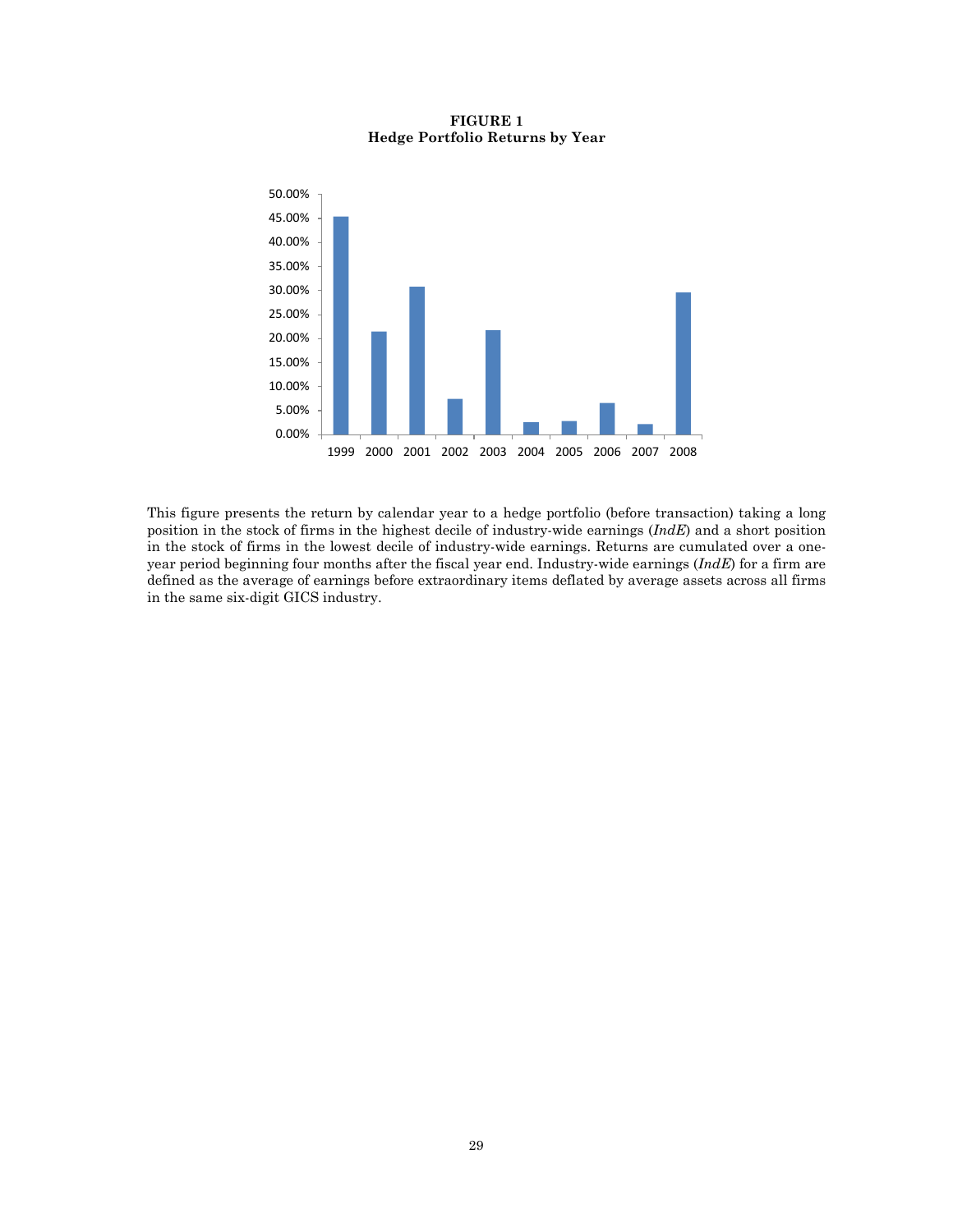**Figure 2A Average Earnings for Firms in the Top and Bottom Deciles of Industry-Wide Earnings**



**Figure 2B Average Earnings for Firms in the Top and Bottom Deciles of Firm-Specific Earnings**



Figure 2A presents the average earnings for firms in the top and bottom deciles of industry-wide earnings (*IndE*) of year t. Earnings is the income before extraordinary items for year *t* deflated by average assets. Industry-wide earnings (*IndE*) for a firm are defined as the average of earnings before extraordinary items deflated by average assets across all firms in the same six-digit GICS industry. Figure 2B presents the average earnings for firms in the top and bottom deciles of firm-specific earnings (*FirmE*) of year t.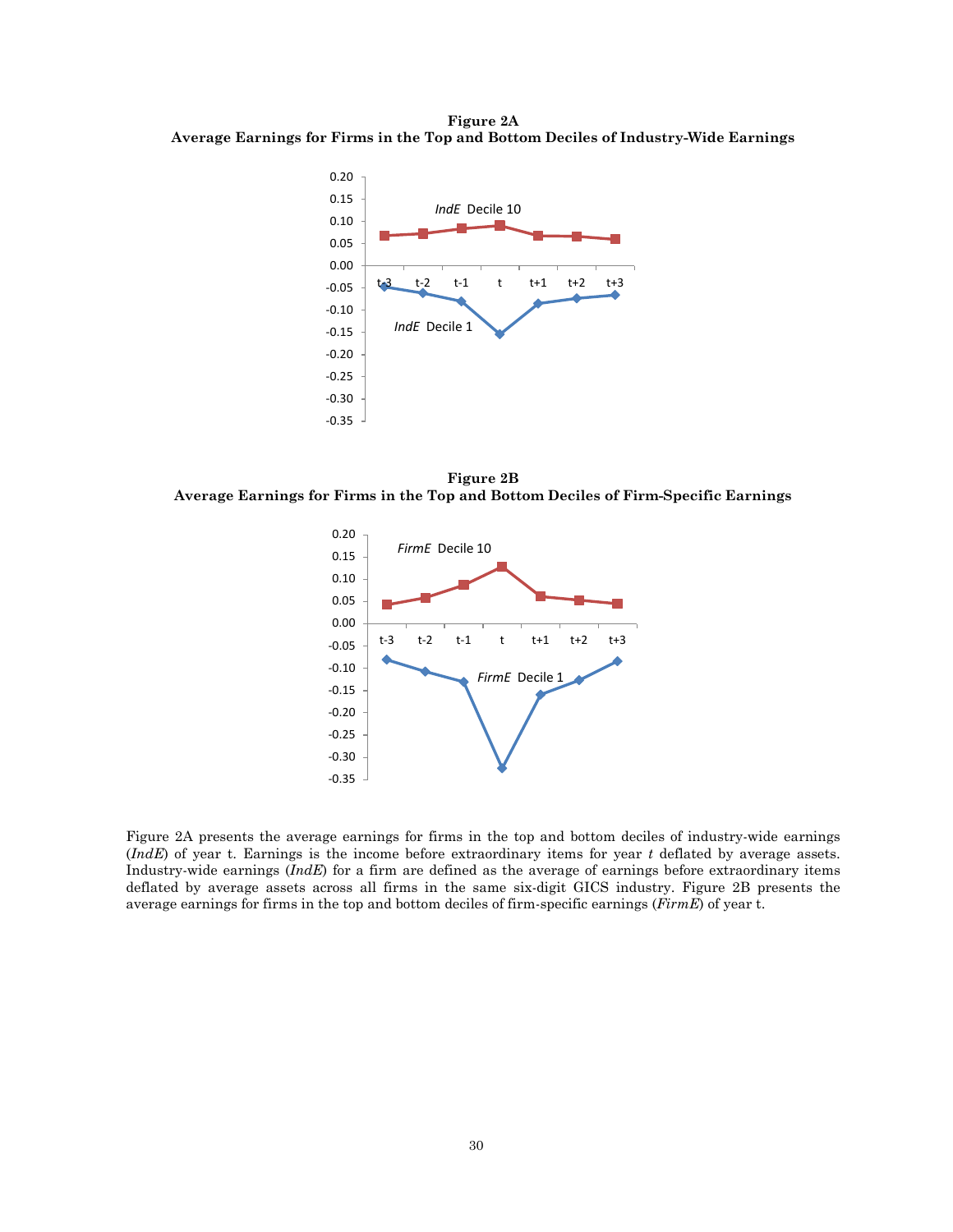

**FIGURE 3A: Average One-Year-Ahead Hedge Returns for Quintiles of the Inverse of Trading Volume**





**FIGURE 3C: Average One-Year-Ahead Hedge Returns for Quintiles of Arbitrage Risk**



**FIGURE 3D: Average One-Year-Ahead Hedge Returns for Quintiles of Analyst Following**



Figures 3A to 3D present presents the return by yearly quintile of proxies for transaction costs and information environment to a hedge portfolio (before transaction costs) taking a long position in the stock of firms in the highest yearly decile of industry-wide earnings and an equal-sized short position in the stock of firms in the lowest yearly decile of industry-wide earnings. Returns are cumulated over a one year period beginning four months after the fiscal year end. Industry-wide earnings (*IndE*) for a firm are defined as the average of earnings before extraordinary items deflated by average assets across all firms in the same eight-digit GICS industry.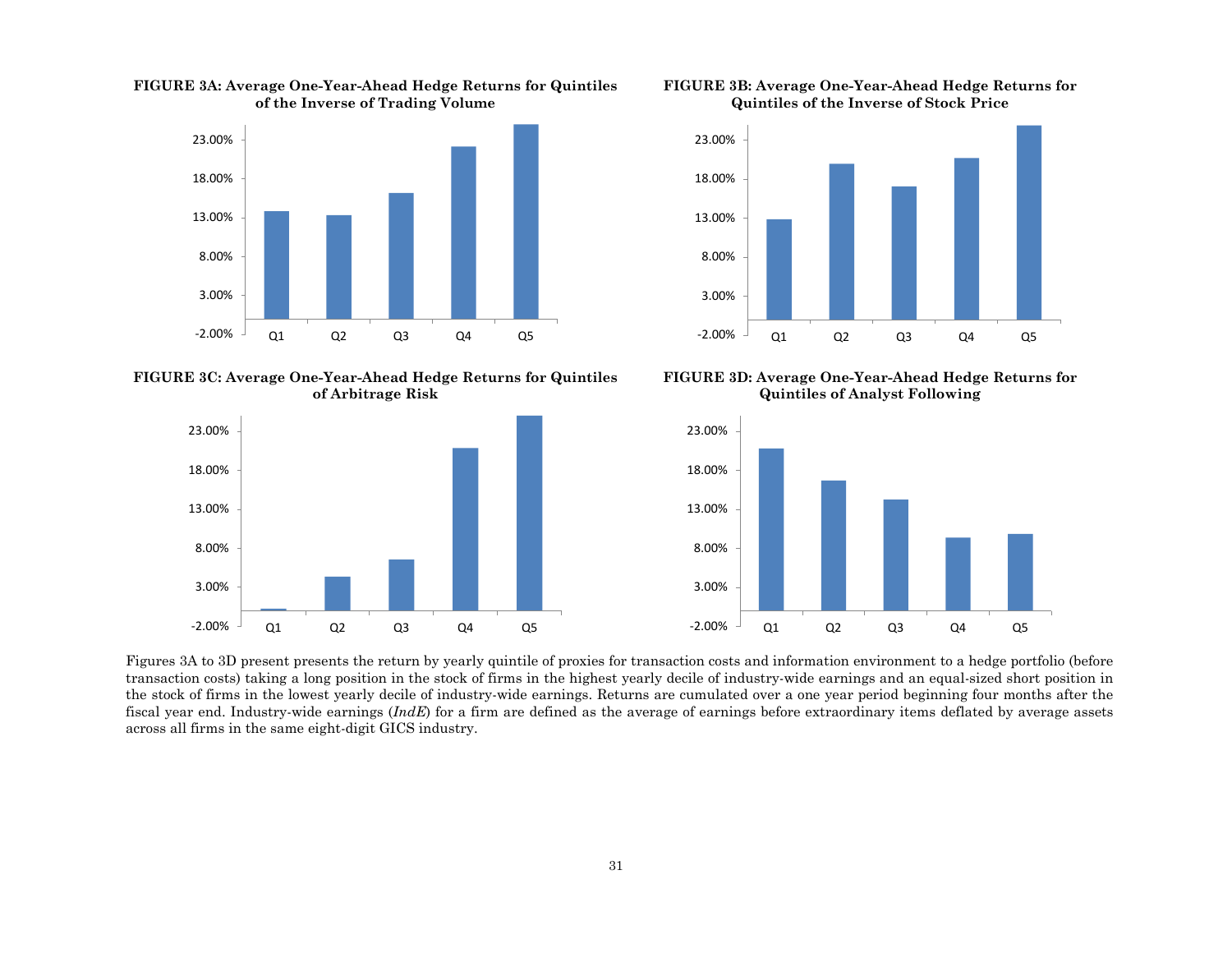| Panel A. Number of Firms per Year |                 |             |
|-----------------------------------|-----------------|-------------|
| Year                              | Number of Firms | % of Sample |
| 1999                              | 2,404           | 11.66%      |
| 2000                              | 2,121           | 10.28%      |
| 2001                              | 2,049           | 9.93%       |
| 2002                              | 1,787           | 8.66%       |
| 2003                              | 2,175           | 10.55%      |
| 2004                              | 2,207           | 10.70%      |
| 2005                              | 2,166           | 10.50%      |
| 2006                              | 2,121           | 10.28%      |
| 2007                              | 2,096           | 10.16%      |
| 2008                              | 1,499           | 7.27%       |
| Total                             | 20,625          | 100%        |

**TABLE 1 Sample Description**

#### **Panel B: Number of Firms by Size Decile**

| NYSE Size Decile | Number of Firms | % of Total Firms |
|------------------|-----------------|------------------|
|                  | 828             | 4.01%            |
| $\overline{2}$   | 1,216           | 5.90%            |
| 3                | 1,979           | 9.60%            |
| 4                | 2,464           | 11.95%           |
| 5                | 2,829           | 13.72%           |
| 6                | 2,752           | 13.34%           |
| n                | 2,583           | 12.52%           |
| 8                | 2,176           | 10.55%           |
| 9                | 2,090           | 10.13%           |
| 10               | 1,708           | 8.28%            |
| Total            | 20,625          | 100%             |

#### **Panel C: Industry Composition**

| Two-digit GICS | Industry sector name       | No. of     | $%$ of | % of CRSP $\&$ |
|----------------|----------------------------|------------|--------|----------------|
| code           |                            | firm-years | sample | Compustat      |
| 10             | Energy                     | 1,863      | 9.03   | 7.11           |
| 15             | Materials                  | 1,625      | 7.88   | 7.13           |
| 20             | Industrials                | 3,672      | 17.80  | 15.50          |
| 25             | Consumer Discretionary     | 3,586      | 17.39  | 18.65          |
| 30             | Consumer Staples           | 855        | 4.15   | 4.92           |
| 35             | Health Care                | 3,198      | 15.51  | 16.27          |
| 45             | Information Technology     | 4,301      | 20.85  | 24.81          |
| 50             | Telecommunication Services | 553        | 2.68   | 2.96           |
| 55             | Utilities                  | 972        | 4.71   | 2.64           |
| Total          |                            | 20.625     | 100.00 | 100.00         |

Panel A shows the number of (non-financial) firms in our sample across years. Panel B shows the distribution of sample firms across NYSE size deciles. The threshold values for NYSE size deciles are based on beginning-of-year market capitalization for all NYSE firms. Panel C shows the distribution of firms in our sample and in the CRSP & Compustat population across the two-digit GICS industry groups.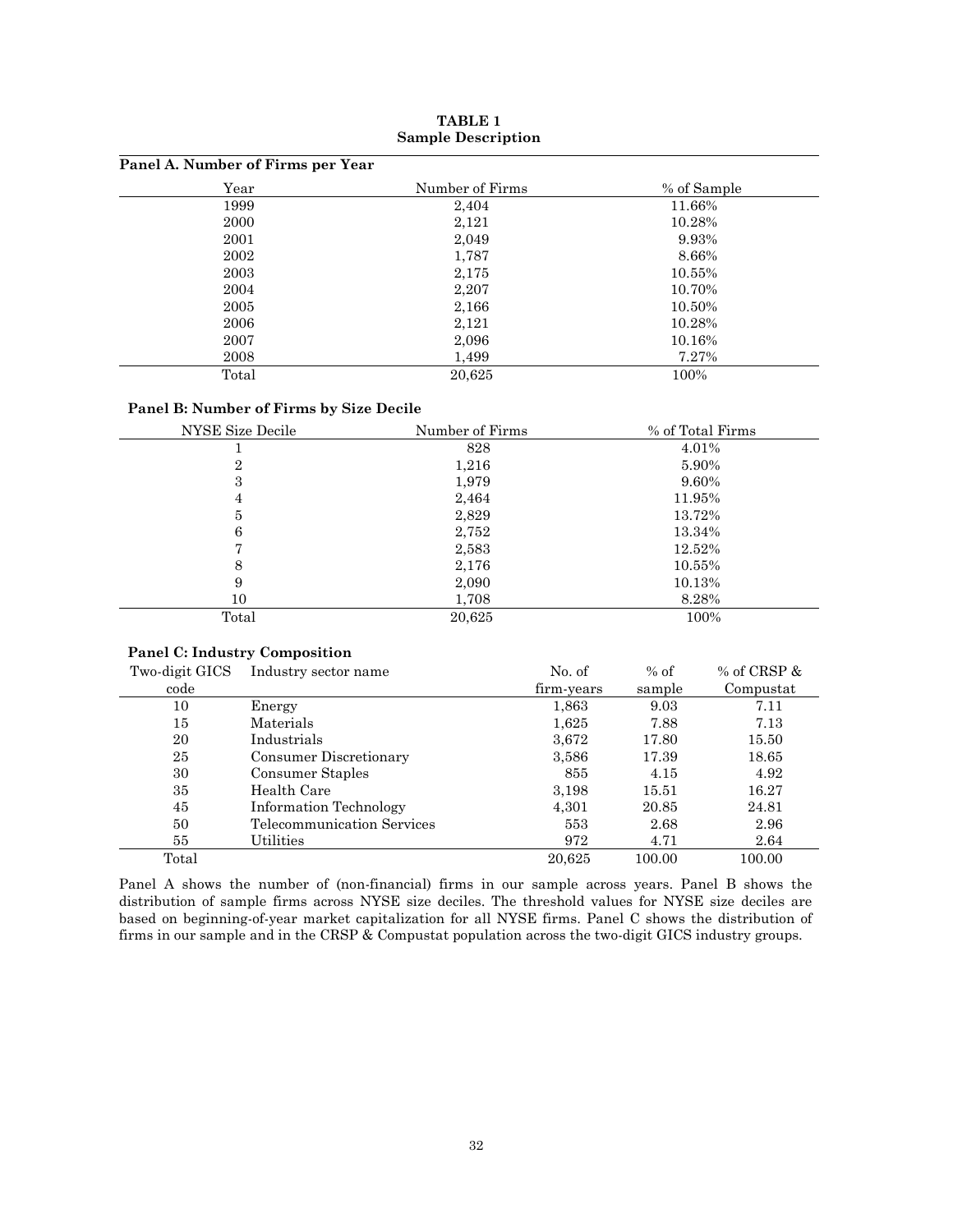|                    | Mean     | Std   | P <sub>10</sub> | Q1       | Median   | Q3    | P90   |
|--------------------|----------|-------|-----------------|----------|----------|-------|-------|
| $Earn_t$           | 0.014    | 0.152 | $-0.121$        | 0.005    | 0.043    | 0.084 | 0.130 |
| $IndE_t$           | 0.014    | 0.075 | $-0.061$        | 0.002    | 0.032    | 0.056 | 0.072 |
| $FirmE_t$          | 0.000    | 0.132 | $-0.099$        | $-0.028$ | 0.009    | 0.056 | 0.117 |
| $MV_t$             | 2328     | 4571  | 88              | 224      | 634      | 2006  | 6204  |
| $BM_t$             | 0.514    | 0.344 | 0.155           | 0.266    | 0.439    | 0.669 | 0.976 |
| $SalesG_t$         | 0.273    | 0.493 | $-0.016$        | 0.052    | 0.143    | 0.302 | 0.599 |
| $IndMom_t$         | 0.066    | 0.223 | $-0.261$        | $-0.116$ | 0.029    | 0.265 | 0.400 |
| $FMom_t$           | $-0.000$ | 0.456 | $-0.631$        | $-0.391$ | 0.000    | 0.395 | 0.632 |
| $NOA_t$            | 0.683    | 0.415 | 0.239           | 0.479    | 0.663    | 0.827 | 1.033 |
| Price <sub>t</sub> | 24.34    | 18.15 | 6.95            | 10.64    | 19.00    | 32.60 | 48.48 |
| $Arbitrage_t$      | 0.134    | 0.067 | 0.067           | 0.088    | 0.118    | 0.164 | 0.222 |
| $Earnt+1$          | 0.035    | 0.110 | $-0.053$        | 0.014    | 0.047    | 0.087 | 0.130 |
| $CAR_{t+1}$        | $-0.006$ | 0.508 | $-0.521$        | $-0.297$ | $-0.057$ | 0.205 | 0.531 |
| $CAR_{t+2}$        | 0.002    | 0.538 | $-0.540$        | $-0.302$ | $-0.058$ | 0.202 | 0.551 |
| $CAR_{t+3}$        | 0.022    | 0.574 | $-0.515$        | $-0.283$ | $-0.048$ | 0.207 | 0.559 |

**TABLE 2 Descriptive Statistics**

*Earnt* is earnings for year *t*, defined as income before extraordinary items, deflated by average assets. *IndEt* is industry-wide earnings for year *t*, defined as the average of income before extraordinary items (deflated by average assets) across sample firms within the same eight-digit GICS industry. **Firm E**<sub>t</sub> is the difference between  $Earn_t$  and  $IndE_t$ .  $MV_t$  is the market value of equity at the end of year t.  $BM_t$  is the ratio of book value plus deferred tax to market value at the end of year *t*. *SalesGt* is the average sales growth from year *t*-2 to year  $t$ . **IndMom**<sub>t</sub> is the six-month size-adjusted buy-and-hold stock return ending the third month after the end of fiscal year *t*, averaged across sample firms within the same eight-digit GICS industry. *FMomt* is the six-month size-adjusted buy-and-hold stock return ending the third month after the end of fiscal year  $t$ . **NOA** $t$  is the net operating asset deflated by lagged total assets in at the end of fiscal year *t*. *Pricet* is the stock price per share at the end of year *t*. *Arbitrage<sub>t</sub>* is the arbitrage cost, measured as the standard deviation of residuals from market model in the 48 months before the end of year *t*. *Earn<sub>t+1</sub>* (available for a subset of our sample) is *Earn* for year *t*+1. *CARt+1* is abnormal return for year *t*+1, defined as the size-adjusted 12-month buy-and-hold stock return starting the fourth month after the end of fiscal year *t*.  $CAR_{t+2}$  (available for a subset of our sample) is abnormal return for year *t*+2, defined as the size-adjusted 12-month buy-and-hold stock return starting the fourth month after the end of fiscal year  $t+1$ .  $CAR_{t+3}$  (available for a subset of our sample) is abnormal return for year *t*+3, defined as the size-adjusted 12-month buy-and-hold stock return starting the fourth month after the end of fiscal year *t*+2.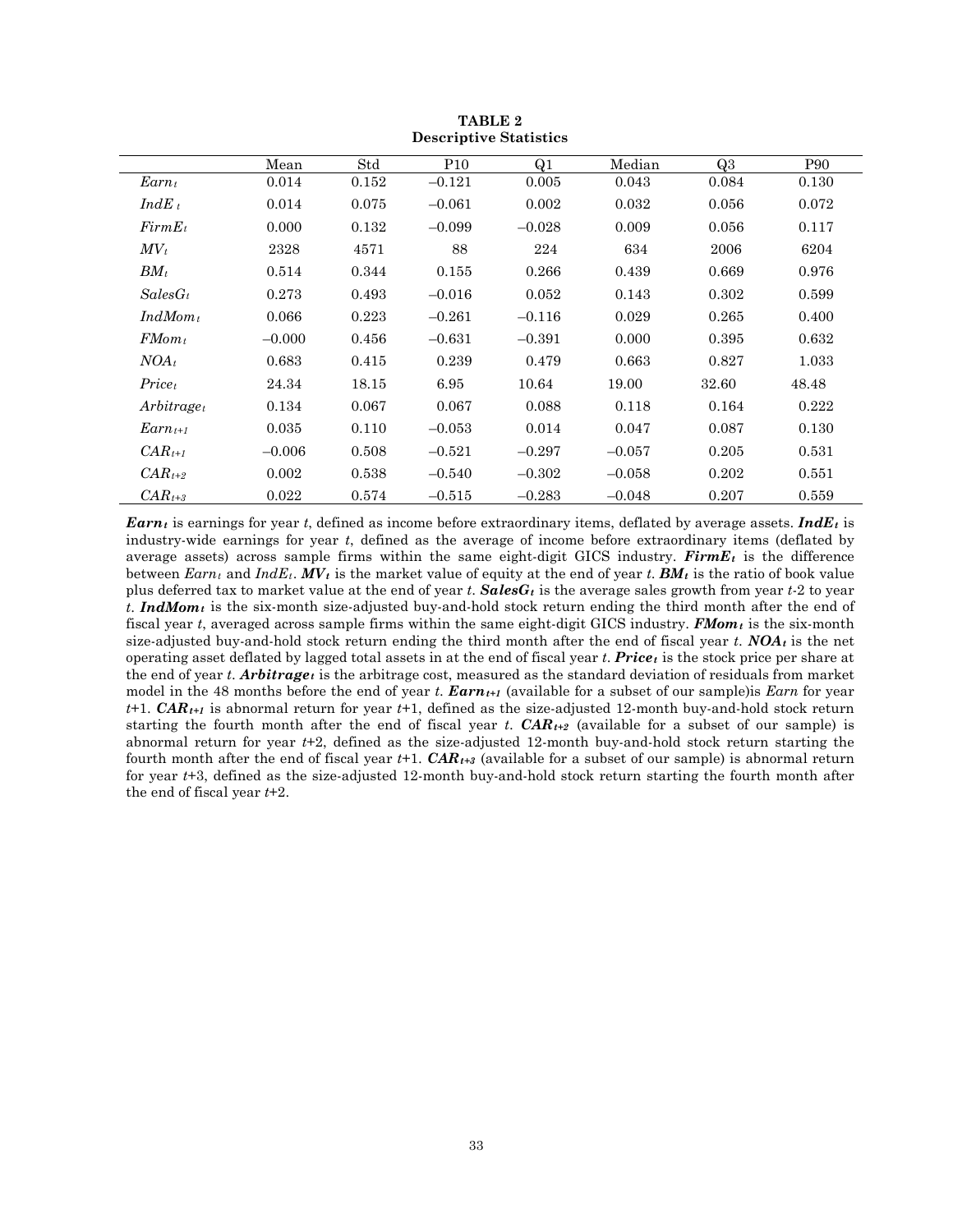| Panel A. Average Earnings By Industry-Wide Earnings Decile |       |          |
|------------------------------------------------------------|-------|----------|
| $IndE_t$ Decile                                            | N     | $IndE_t$ |
| Low                                                        | 2,176 | $-0.154$ |
| $\overline{2}$                                             | 2,163 | $-0.025$ |
| 3                                                          | 1,996 | $-0.003$ |
| $\overline{4}$                                             | 2,081 | 0.014    |
| 5                                                          | 2,024 | 0.027    |
| 6                                                          | 2,128 | 0.038    |
| 7                                                          | 1,953 | 0.047    |
| 8                                                          | 2,121 | 0.056    |
| 9                                                          | 2,005 | 0.067    |
| High                                                       | 1,978 | 0.091    |

**TABLE 3 Descriptive Statistics by Decile Portfolios of Industry-Wide Earnings**

| Panel B. Selected Firm Characteristics By Industry-Wide Earnings Decile |  |  |  |
|-------------------------------------------------------------------------|--|--|--|
|-------------------------------------------------------------------------|--|--|--|

| $IndE_t$ Decile                      | $MV_t$ | $BM_t$ | $IndMom_t$ | $FMom_t$ | Price <sub>t</sub> | $SalesG_t$ | $Arbitrage_t$ |
|--------------------------------------|--------|--------|------------|----------|--------------------|------------|---------------|
| Low                                  | 2,052  | 0.361  | 0.078      | 0.000    | 21.35              | 0.705      | 0.186         |
| $\overline{2}$                       | 1.873  | 0.437  | 0.091      | 0.011    | 21.68              | 0.296      | 0.163         |
| 3                                    | 1,962  | 0.459  | 0.051      | $-0.022$ | 22.65              | 0.295      | 0.148         |
| 4                                    | 2,439  | 0.539  | 0.053      | 0.000    | 23.09              | 0.221      | 0.129         |
| 5                                    | 2,529  | 0.547  | 0.079      | $-0.009$ | 25.17              | 0.211      | 0.127         |
| 6                                    | 2,545  | 0.574  | 0.065      | $-0.001$ | 25.58              | 0.186      | 0.111         |
| 7                                    | 2,270  | 0.588  | 0.060      | 0.006    | 25.04              | 0.200      | 0.117         |
| 8                                    | 2,473  | 0.573  | 0.064      | 0.013    | 26.50              | 0.173      | 0.115         |
| 9                                    | 2,346  | 0.534  | 0.060      | 0.001    | 25.57              | 0.202      | 0.119         |
| High                                 | 2.829  | 0.534  | 0.053      | $-0.003$ | 27.07              | 0.216      | 0.124         |
| Pearson Correlation<br>with $IndE_t$ | 0.05   | 0.19   | 0.03       | 0.00     | 0.08               | $-0.36$    | $-0.41$       |

This table presents firm characteristics by industry-wide earnings deciles. Deciles are created at the industrylevel within each year. **IndE**<sub>t</sub> is industry-wide earnings for year  $t$ , defined as the average of income before extraordinary items (deflated by average assets) across sample firms within the same eight-digit GICS industry. *Earnt* is earnings for year *t*, defined as income before extraordinary items, deflated by average assets. **FirmE**<sub>t</sub> is the difference between  $Earn_t$  and  $IndE_t$ .  $MV_t$  is the market value of equity at the end of year *t*. *BMt* is the ratio of book value plus deferred tax to market value at the end of year *t*. *IndMomt* is the six-month size-adjusted buy-and-hold stock return ending the third month after the end of fiscal year *t*, averaged across sample firms within the same eight-digit GICS industry. *FMomt* is the six-month sizeadjusted buy-and-hold stock return ending the third month after the end of fiscal year t. *Pricet* is the stock price per share at the end of year t. *SalesGt* is the average sales growth from year t-2 to year t. *Arbitraget* is the arbitrage cost, measured as the standard deviation of residuals from market model in the 48 months before the end of year *t*. **Bold** figures indicate statistical significance at two-tailed 5%.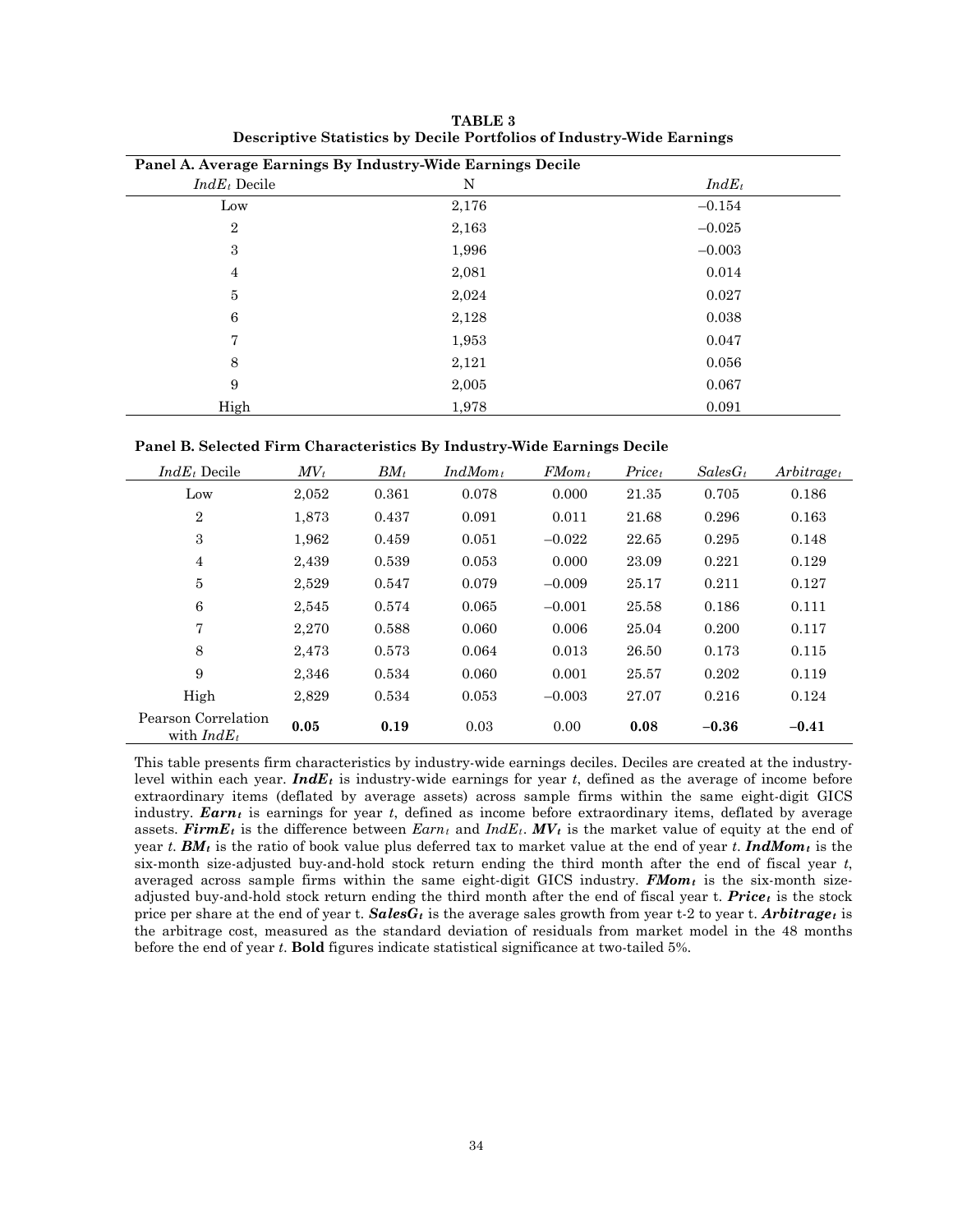| $IndE_t$ Decile | (1)<br>$CAR_{t+1}$   | (2)<br>$CAR_{t+2}$   | (3)<br>$CAR_{t+3}$ |
|-----------------|----------------------|----------------------|--------------------|
| Low             | $-0.112$             | $-0.042$             | 0.024              |
| $\overline{2}$  | $-0.089$             | $-0.027$             | $-0.071$           |
| $\sqrt{3}$      | $-0.029$             | $-0.024$             | 0.021              |
| $\overline{4}$  | $-0.012$             | $-0.003$             | 0.040              |
| $\bf 5$         | $-0.003$             | 0.002                | 0.037              |
| $\,6\,$         | 0.017                | 0.018                | 0.066              |
| $\overline{7}$  | 0.028                | 0.024                | 0.0427             |
| 8               | 0.040                | 0.016                | 0.014              |
| 9               | 0.054                | 0.025                | 0.007              |
| High            | 0.061                | 0.029                | 0.056              |
| $High - Low$    | $0.173***$<br>(9.96) | $0.071***$<br>(3.48) | 0.032<br>(1.32)    |
| N               | 20,625               | 18,922               | 16,089             |

**TABLE 4 Future Stock Returns by Decile Portfolios of Industry-Wide Earnings**

*IndEt* is industry-wide earnings for year *t*, defined as the average of income before extraordinary items (deflated by average assets) across sample firms within the same eight-digit GICS industry.  $Earn_t$  is earnings for year *t*, defined as income before extraordinary items, deflated by average assets. *FirmEt* is the difference between  $Earn_t$  and  $IndE_t$ .  $CAR_{t+1}$  is abnormal return for year  $t+1$ , defined as the sizeadjusted 12-month buy-and-hold stock return starting the fourth month after the end of fiscal year *t*. *CARt+2* is abnormal return for year *t*+2, defined as the size-adjusted 12-month buy-and-hold stock return starting the fourth month after the end of fiscal year  $t+1$ .  $CAR_{t+3}$  is abnormal return for year *t*+3, defined as the size-adjusted 12-month buy-and-hold stock return starting the fourth month after the end of fiscal year *t*+2.

\*, \*\*, and \*\*\* indicate statistical significance at the two-tailed 10%, 5%, and 1%, respectively.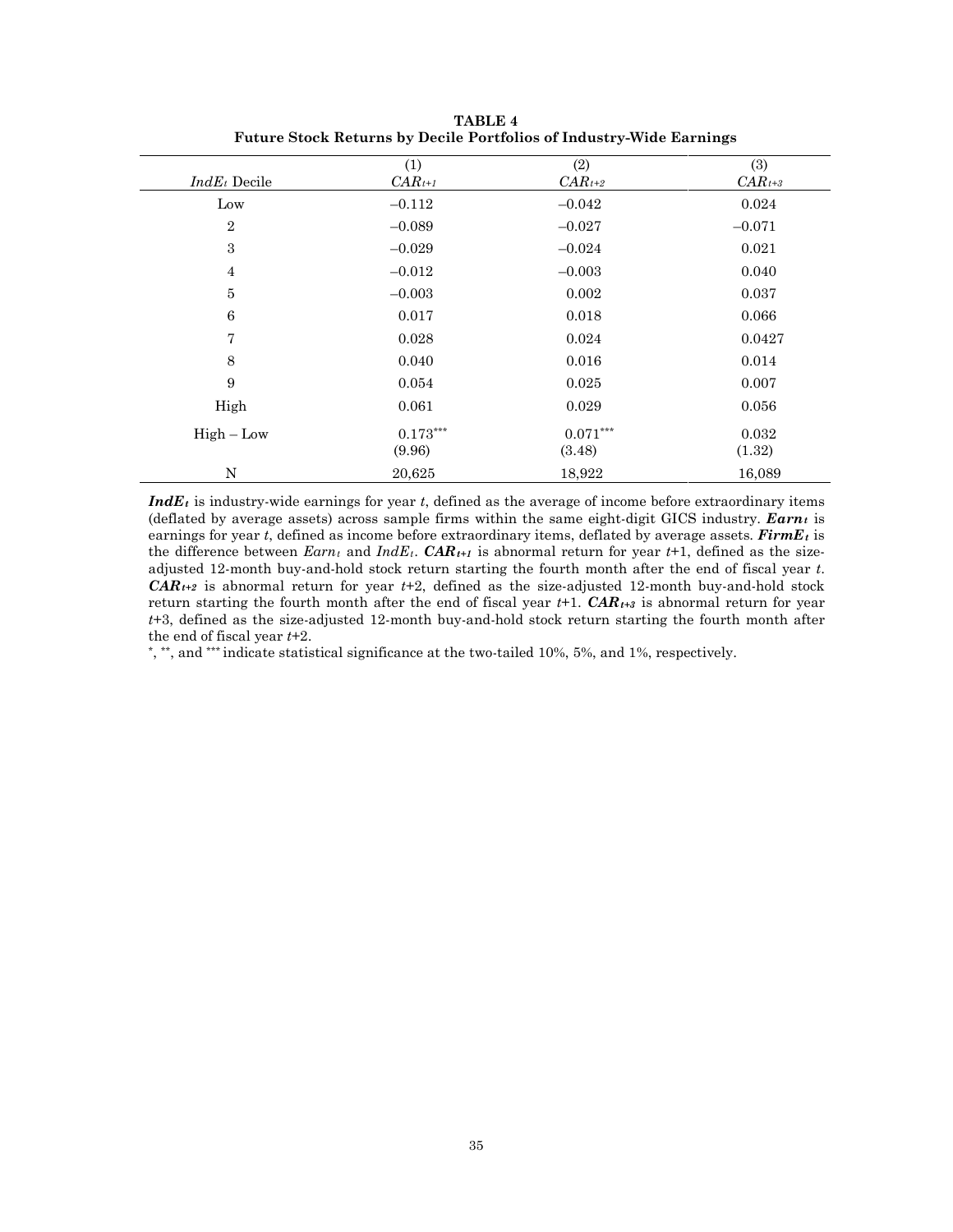| Panel A: Baseline regressions       |                             |                          |                   |               |
|-------------------------------------|-----------------------------|--------------------------|-------------------|---------------|
|                                     | (1)<br>Forecasting Equation | (2)<br>Return Equation   |                   | Error         |
|                                     | $Earnt+1$                   | $CAR_{t+1}$              | $r^2$ Test        | in Returns    |
| <b>Multiple</b>                     |                             | 1.345***<br>(10.61)      |                   |               |
| Intercept                           | $0.008***$<br>(1.77)        | $-0.031***$<br>$(-3.34)$ |                   |               |
| $Earn_t$                            | $0.702***$<br>(32.47)       | $0.736***$<br>(6.36)     | 1.71 $(p = 0.19)$ | Insignificant |
| Observations<br>Adj. $\mathbb{R}^2$ | 18,739<br>47.62%            | 18,739<br>4.69%          |                   |               |

| TABLE 5                                                      |  |
|--------------------------------------------------------------|--|
| Pricing of Industry-Wide Earnings and Firm-Specific Earnings |  |

#### **Panel B: Mispricing of industry-wide and firm-specific earnings**

|                             | (1)                  | (2)             |                    |            |
|-----------------------------|----------------------|-----------------|--------------------|------------|
|                             | Forecasting Equation | Return Equation |                    | Error      |
|                             | $Earnt+1$            | $CAR_{t+1}$     | $\chi^2$ Test      | in Returns |
| Multiple                    |                      | 1.334***        |                    |            |
|                             |                      | (9.22)          |                    |            |
| Intercept                   | $0.006**$            | $-0.030*$       |                    |            |
|                             | (1.41)               | $(-1.70)$       |                    |            |
| $IndE_t$                    | $0.840***$           | $0.673***$      | 13.70 $(p < 0.01)$ | Under-     |
|                             | (32.04)              | (4.01)          |                    |            |
| $FirmE_t$                   | $0.652***$           | $0.757***$      | 13.15(p < 0.01)    | Over-      |
|                             | (30.93)              | (5.71)          |                    |            |
| Observations                | 18,739               | 18,739          |                    |            |
| Adj. $R2$                   | 48.58%               | 4.71%           |                    |            |
| $F\text{-}\mathit{Tests}$ : |                      |                 |                    |            |
| $IndE_t = FirmE_t$          | p < 0.01             | $p = 0.67$      |                    |            |

This table presents the results of Mishkin test of whether stock prices behave as if investors underreact to industry-wide earnings. In columns (3) and (4), we present the results of the following two regressions:

 $Earn_{t+1} = a_0 + a_1IndE_t + a_2FirmE_t + \varepsilon_{1t}$ 

 $CAR_{t+1} = Multiple \times (Earn_{t+1} - a_0 - a_1IndE_t - a_2FirmE_t) + \varepsilon_{2t}$ 

*Earnt* is earnings for year *t*, defined as income before extraordinary items, deflated by average assets. *Earn<sub>t+1</sub>* is *Earn* for year *t*+1. *CAR<sub>t+1</sub>* is abnormal return for year *t*+1, defined as the size-adjusted 12-month buy-and-hold stock return starting the fourth month after the end of fiscal year *t*. *IndEt* is industry-wide earnings for year *t*, defined as the average of income before extraordinary items (deflated by average assets) across sample firms within the same eight-digit GICS industry. *FirmEt* is the difference between *Earnt* and *IndEt*. *Multiple* is the earnings multiple implicated in the stock returns.

\*, \*\*, and \*\*\* indicate statistical significance at the two-tailed 10%, 5%, and 1%, respectively. All t-statistics are based on firm and year double clustered standard errors.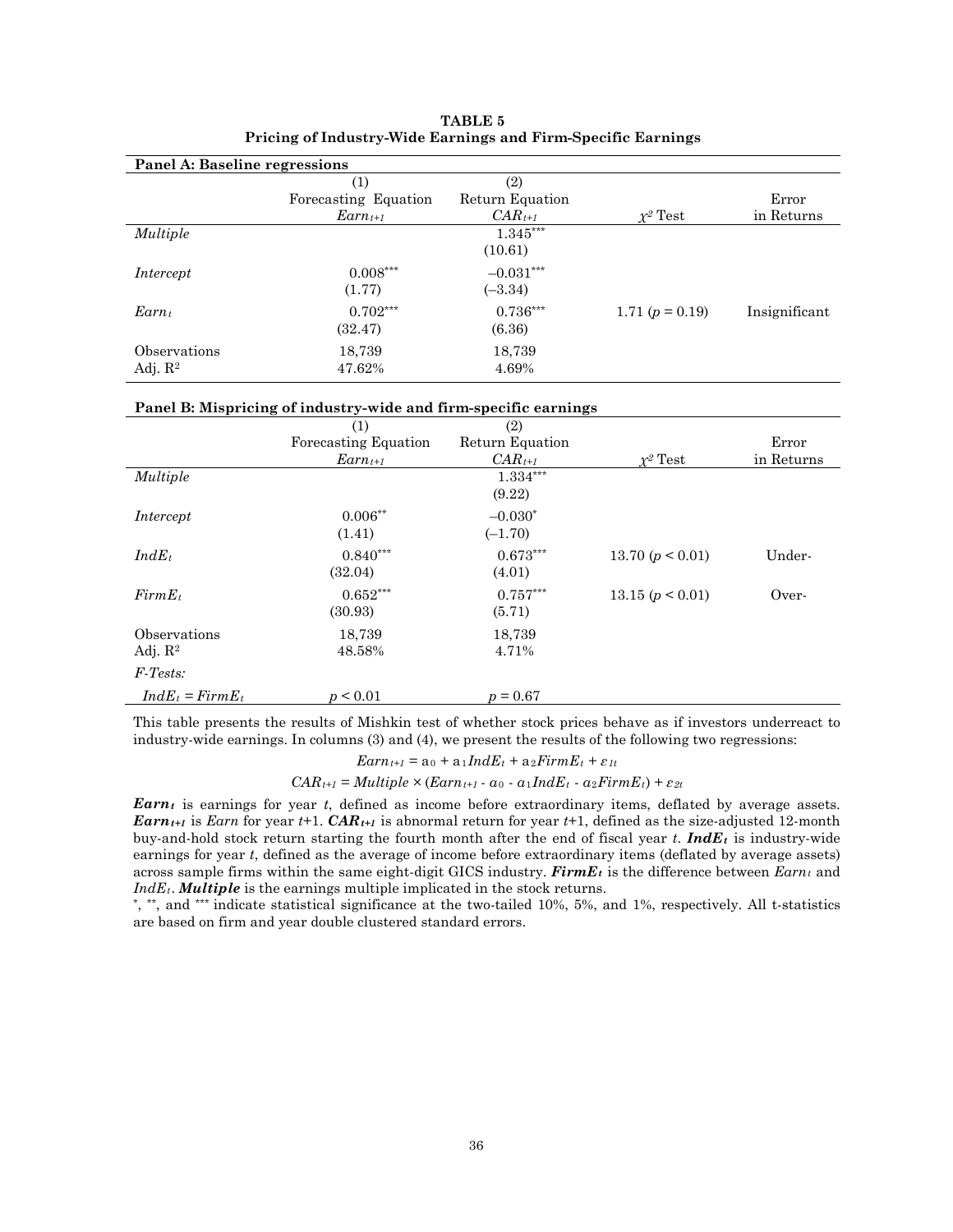|                               |             | Size-adjust Returns | Three-Factor adjusted Returns |               |
|-------------------------------|-------------|---------------------|-------------------------------|---------------|
|                               | (1)         | (2)                 | (3)                           | (4)           |
|                               | $CAR_{t+1}$ | $CAR_{t+2}$         | $CAR3f_{t+1}$                 | $CAR3f_{t+2}$ |
| Intercept                     | $-0.025$    | $-0.042$            | $-0.020$                      | $-0.046$      |
|                               | $(-0.19)$   | $(-0.29)$           | $(-0.18)$                     | $(-0.38)$     |
| $IndE10_t$                    | $0.101***$  | $0.051**$           | $0.062***$                    | $0.041*$      |
|                               | (4.36)      | (2.28)              | (2.85)                        | (1.88)        |
| $PAcc10_t$                    | $-0.049**$  | $-0.039**$          | $-0.025$                      | $-0.028$      |
|                               | $(-2.17)$   | $(-1.99)$           | $(-1.23)$                     | $(-1.33)$     |
| $NOA10_t$                     | $-0.033***$ | $-0.020$            | $-0.029**$                    | $-0.005$      |
|                               | $(-1.98)$   | $(-1.46)$           | $(-2.11)$                     | $(-0.39)$     |
| $Log(MV)_{t \text{ or } t+1}$ | 0.002       | 0.004               | 0.006                         | 0.008         |
|                               | (0.17)      | (0.35)              | (0.77)                        | (0.88)        |
| $BM_{t \text{ or } t+1}$      | $0.139***$  | $0.130***$          | $0.172**$                     | $0.161***$    |
|                               | (2.94)      | (2.87)              | (2.44)                        | (2.25)        |
| $IndMom_{t \ or \ t+1}$       | $0.167*$    | $0.197***$          | 0.117                         | $0.145***$    |
|                               | (1.78)      | (2.32)              | (0.53)                        | (0.63)        |
| $FMom_{tor\,t+1}$             | $-0.011*$   | $-0.007$            | 0.002                         | 0.007         |
|                               | $(-1.73)$   | $(-0.67)$           | (0.25)                        | (0.81)        |
| $Arbitrage_{tor~t+1}$         | $-0.572*$   | $-0.473$            | $-0.856*$                     | $-0.772$      |
|                               | $(-1.69)$   | $(-1.35)$           | $(-1.72)$                     | $(-1.32)$     |
| $SalesG_{t \text{ or } t+1}$  | $-0.031$    | $-0.008$            | $-0.028$                      | $-0.003$      |
|                               | $(-1.62)$   | $(-0.85)$           | $(-1.02)$                     | $(-0.12)$     |
| Observations                  | 20,625      | 18,922              | 20,625                        | 18,922        |
| Adj. $R^2$                    | 3.54%       | 2.52%               | 3.73%                         | 2.83%         |

**TABLE 6 Regressions of Future Abnormal Stock Returns**

This table presents results of multiple regressions of one-year-ahead abnormal stock returns  $(CAR_{t+1}$  and  $CAR3f_{t+1}$ ).  $CAR_{t+1}$  is abnormal return for year  $t+1$ , defined as the size-adjusted 12month buy-and-hold stock return starting the fourth month after the end of fiscal year *t*. *CAR3ft+1* is the GDTW three-factor (size, book-to-market, and momentum) adjusted abnormal return. *CAR<sub>t+2</sub>* and *CAR3f<sub>t+2</sub>* are abnormal return for year  $t+2$ , defined as the size- or threefactor adjusted 12-month buy-and-hold stock return starting the fourth month after the end of fiscal year  $t+1$ . **IndE10**<sub>t</sub> is decile ranked (converted to [0, 1]) industry-wide earnings for year  $t$ , defined as the average of income before extraordinary items (deflated by average assets) across sample firms within the same eight-digit GICS industry. *PAcc10t* is decile ranked (converted to [0, 1]) percent operating accruals for year *t*, defined as net income minus operating cash flows deflated by absolute value of net income.  $NOA10<sub>t</sub>$  is decile ranked (converted to [0, 1]) net operating asset deflated by lagged total assets in at the end of fiscal year  $t$ .  $MV_t$  is the market value of equity at the end of year  $t$ .  $BM_t$  is the ratio of book value plus deferred tax to market value at the end of year *t*. **IndMom**<sub>t</sub> is the six-month size-adjusted buy-and-hold stock return ending the third month after the end of fiscal year *t*, averaged across sample firms within the same eight-digit GICS industry. **FMom**<sub>t</sub> is the six-month size-adjusted buy-and-hold stock return ending the third month after the end of fiscal year  $t$ . **Arbitrage** is the arbitrage cost, measured as the standard deviation of residuals from market model in the 48 months before the end of year *t*. *SalesGt* is the average sales growth from year *t*-2 to year *t*.

\*, \*\*, and \*\*\* indicate statistical significance at the two-tailed 10%, 5%, and 1%, respectively. All tstatistics are based on firm and year double clustered standard errors.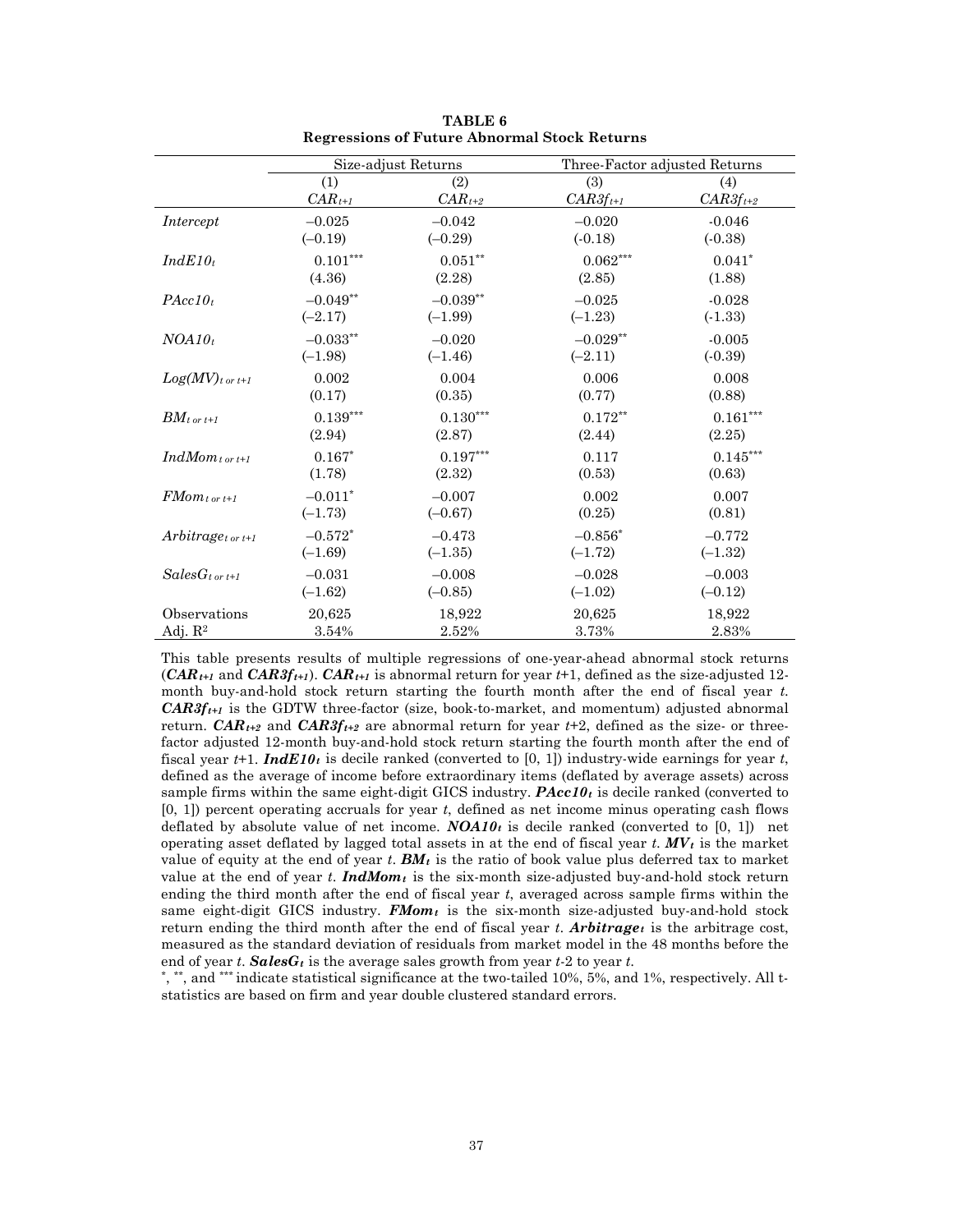| Table 7                                                                          |
|----------------------------------------------------------------------------------|
| Relation between Return Predictability by Industry-wide Earnings and by Accruals |

|                  | Panel A: Average Abnormal Stock Returns $(n = 20,625)$ |                |                      |
|------------------|--------------------------------------------------------|----------------|----------------------|
| $IndE$ Quintiles | Average $CAR_{t+1}$                                    | PAcc Quintiles | Average $CAR_{t+1}$  |
| Q1               | $-0.100$                                               | Q5             | $-0.052$             |
| Q2               | $-0.020$                                               | $Q_4$          | $-0.007$             |
| Q3               | 0.007                                                  | Q3             | $-0.019$             |
| $Q_4$            | 0.036                                                  | Q2             | 0.033                |
| Q5               | 0.056                                                  | Q <sub>1</sub> | 0.019                |
| $Q5-Q1$          | $0.156***$<br>(13.067)                                 | $Q1-Q5$        | $0.071***$<br>(5.97) |

| Panel B: Average Abnormal Stock Returns for Portfolios by both <i>IndE</i> and <i>PAcc</i> ( $n = 20,625$ ) |  |
|-------------------------------------------------------------------------------------------------------------|--|
|-------------------------------------------------------------------------------------------------------------|--|

| <i>IndE</i> Quintiles |                      | <i>PAcc</i> Quintiles |                      |                      |                     |                      |  |
|-----------------------|----------------------|-----------------------|----------------------|----------------------|---------------------|----------------------|--|
|                       | Q5                   | $Q_4$                 | Q3                   | Q2                   | Q1                  | $Q1-Q5$              |  |
| Q1                    | $-0.158$             | $-0.097$              | $-0.125$             | $-0.049$             | $-0.039$            | $0.119***$<br>(4.13) |  |
| Q2                    | $-0.047$             | $-0.048$              | $-0.042$             | 0.009                | 0.016               | $0.063**$<br>(2.33)  |  |
| Q3                    | $-0.058$             | 0.031                 | $-0.016$             | 0.048                | 0.019               | $0.077***$<br>(3.16) |  |
| $Q_4$                 | $-0.005$             | 0.014                 | 0.054                | 0.067                | 0.038               | $0.043*$<br>(1.75)   |  |
| Q5                    | 0.034                | 0.073                 | 0.033                | 0.082                | 0.068               | 0.034<br>(1.27)      |  |
| $Q5-Q1$               | $0.192***$<br>(8.04) | $0.170***$<br>(7.10)  | $0.158***$<br>(7.32) | $0.121***$<br>(4.82) | $0.107**$<br>(3.27) |                      |  |

Panel A presents average one-year-ahead stock returns (*CAR<sub>t+1</sub>*) for quintile portfolios sorted on industrywide earnings (*IndE*) and accruals (*PAcc*). *IndE* quintiles are created at the industry-level within each year. *Acc* quintiles are created within each year. *IndEt* is industry-wide earnings for year *t*, defined as the average of income before extraordinary items (deflated by average assets) across sample firms within the same eight-digit GICS industry. *PAcct* is percent operating accruals for year *t*, defined as net income minus operating cash flows deflated by absolute value of net income.  $CAR_{t+1}$  is abnormal return for year  $t+1$ , defined as the size-adjusted 12-month buy-and-hold stock return starting the fourth month after the end of fiscal year t. Panel B presents average one-year-ahead stock returns (*CARt+1*) for 25 portfolios sorted on both industry-wide earnings (*IndE*) and accruals (*Acc*).

\*, \*\*, and \*\*\* indicate statistical significance at the two-tailed 10%, 5%, and 1%, respectively.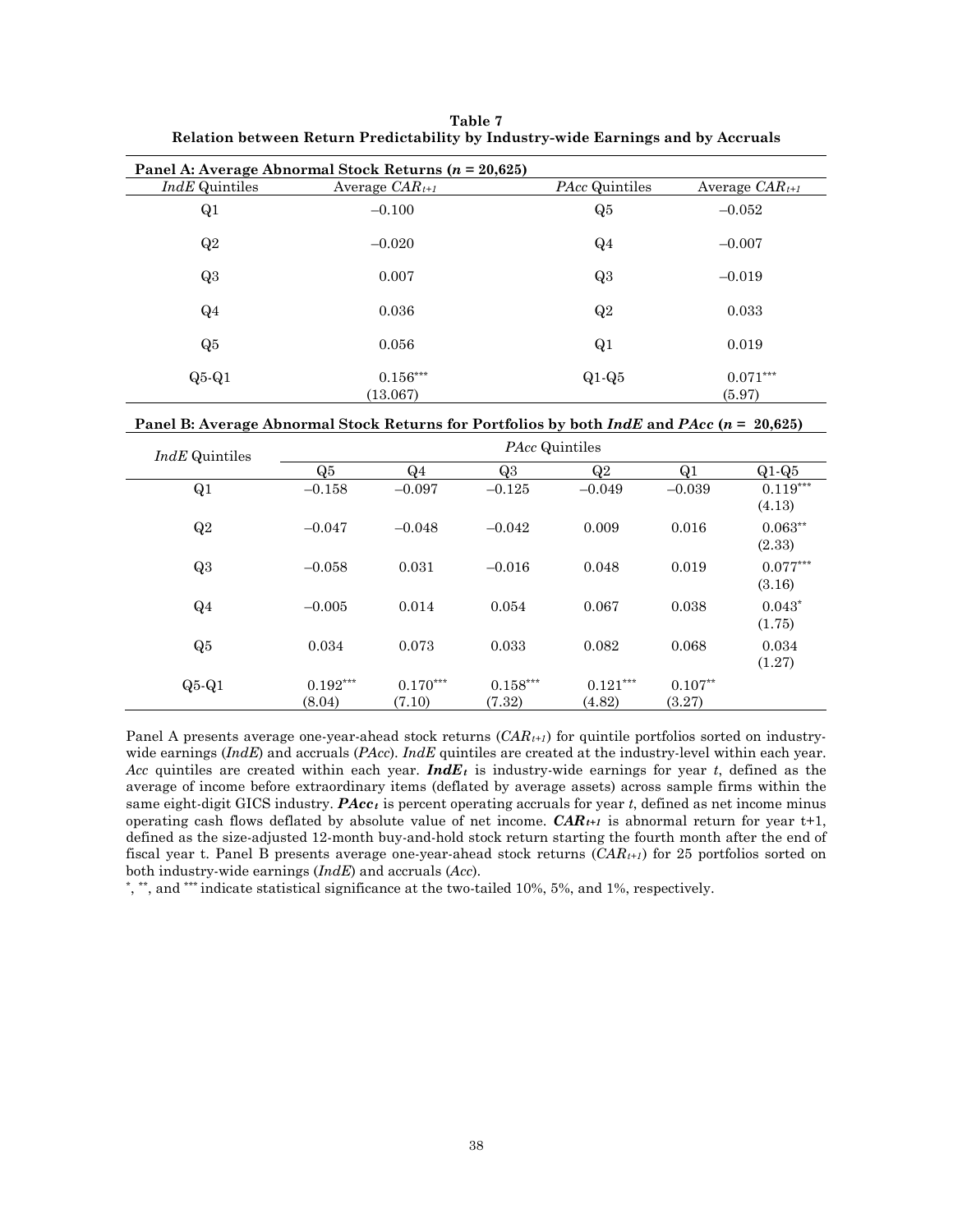|                      | Panel A: Descriptive Statistics $(n = 18,739)$ |       |                 |          |          |          |          |
|----------------------|------------------------------------------------|-------|-----------------|----------|----------|----------|----------|
|                      | Mean                                           | Std   | P <sub>10</sub> | Q1       | Median   | Q3       | P90      |
| $CF_t$               | 0.093                                          | 0.107 | $-0.004$        | 0.052    | 0.096    | 0.149    | 0.207    |
| $IndCF_t$            | 0.083                                          | 0.060 | 0.030           | 0.060    | 0.089    | 0.116    | 0.147    |
| $FirmCF_t$           | 0.009                                          | 0.094 | $-0.081$        | $-0.034$ | 0.007    | 0.056    | 0.116    |
| $Acc_t$              | $-0.054$                                       | 0.075 | $-0.137$        | $-0.087$ | $-0.050$ | $-0.018$ | 0.022    |
| $IndAcc_t$           | $-0.055$                                       | 0.033 | $-0.098$        | $-0.073$ | $-0.052$ | $-0.034$ | $-0.019$ |
| FirmAcc <sub>t</sub> | 0.001                                          | 0.068 | $-0.071$        | $-0.030$ | 0.002    | 0.033    | 0.073    |

**TABLE 8 Descriptive Statistics of Cash Flows and Accruals**

#### **Panel B: Univariate Correlations (***n* **= 18,739)**

|                  | $IndCF_t$ | $FirmCF_t$ | $Acc_t$  | $IndAcc_t$ | FirmAcc <sub>t</sub> |
|------------------|-----------|------------|----------|------------|----------------------|
| $CF_t$           | 0.532     | 0.847      | $-0.206$ | $-0.022$   | $-0.217$             |
| $IndCF_t$        |           | 0.001      | $-0.020$ | $-0.048$   | 0.001                |
| $FirmCF_t$       |           |            | $-0.230$ | 0.004      | $-0.256$             |
| Acc <sub>t</sub> |           |            |          | 0.424      | 0.905                |
| $IndAcc_t$       |           |            |          |            | $-0.003$             |

Panel A presents descriptive statistics of components of earnings. *CFt* is operating cash flows for year *t*, defined as net cash flow from operating activities less the accrual portion of extraordinary items and discontinued operations reported on the statement of cash flows, deflated by average assets.  $Acc<sub>t</sub>$  is the total operating accruals for year *t*, defined as  $Earn<sub>t</sub>$  minus  $CF<sub>t</sub>$ . **IndCF**<sub>t</sub> is industry-wide cash flows for year *t*, defined as the average of  $CF_t$  across sample firms within the same eight-digit GICS industry. **FirmCF**<sub>t</sub> is firm-specific cash flows for year *t*, defined as  $CF_t$  minus  $IndCF_t$ . **IndAcc**<sub>t</sub> is industry-wide accruals for year *t*, defined as the average of  $Acc_t$  of sample firms in the same eight-digit GICS industry. *FirmAcct* is defined as *Acct* minus the sum of *IndAcct*. Panel B presents Pearson correlations among variable of interests. *Earn<sub>t</sub>* is earnings for year *t*, defined as income before extraordinary items, deflated by average assets. *Earn<sub>t+1</sub>* is earnings for year t+1, defined as income before extraordinary items, deflated by average assets.  $CAR_{t+1}$  is abnormal return for year t+1, defined as the size-adjusted 12-month buy-and-hold stock return starting the fourth month after the end of fiscal year t. **Bold** figures in Panel B indicate statistical significance at the two-tailed 5% level.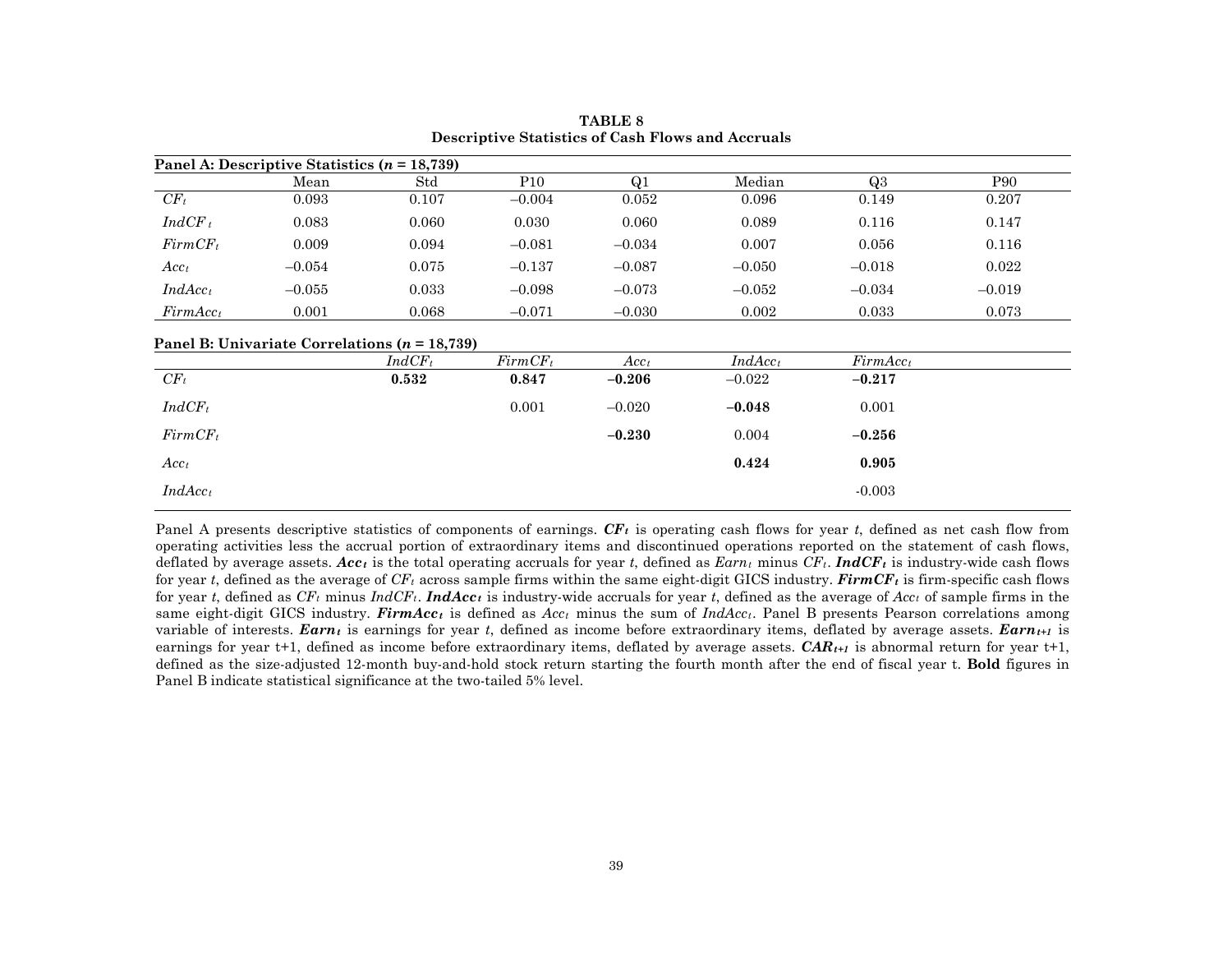| Panel A: Mispricing of cash flows and accruals $(n = 18,739)$ |                      |                 |                     |            |  |  |  |  |
|---------------------------------------------------------------|----------------------|-----------------|---------------------|------------|--|--|--|--|
|                                                               | Forecasting Equation | Return Equation |                     | Error      |  |  |  |  |
|                                                               | $Earnt+1$            | $CAR_{t+1}$     | $r^2$ Test          | in Returns |  |  |  |  |
| <i>Multiple</i>                                               |                      | $1.325***$      |                     |            |  |  |  |  |
|                                                               |                      | (10.55)         |                     |            |  |  |  |  |
| Intercept                                                     | $-0.007***$          | $-0.032$        |                     |            |  |  |  |  |
|                                                               | $(-1.66)$            | $(-4.64)$       |                     |            |  |  |  |  |
| $CF_t$                                                        | $0.776***$           | $0.720***$      | 3.89 ( $p = 0.05$ ) | Under-     |  |  |  |  |
|                                                               | (49.56)              | (5.35)          |                     |            |  |  |  |  |
| $Acc_t$                                                       | $0.558***$           | $0.703***$      | 12.87 $(p < 0.01)$  | Over-      |  |  |  |  |
|                                                               | (27.18)              | (8.53)          |                     |            |  |  |  |  |
| $F\text{-}Test: CF_t = Acc_t$                                 | (p < 0.01)           | $p = 0.83$      |                     |            |  |  |  |  |

**TABLE 9 Errors in Implied Persistence of Earnings Components**

| Panel B: Mispricing of industry-wide and firm-specific cash flows and accruals $(n = 18,739)$ |  |  |  |  |  |
|-----------------------------------------------------------------------------------------------|--|--|--|--|--|
|-----------------------------------------------------------------------------------------------|--|--|--|--|--|

|                            | <b>Forecasting Equation</b> | Return Equation |                       | Error         |
|----------------------------|-----------------------------|-----------------|-----------------------|---------------|
|                            | $Earnt+1$                   | $CAR_{t+1}$     | $\chi^2$ Test         | in Returns    |
| Multiple                   |                             | 1.318***        |                       |               |
|                            |                             | (10.33)         |                       |               |
| Intercept                  | $-0.004**$                  | $-0.024*$       |                       |               |
|                            | $(-0.70)$                   | $(-1.66)$       |                       |               |
| $IndCF_t$                  | $0.887***$                  | $0.634***$      | 25.35(p < 0.01)       | Under-        |
|                            | (37.53)                     | (2.22)          |                       |               |
| $FirmCF_t$                 | $0.731***$                  | $0.752***$      | $0.42$ ( $p = 0.52$ ) | Insignificant |
|                            | (47.09)                     | (6.86)          |                       |               |
| $IndAcc_t$                 | $0.770***$                  | $0.738***$      | $0.13 (p = 0.71)$     | Insignificant |
|                            | (18.44)                     | (3.04)          |                       |               |
| FirmAcc <sub>t</sub>       | $0.498***$                  | $0.703***$      | 20.36 $(p < 0.01)$    | Over-         |
|                            | (24.19)                     | (10.50)         |                       |               |
| $F\text{-}\mathit{Tests:}$ |                             |                 |                       |               |
| $IndCF_t = FirmCF_t$       | p < 0.01                    | $p = 0.60$      |                       |               |
| $FirmCF_t = IndAcc_t$      | $p = 0.33$                  | $p = 0.93$      |                       |               |
| $IndAcc_t = FirmAcc_t$     | p < 0.01                    | $p = 0.87$      |                       |               |

This table presents Mishkin generalized least square regression results. In panel A, the models estimated are:  $Earn_{t+1} = a_0 + a_1CF_t + a_2Acc_t + e_{t+1}$ 

 $CAR_{t+1} = Multiple \times (Earn_{t+1} - a_0 - a_1CF_t - a_2Acc_t) + \varepsilon_{t+1}$ 

In panel B, the models estimated are:

 $Earn_{t+1} = c_0 + c_1 IndCF_t + c_2 FirmCF_t + c_3IndAcc_t + c_4 FirmAcc_t + c_{5t+1}$ 

*CARt+1* = *Multiple ×* (*Earnt+1* - *γ*<sup>0</sup> - *γ*1*IndCFt* - *γ*2*FirmCFt* - *γ*3*IndAcct* - *γ*4*FirmAcct*) + ε6t+1

*Multiple* is the earnings multiple implied in stock prices.  $\boldsymbol{Earn}_{t+1}$  is earnings for year t+1, defined as income before extraordinary items, deflated by average assets.  $CAR_{t+1}$  is abnormal return for year  $t+1$ , defined as the size-adjusted 12-month buy-and-hold stock return starting the fourth month after the end of fiscal year  $t$ .  $CF<sub>t</sub>$ is operating cash flows for year *t*, defined as net cash flow from operating activities less the accrual portion of extraordinary items and discontinued operations reported on the statement of cash flows, deflated by average total assets. *Acc<sub>t</sub>* is the total operating accruals for year t, defined as Earn<sub>t</sub> minus CF<sub>t</sub>. *IndCF<sub>t</sub>* is industrywide cash flows for year t, defined as the average of income before extraordinary items (deflated by average assets) across sample firms in the same eight-digit GICS industry. *FirmCFt* is firm-specific cash flows for year t, defined as  $CF_t$  minus IndCF<sub>t</sub>. *IndAcc<sub>t</sub>* is industry-wide accruals for year t, defined as the average of Acc<sub>t</sub> of all firms in an industry.<sup>\*</sup>, \*\*, and \*\*\* indicate statistical significance at the two-tailed 10%, 5%, and 1%, respectively. All t-statistics are based on firm and year double clustered standard errors.